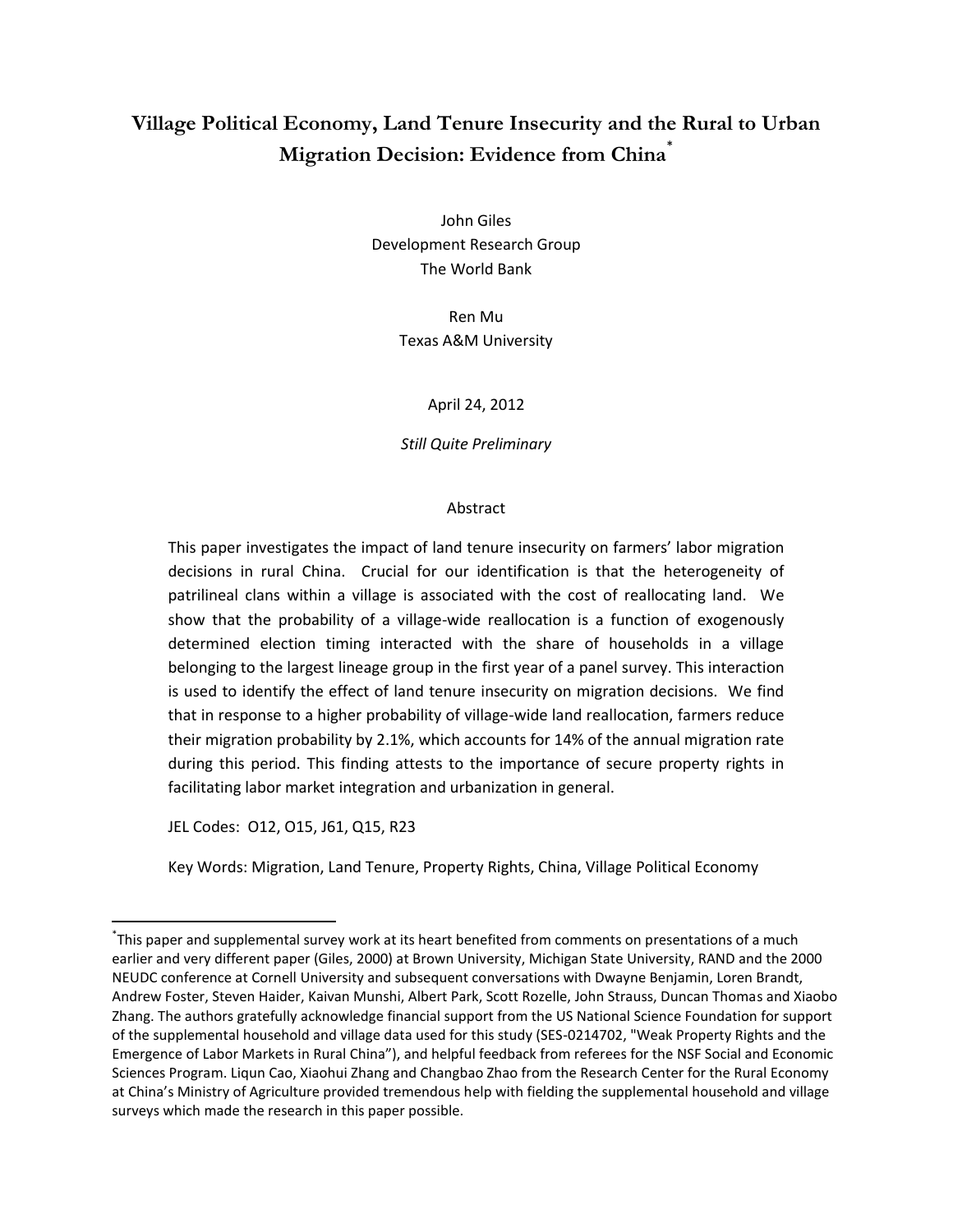### **1 Introduction**

 $\overline{a}$ 

Students of economic development have long recognized that an economy-wide structural shift from employment in agriculture to non-agricultural activities is a prominent feature of the longer-term development process.<sup>1</sup> At the level of the household, or family, the shift of labor from agriculture to industry and commensurate movement out of rural areas often proceeds incrementally, with individual family members migrating to urban or manufacturing areas while leaving other household members behind. An important aspect of this gradual process is that family members in rural and urban areas remain linked, and this arrangement often benefits the household in numerous ways.<sup>2</sup> The decision to migrate, however, is shaped by the institutional arrangements, both locally and in migrant destinations, that affect the benefits of migration and employment off-farm. If poor institutions that limit the function of land, labor or credit markets, they may raise or lower the expected benefits to individuals and households from moving out of agriculture. If presence in the village and active work on land limit the likelihood that a household will face loss of land in a reallocation, then heterogeneity in use of administrative land reallocation across rural China may have contributed to differences in migration patterns and shaped the processes of China's urbanization and structural change.

In this paper, we examine how land tenure insecurity in China influenced the decision of rural residents to participate in migrant labor markets over a period from 1995 to 2003. Identifying the effect of tenure insecurity on migration or labor allocation decisions presents is not straightforward: loss of land may simply reflect earlier choices of the household to move out of farming and to allocate labor to non-agricultural pursuits. Outcomes of village reallocation processes reflect unobserved bargaining

<sup>&</sup>lt;sup>1</sup>The movement of labor from concentration in rural agricultural pursuits to urban-based industry figures prominently in many of the classic works in development economics (e.g., Kuznets, 1955; Lewis, 1954 and 1958; Ranis and Fei, 1961).

<sup>&</sup>lt;sup>2</sup>Transfers from migrants may be an important source of investment funds if local credit markets do not function well (Woodruff and Zenteno, 2007), or alternatively, migrants may provide insurance for households which remain behind (Giles, 2006; Rosenzweig and Stark, 1989).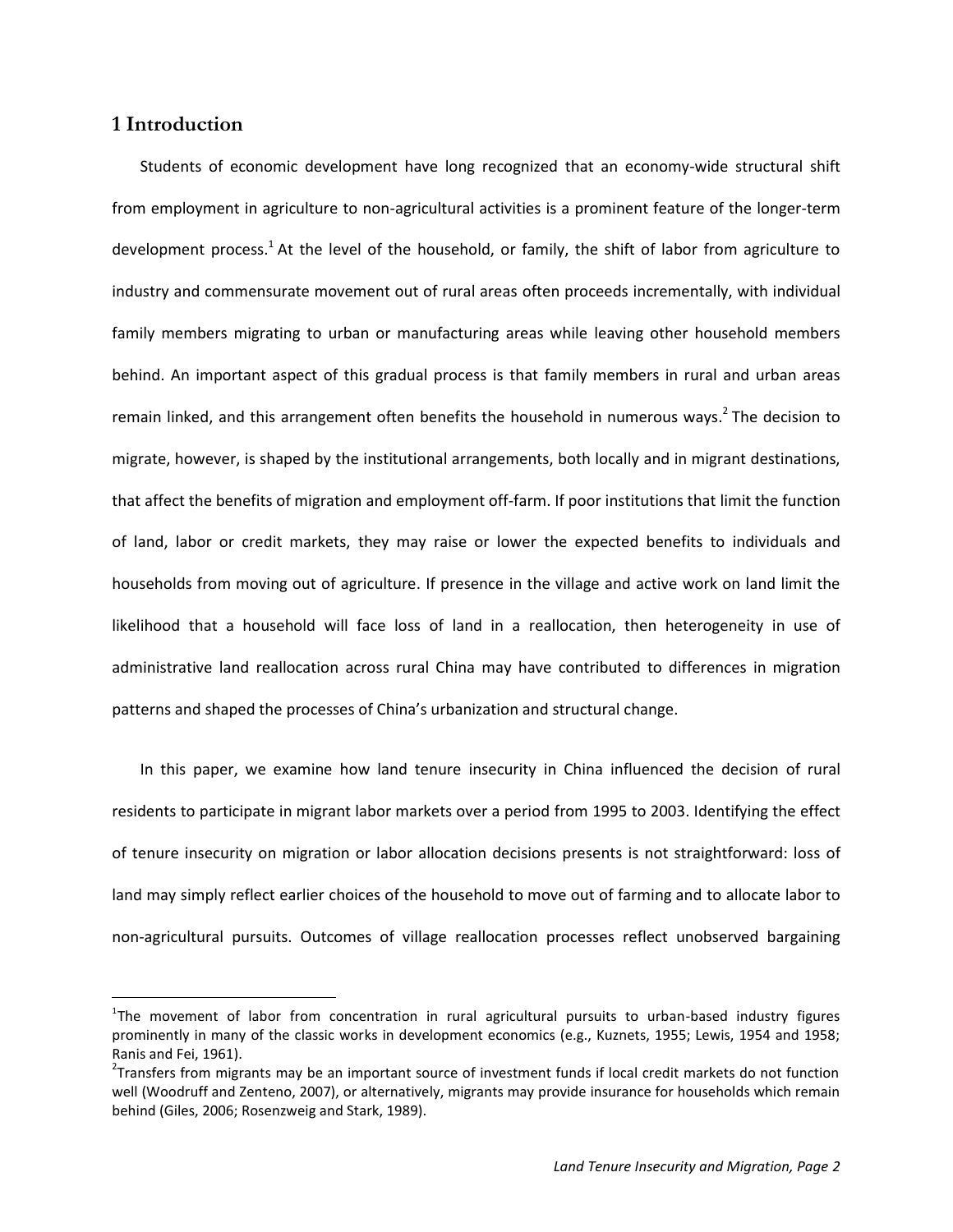between village leaders and farmers, and prior research has found that reallocations substitute, albeit imperfectly, for a market (e.g., Benjamin and Brandt, 2002) in which households more productive in agriculture receive more land. Thus, both observed and unobserved characteristics of individuals and households that are associated with loss of land may simply reflect shifting of household preferences and abilities to engage in non-agricultural activities.<sup>3</sup> In this paper, we develop an identification strategy exploiting the exogenous timing of village elections and allow for heterogeneity across villages in political competition, which we model as a function of the share of village residents in the largest patrilineal clan at the outset of the panel survey.

Considering both the scale and rapid increase in rural-to-urban migration in China over this period, it may at first seem counterintuitive to spend much time dwelling on barriers to migration. Residents of rural China, however, have faced important institutional barriers to geographic mobility throughout the reform period, and rising rural-urban income gaps offer prima facie evidence that migration flows have not proceeded rapidly enough to offset differences in productivity growth between rural and urban areas of the country (Park, 2008). Moreover, upon examination of micro data from rural China, it becomes apparent that there is tremendous heterogeneity across villages in levels of out-migration over the reform period, and that this period was also characterized by sharp increases in inequality within rural areas as well (Benjamin et al, 2006; Ravallion and Chen, 2007). Considerable effort has gone into studying the consequences of the household registration system (or *Hukou* system), ranging from ruralurban inequality (Liu, 2005) to under-sized cities with unexploited economies of scale (Au and

 $3$ The following papers have each examined the role of land tenure insecurity on migration, but with identification strategies that lack credibility: Lohmar (2000) examines correlations and does not have an identification strategy; Giles (2000) exploits characteristics of the extended family available to keep a migrant's land productive and reduce expropriation risk, but these characteristics may be correlated with credit constraints that also affect migration decisions; de la Rupelle et al (2009) uses share of contract land held by a household as a proxy for risk, but this share is households comparative advantage in farming; Deininger et al (2011) uses prior household reallocation experience as a proxy for risk, which, given household demographic rules in place for land allocation, will be correlated with prior changes in household size and thus associated with current availability of potential migrants in the household.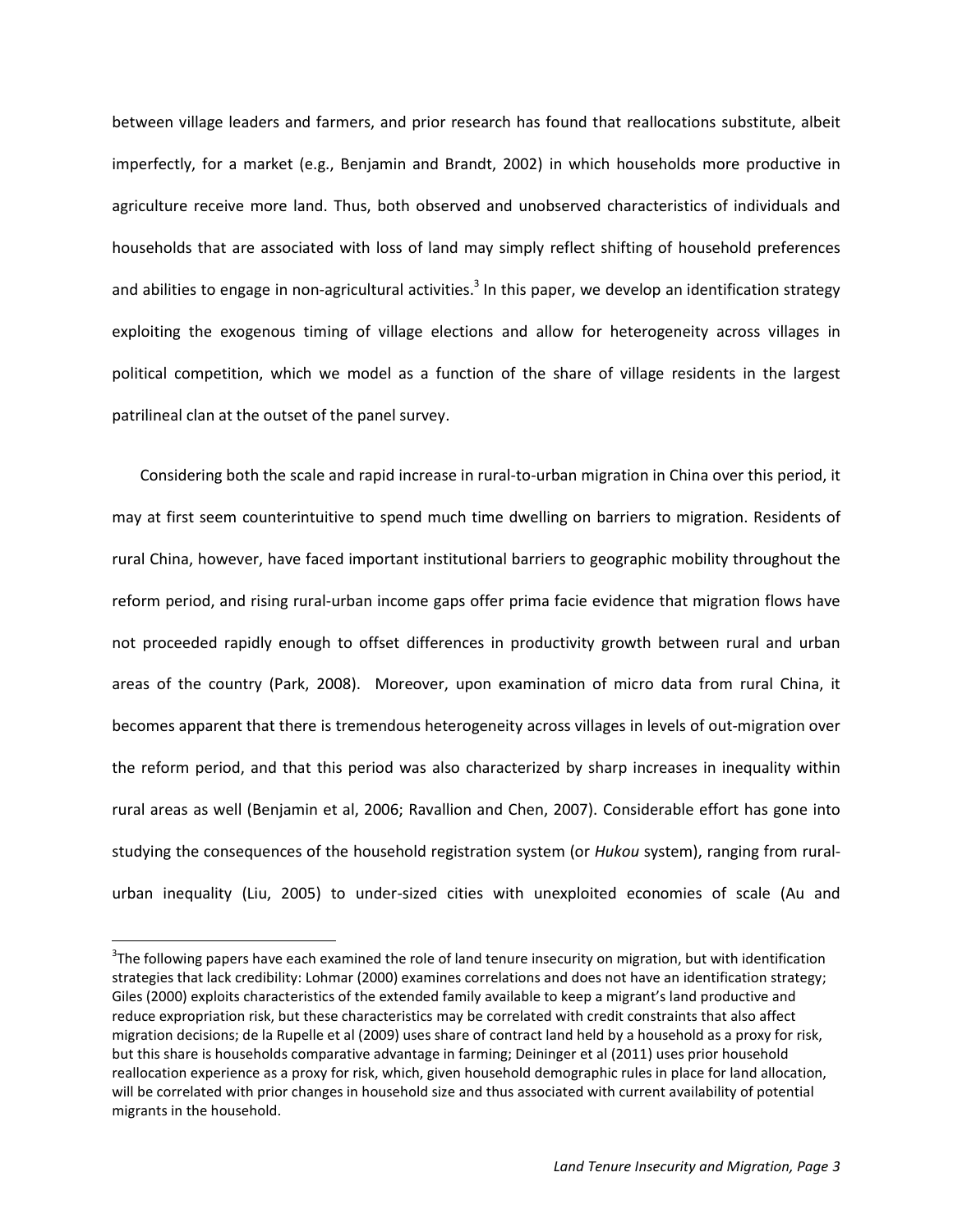Henderson, 2006). At the same time, there is a relative paucity of work describing variation across rural China may influence migration decision, with likely implications for differences in incomes and consumption across villages.

An abundance of theoretical research suggesting that insecure property rights may have important impacts on productivity, factor allocation and economic development in China as they have elsewhere in the developed and developing world.<sup>4</sup> While the specific mechanisms through which property rights affect economic activity are context specific and depend on the existence of complementary institutions or endowments (Besley and Ghatak, 2009a; Katz and Owen, 2009), there are at least four mechanisms through which clear and secure property rights improve efficiencies in resource allocation and productivity (e.g., Besley and Ghatak, 2009b). First, by limiting expropriation, secure property rights may enhance investment incentives and increase output of productive assets. Second, well-defined rights reduce the cost of protecting property. Third, improvement in the protection of property rights facilitates market transactions that allow for welfare-improving gains from trade, and fourth, by allowing assets to be collateralized, secure property rights enable credit transactions.

An increasing body of empirical research based on micro-data from different countries has tested these theoretical predictions, with primary focus on the impact of rights on investments or agricultural production. Evidence from the literature is mixed, though several studies yield evidence supporting the view that secure land rights are investment enhancing and may affect cultivation techniques adopted.<sup>5</sup> Other studies, however, cast doubt on the existence of a systematic influence of land tenure security on

<sup>&</sup>lt;sup>4</sup>Feder and Feeny (1991) and North (1990), for example, emphasize the importance of secure property rights in supporting economic development. Further, Acemoglu et al (2001 suggest that variations in protection of property rights across countries led to significant differences in subsequent economic performance.

 $5$ Land tenure security in Ghana is associated with more tree plantings and higher probability of investment (Besley, 1995), longer duration of land fallowing and higher subsequent agricultural production (Goldstein and Udry, 2008), and higher probability of planting of tree crops and with protection of individualistic land use rights (Bandiera, 2007). Higher risk of expropriation is associated with significant reduction in application of organic fertilizer (Jacoby, Li and Rozelle, 2002) in China, and inhibited shifts into coffee production in Columbia (Sanchez, Lopez-Uribe and Fazio, 2010).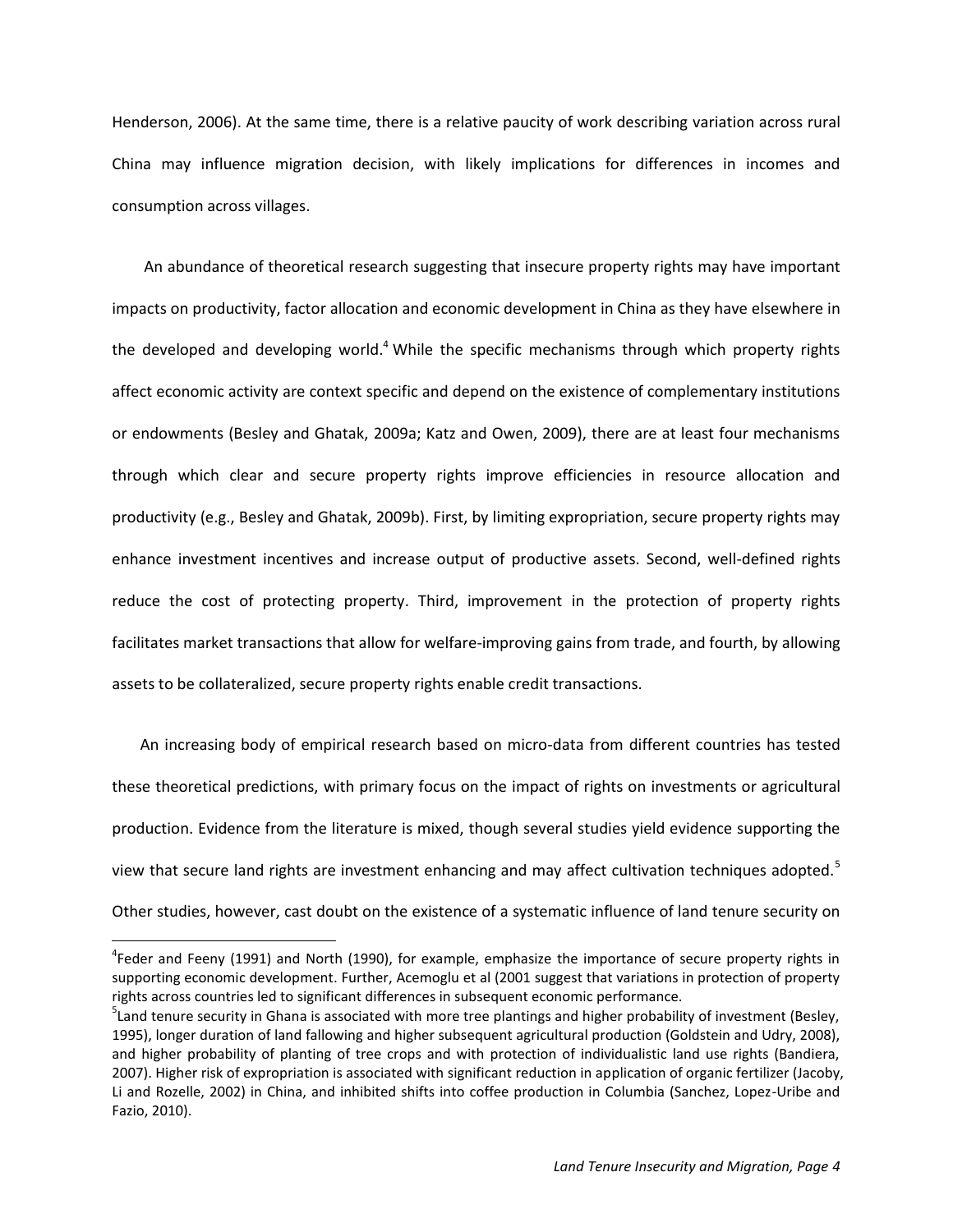investment, and emphasize that informal rights may provide stable entitlements (Brasselle, Gaspart and Platteau, 2002).

More recent empirical microeconomic research has found a role of property rights in labor market outcomes, off-farm activities and migration. Do and Iyer (2008) find that a land titling program in Vietnam led to increases in the proportion of cultivated land devoted to perennial crops and facilitated shifting of land to non-farm activities. In urban Peru, Field (2007) finds that providing titles to urban residents leads to increases in labor supply of adults, as well as increasing investment in housing (Field, 2005).<sup>6</sup> Other work micro evidence suggests correlations between land tenure security and employment, including employment as migrants. Valsecchi (2010) finds that access to a formal land title increases Mexican emigration to the US, and de Brauw and Mueller (2009) show a correlation between land transferability rights and internal migration in Ethiopia.

Over the period under study, there was considerable variation in *de facto* land tenure security across China's villages. Under China's constitution, the rural land is the property of administrative villages, or collectives, but exclusive use rights are contracted out to individual households. As in many other developing countries, China has laws with provisions to formally protect individualistic land use rights, but enforcement mechanisms do not necessarily exist or function as intended (e.g, Benjamin and Brandt, 2002; Brandt et al, 2004; Dieninger and Jin, 2009; Jacoby et al, 2002).

In this paper, Section 2 first models the variation in tenure security associated with the exogenously determined timing of village elections, allowing for heterogeneity across villages in the share of the village belonging to a patrilineal clan. We then show conditions under which the prospect of a significant land reallocation within the village influences the decision of a household to allocate labor across

<sup>6</sup> The effects of titling on residential investment are consistent with those from a "natural experiment" analysis of the allocation of property rights in Argentina (Galiana and Schargrodsky, 2005).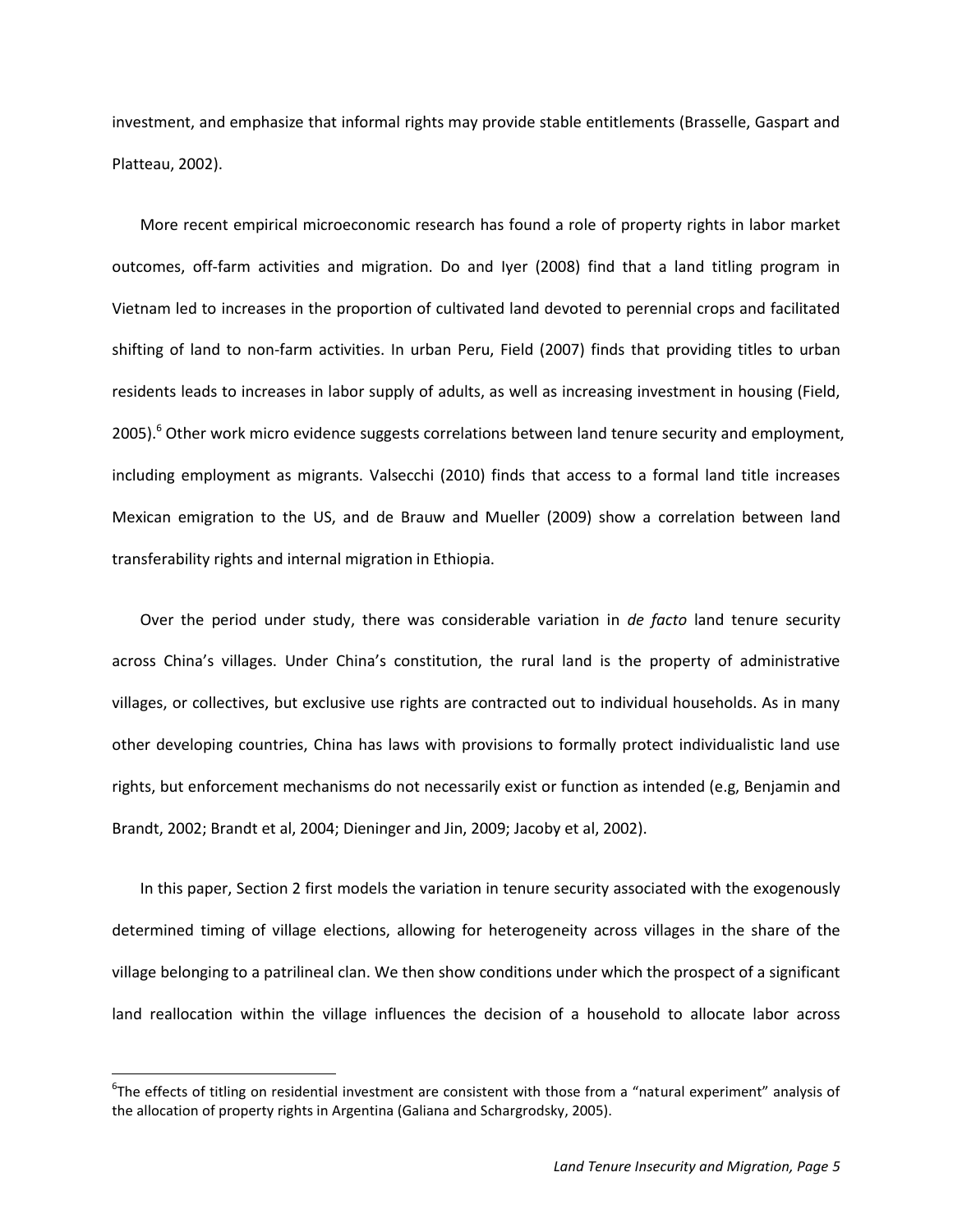farming and employment in an urban wage sector. Section 3 lays the empirical strategy of the paper and our identification assumptions. Results are presented in Section 4 and conclusions are presented in Section 5.

## **2.0 A Model**

 $\overline{a}$ 

Our theoretical framework has two parts. The first outlines the land reallocation decision of a village head, with an emphasis on the head's consideration of how a reallocation may affect the outcome of a subsequent village election. The second part examines the effect of a potential village land reallocation on the household's decision to allocate labor across farming and an urban wage sector.

### **2.1 The Land Reallocation Decision of the Village Leader**

A village head seeks to maximize the expected gain from a land reallocation, and will only work to implement a reallocation if the benefits of doing so exceed the costs. This decision is complicated by the fact that the head is not always certain of subsequent election outcomes which may be affected by the decision to reallocate land, or possibly, the failure to reallocate.

Assume the leader maximizes utility over two time periods. In the first period he (or she) decides whether to reallocate land or not; a village election, exogenously scheduled, occurs in period two and the incumbent leader runs for reelection.<sup>7</sup> Land reallocation may be held for a variety of reasons. Village leaders may reallocate land in order to promote villagers' equitable access to land, to improve labor-land matching in the absence of a functioning rental market, or to seek private gains via extracting rents in the reallocation process (Brandt, Rozelle, and Turner, 2004). $^8$  Thus, each land reallocation will not only benefit the village as a whole but also benefit the head personally; both of which are taken into

 $<sup>7</sup>$  There is no term limit for village heads, so we assume incumbent leader automatically runs for reelection.</sup> Changing this assumption would not affect the essential implications of the model.

 ${}^{8}$ Beyond a demographic rule, other empirical evidence for the equity hypothesis is scant, but both the efficiency and the rent seeking arguments are supported by Brandt, et al.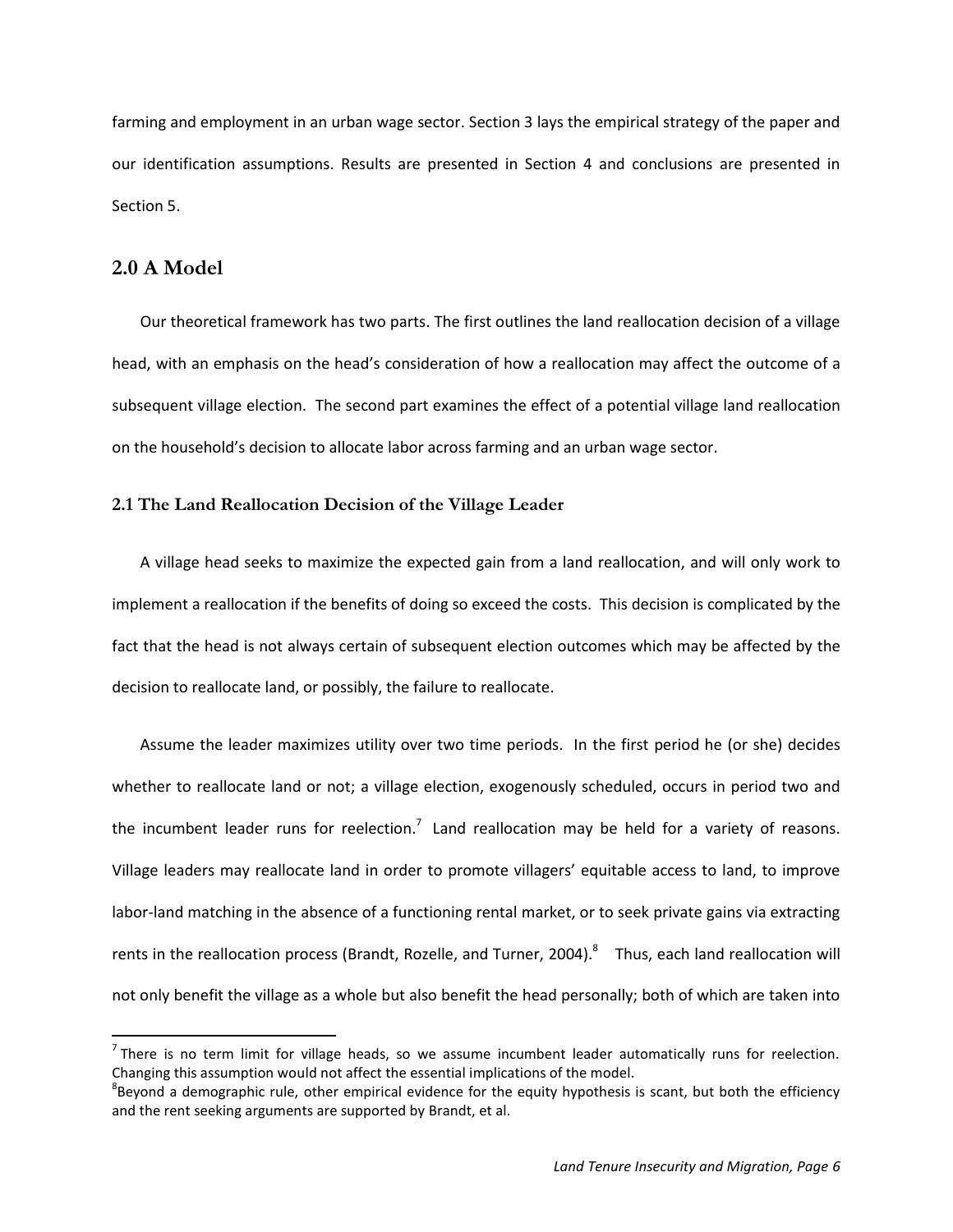account by the head. The benefits for the village are achieved through either an equity or efficiency gain. The leader's personal payoff is either in the form of monetary or in-kind bribes, or in the form of a political gain. The political gain refers to an increase in the support for the leader in the subsequent election from those who gain land in the reallocation. The cost of land reallocation has two components, with one being pure management cost (such as in organizing meetings, solving disputes and implementing reallocation); and the other being a "political cost". The latter refers to a decrease in the support for the leader due to the loss of land for some residents, or distaste for a leader suspected of taking side-payments in return for favorable consideration in the land reallocation process. Along with the costs and benefits, uncertainty plays a pivotal role in the leader's decision. Even in the absence of land reallocation, the leader would be uncertain about the election results. Land reallocation adds on to that uncertainty since not all villagers are equally affected in the reallocation and the net impact on election is undetermined *ex ante*.

Assume that the village head's value function at time one is  $V_1(\pi^{\nu},\theta,f^{\nu})$  where  $\pi^{\nu}=1$  if the head calls for a land reallocation and  $\pi^v = 0$  otherwise;  $\theta$  denotes village characteristics unobservable to researchers; and  $f^v$  is the share of households from the village in the largest patrilineal clan.<sup>9</sup> The utility at the second period depends on whether the leader is reelected or not. Let  $U_2(1)$  denotes the utility at time two if the head is reelected and  $U_2(0)$  if not reelected. Assume that the head has a probability of  $p^*$  being reelected if he doesn't call for a reallocation; and with a probability of  $(1-p^*)$  that he will lose the upcoming election. With no land reallocation ( $\pi^{\nu} = 0$  ), the value function of the first period takes the following form:

$$
V_1(0, \theta, f^{\nu}) = \beta p^* U_2(1) + \beta (1 - p^*) U_2(0)
$$
\n(1)

 $\overline{\phantom{a}}$ 

 $9$ The share of households in the largest patrilineal clan is a proxy for the political competition and transparency of the political process within the village. In Section 3 below, we provide additional descriptive evidence on the suitability of this proxy.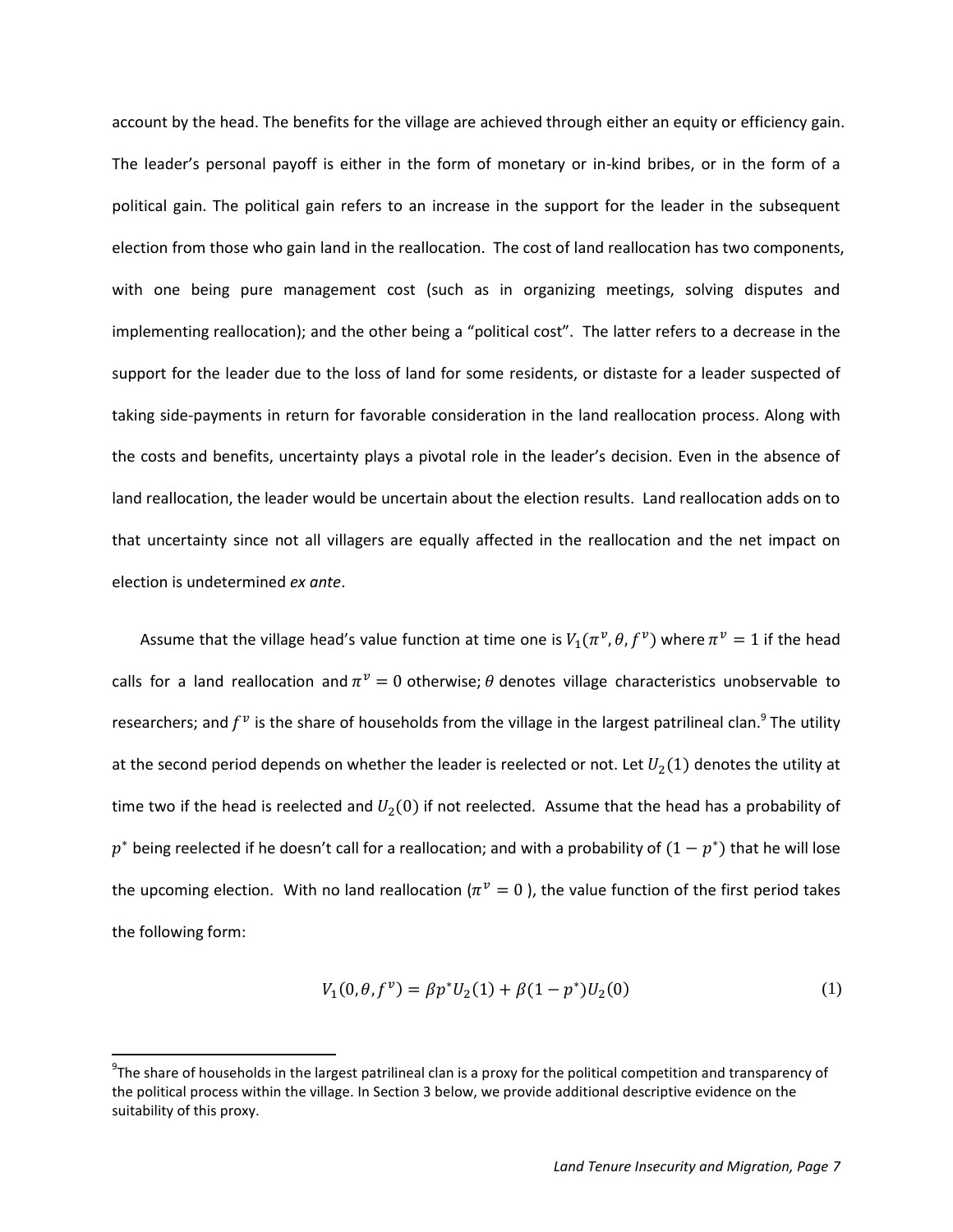where  $\beta$  is the time discount factor. If the village head decides to reallocate land ( $\pi^{\nu} = 1$ ), the value function will reflect both the benefits and costs of reallocation. Let  $B^v(\theta, f^v)$  denote the benefits of the reallocation to the village as a whole,  $\overline{M}$  be the head's personal gain, and  $\overline{C}$  the management cost of reallocation. With reallocation, the head's reelection probability also becomes a function of the reallocation or in a "reduced form" a function of village characteristic; and it can be written as  $p(\theta, f^{\nu})$ . In this case the value function takes the following form:

$$
V_1(1, \theta, f^{\nu}) = B^{\nu}(\theta, f^{\nu}) + \overline{M} - \overline{C} + \beta p(\theta, f^{\nu})U_2(1) + \beta [1 - p(\theta, f^{\nu})]U_2(0)
$$
 (2)

It follows that the difference in the above two value functions is:

$$
\Delta V = B^{\nu}(\theta, f^{\nu}) + \bar{M} - \bar{C} + \beta \{ [p(\theta, f^{\nu}) - p^*]U_2(1) + [p^* - p(\theta, f^{\nu})]U_2(0) \}
$$
(3)

The village head only calls for a land reallocation if  $\Delta V_1 > 0$ . Further, as we will show shortly, there are more active land rental markets in villages where a higher share of households are from the same patrilineal clan, and thus, the use of administrative mechanisms to reallocate land is not as important. This has two implications for our model. First the benefits to the village of reallocation decrease with the share of households in the largest lineage clan:  $\frac{\partial B^{\nu}(\theta,f^{\nu})}{\partial f^{\nu}}$  < 0. Second, the net political gain for the head from reallocation is smaller in the more homogenous villages, that is  $\frac{\partial p(\theta, f^v)}{\partial f^v}$  < 0. Thus, the decision of the village head on whether or not to hold a reallocation before election depends crucially on the extent to which a significant share of the village is from the same patrilineal clan. To evaluate the heterogeneity across villages in the land reallocation decisions of village heads, we take the derivative of (3) with respect to the share of village in the largest patrilineal clan and examine the following equation:

$$
\frac{\partial \Delta V_1}{\partial f^{\nu}} = \frac{\partial B^{\nu}(\theta, f^{\nu})}{\partial f^{\nu}} + \beta \frac{\partial p(\theta, f^{\nu})}{\partial f^{\nu}} [U_2(1) - U_2(0)] \tag{4}
$$

Assume that village head prefers being reelected than not  $(U_2(1) > U_2(0))$ , it follows straightforwardly that  $\frac{\partial \Delta v_1}{\partial f^{\nu}}$  < 0. That is, the heads of the villages with more households in the largest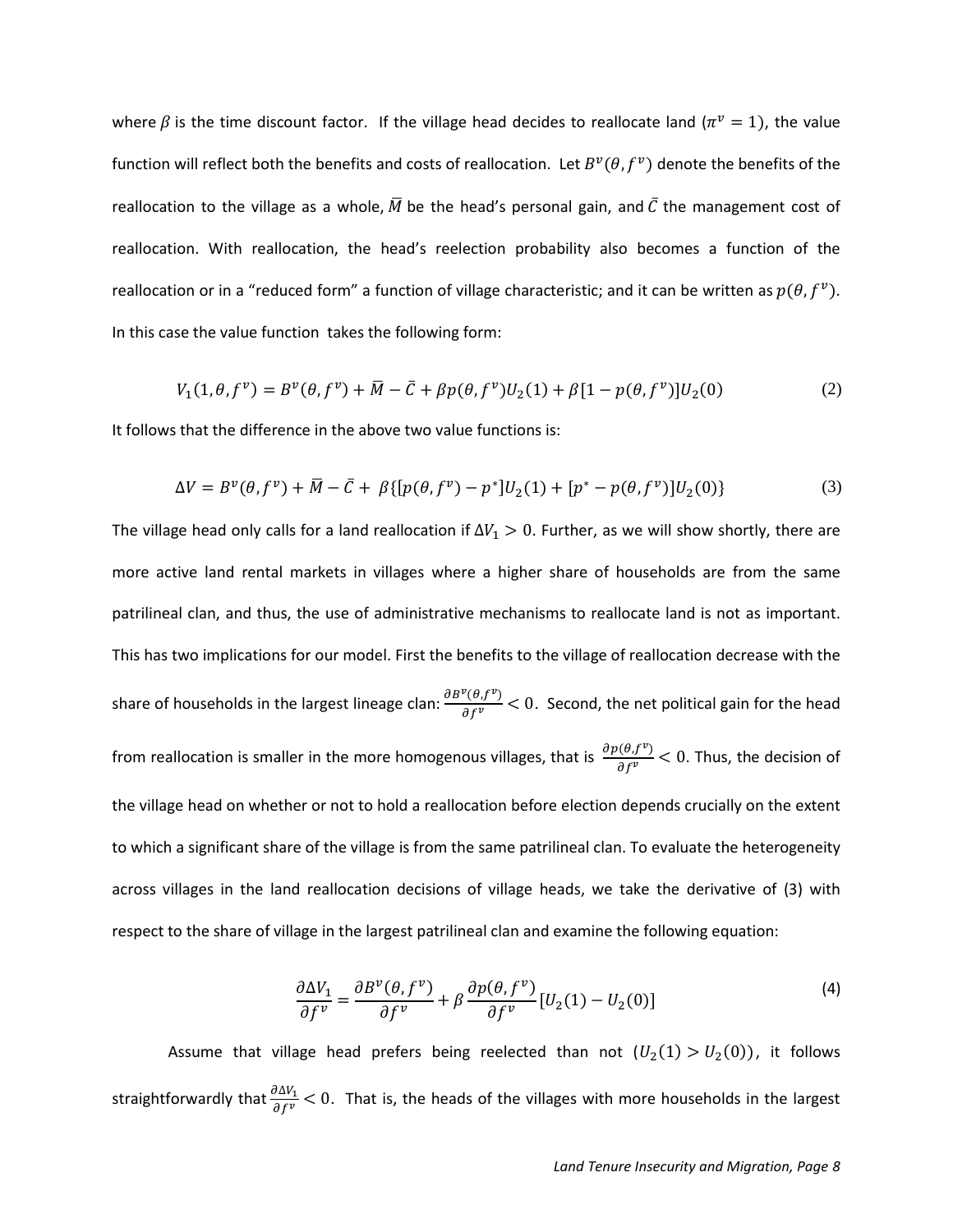family lineage are less likely to call for a land reallocation right before a village election. The land reallocation decision can thus be considered as a function of, among other things, the share of the village in the largest patrilineal clan and the exogenously imposed election timing  $(E)$ , which can be expressed in a general form as

$$
\pi^{\nu} = G(\theta, f^{\nu}, E) \tag{5}
$$

#### **2.2 The Household Labor Allocation Decision**

Assume a representative household, initially endowed with land  $L_1$  and total labor T, lives for two periods. In the first period, the household allocates labor between the urban labor market and farming. In the second period, household members work on the family farm (and any temporary migrants are assumed to have returned home, or "retired" from migrant wage employment). The migrant labor time is denoted by *m* with  $0 \le m \le 1$ ; and thus available labor time devoted to local farming is  $(1 - m)T$ . Let w be the prevailing wage rate in the urban labor market; then household income from migrant labor can be written as  $wmL<sub>1</sub>$ . Farming follows a well behaved production function and the total agricultural output in period one can be written as:  $Q_1 = f(L_1, (1-m)T)$ , where the partial derivatives with respect to land and labor have the standard features  $f_1 > 0$ ;  $f_2 > 0$ ;  $f_{11} <$ 0;  $f_{22}$  < 0; and  $f_{12}$  > 0.

The household's initial land endowment is subject to reallocation by the village head. The outcome of the reallocation decision, however, is not known until the second period, which introduces uncertainty into the household labor allocation decision in the first period, which will be based on, among other things, perceived land tenure security. Let  $\widehat{\pi}^{\widehat{\nu}}$  denote the perceived probability that the village will have a significant land reallocation in period two; and  $s$  is the perceived share of land that would be negatively affected if the reallocation happens. Significant village land reallocation is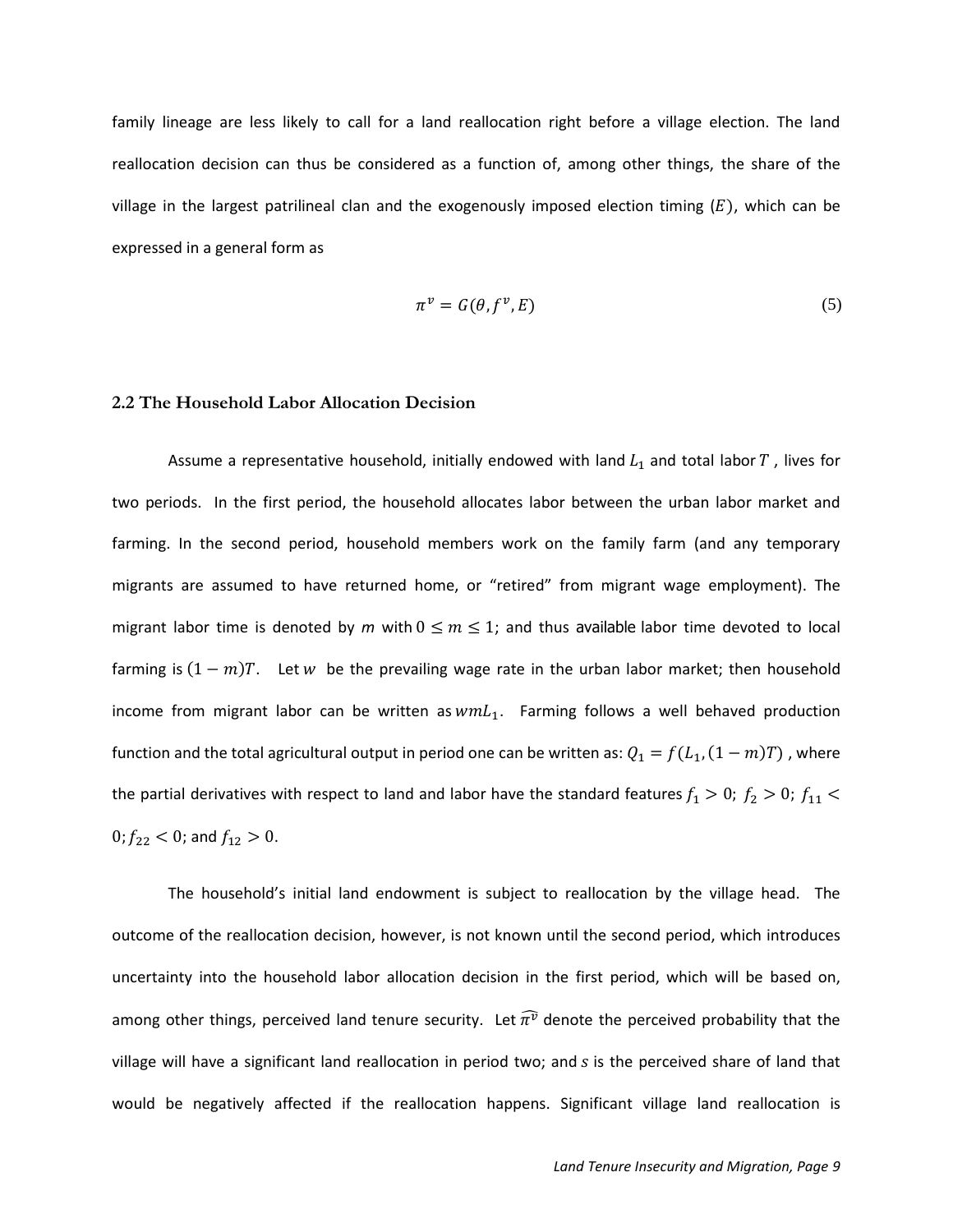determined by the village head according to the model previous discussed; and it is independent of individual household's labor allocation  $(\frac{\partial \tilde{\pi}^{\tilde{v}}}{\partial m}=0)$ . We assume that the perceived share of land that is negatively affected in a reallocation  $(s)$  is positively related to the labor devoted to the urban sector at the first period  $(\frac{\partial s}{\partial mT} > 0)$ . We also assume that the share is related to household's technology parameter,  $\theta$ , which captures dimensions of agricultural productivity that are observable to the village head but not to the econometrician. Since village heads care about efficiency and may be less likely to take land away from farmers with high agricultural productivity thus we assume  $\frac{\delta}{\delta \delta}$  < 0. In the second period, the expected amount of land can be expressed as  $L_2 = [1 - \widehat{\pi}^v s(mT, \theta)]L_1$ , and the agricultural output  $Q_2 = f(L_2, T)$ .

If the price of agricultural produce is normalized as 1, as the household maximizes utility by choosing the optimal share of labor time in migration,  $m$ , during the first period:

$$
V(U) = \max_{m} \{ f(L_1, (1-m)T) + w mT + \beta f([1 - \widehat{\pi^{\nu}} s(mT, \theta)] L_1, T) \}
$$
(6)

It follows that the first order condition for a interior solution is:

$$
w = f_2 + \beta f_1 \widehat{\pi}^v s_1 L_1 \tag{7}
$$

This equation dictates that the optimal share of labor allocated to the urban sector is such that the discounted value of marginal product of labor on the farm over the two periods is equal to the forgone wage rate in the urban sector.

To assess how changes in the probability of village land reallocation influence the household's migration decision, we use the implicit function theorem to derive the following relationship from equation (2):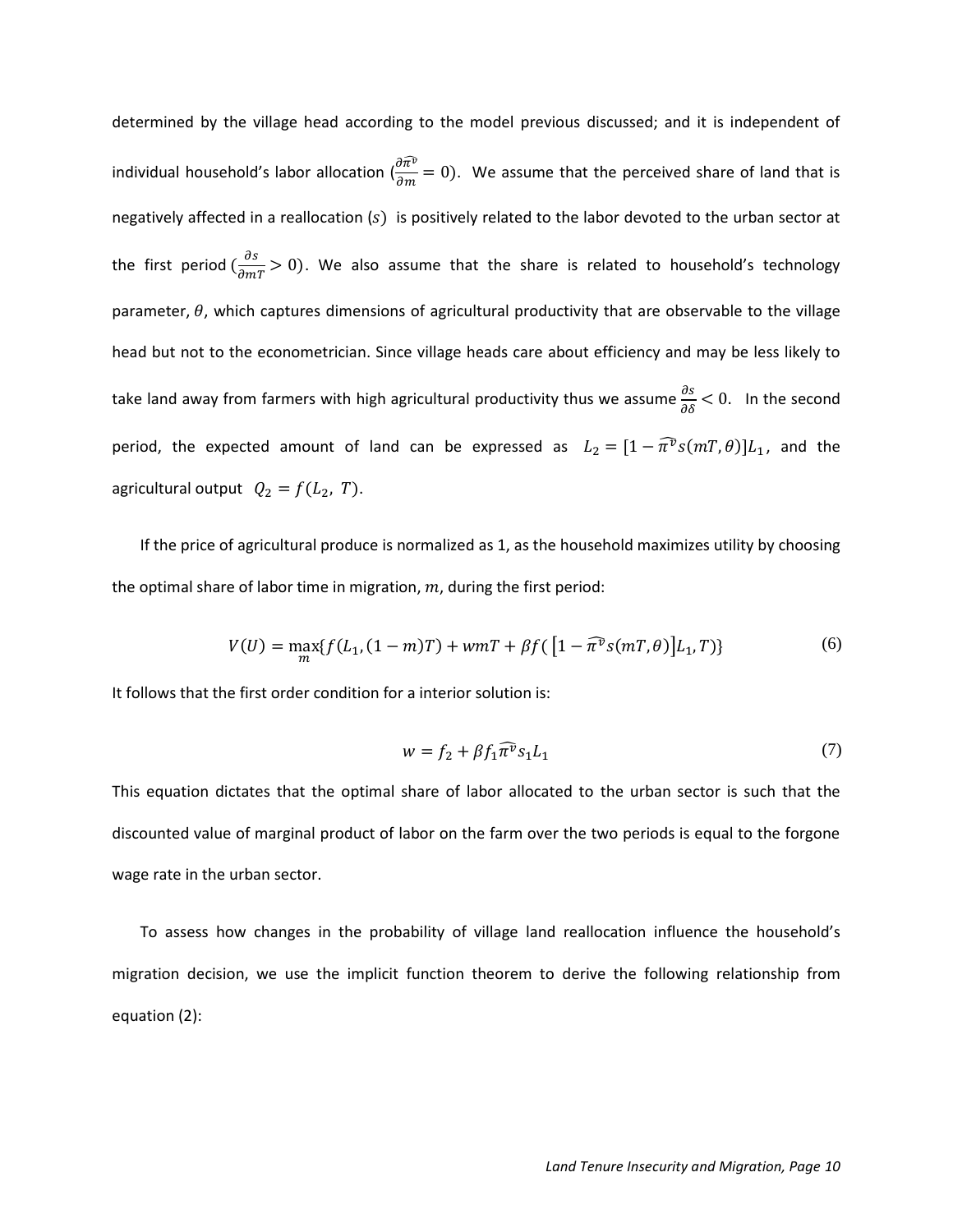$$
\frac{dm}{d\widehat{\pi}^v} = \frac{\beta s_1 L_1(f_{11}\widehat{\pi}^v s L_1 - f_1)}{T[\beta f_1 \pi^v s_{11} L_1 - \beta f_{11}(\widehat{\pi}^v s_1)^2 L_1 - f_{22}]}
$$
\n(8)

If the marginal cost of migration (in terms of the share of land negatively affected by land reallocation) increases with migration, or  $s_{11} > 0$ , then  $\frac{dm}{d\hat{\pi}^p} < 0$ , that is, the share of labor allocated to the urban sector decreases when the perceived probability of significant labor reallocation in the village is higher. If the cost of migration is decreasing, or  $s_{11} < 0$ , then the sign of  $\frac{dm}{d\widehat{\pi}^v}$  is undetermined.

This model implies that the impact of land reallocation on individual household labor allocation decisions is an empirical question. To identify this impact in the empirical analysis, we utilize information embedded in equation (5), and explore the heterogeneities in share of village in the largest lineage group  $(f^v)$  and its interactions with the timing of village election(

### **3.0 Empirical Strategy**

#### **3.1 Specification and Identification**

One prediction of the model is that, conditional on individual heterogeneity, an increase in the probability of land reallocation in the village should decrease an individual's propensity to work as a migrant. The model thus suggests estimating an equation for migration of individual i in village j at time t denoted by  $M_{ijt}$ , which is a function of land tenure insecurity measured by the likelihood of significant land reallocation at time  $t+1$  in the village  $R_{jt+1}$ , characteristics of the individual  $(X_{ijt})$ , his/her household ( $H_{ijt}$ ) and village ( $V_{jt}$ ), province-specific year effects  $D_{p \times t}$ , individual fixed effects and village fixed effects  $e_j$  . To allow village fixed effects to have an impact on migration growth over time, we interact  $e_j$  with a time trend *T*. With the idiosyncratic error term denoted as  $\varepsilon_{ijt}$ , the estimation equation can be written as: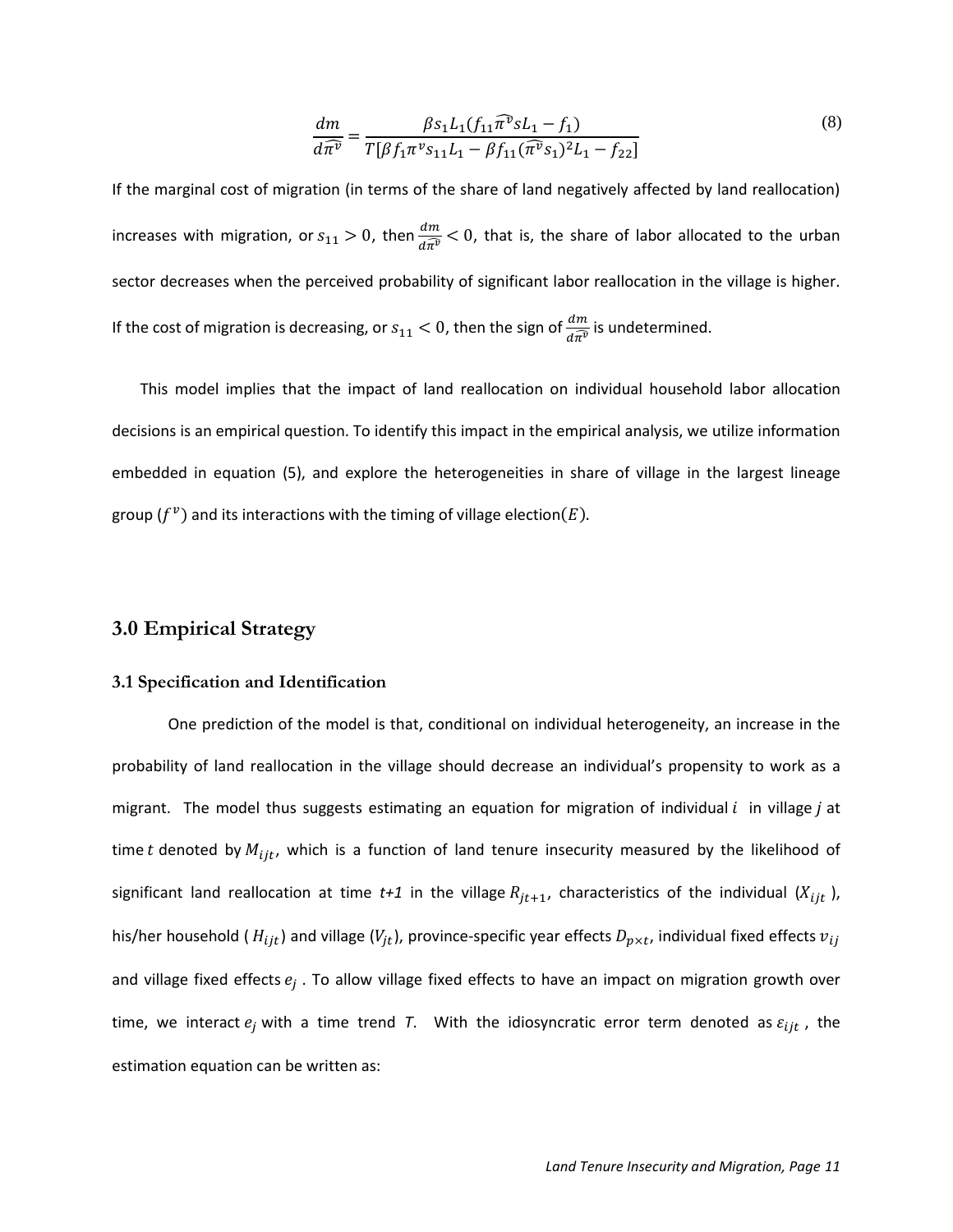$$
M_{ijt} = \alpha_0 + \alpha_1 R_{jt+1} + X_{ijt} \alpha_2 + H_{ijt} \alpha_3 + V_{jt} \alpha_4 + D_{p \times t} + v_{ij} + e_j T + \varepsilon_{ijt}
$$
(9)

Controlling for heterogeneity between individuals is likely to be important in satisfactorily explaining their migration behavior. To this end the rich information in the RCRE household and village panel data from 1995 to 2003 together with the supplementary survey data collected in 2004 is potentially very useful, and it allows us to include a large set of control variables in the regression analysis. More specifically, we include in  $X_{ijt}$  variables of individual gender, age, years of schooling. Since previous analysis shows that parents health condition affects adult children's migration decision and its impact varies with the number of siblings (Giles and Mu, 2007), in  $X_{ijt}$  we also control for whether father or mother is still alive and number of siblings, regardless of their current residence in the household. Household characteristics such as land holding per capita, consumption per capita, working age (16-60) men and women (excluding individual  $i$ ) as share of total household members are included in  $H_{ijt}$ . In addition, we control for the number of young women (age 19-24) and the number of young men (age 21-26) in the family, which proxy for potential household demographic changes caused by marrying-out or marrying-in, and which may be correlated with both land reallocation risk and household member's migration decision. Among village characteristics variables  $V_{jt}$  are village population size, income per capita, land per capita, the number of village cadres, share of village cadres with high school education or above, a village land gini index, and four variables capturing village election timing: indicators equal to one if the year is one year or two years before the regularly scheduled election, and indicators for whether or not the current year is one year or two years after a regular election.

Even with this large set of control variables, we cannot rule out the possibility that individual unobservable traits, such as agricultural productivity or risk aversion, may affect both their migration decision and their exposure to land reallocation risk. One sensible way of controlling for individual fixed effects is to first-difference (9) and then write the model as: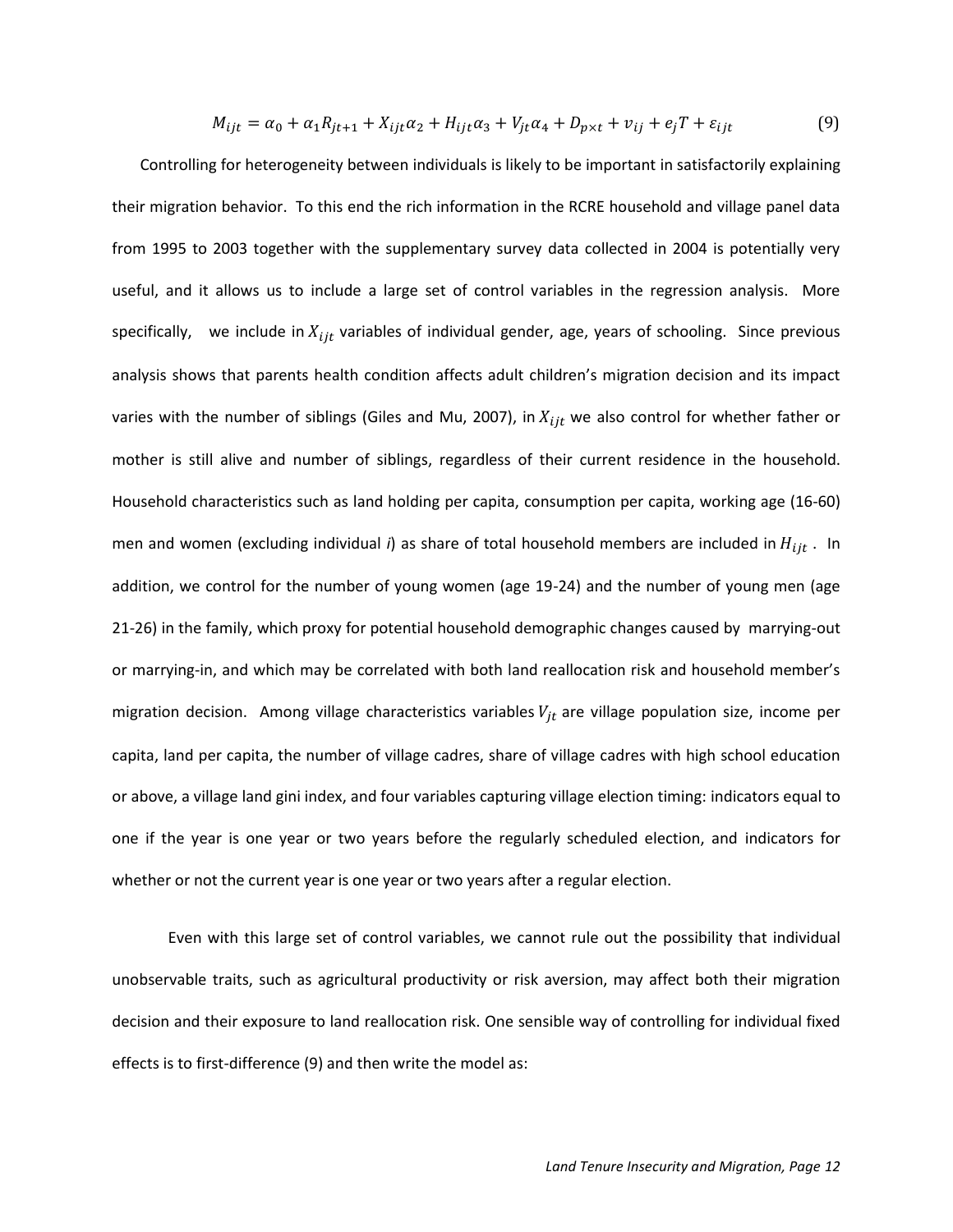$$
\Delta M_{ijt} = \beta_1 \Delta R_{jt+1} + \Delta X_{ijt} \beta_2 + \Delta H_{ijt} \beta_3 + \Delta V_{jt} \beta_4 + \Delta D_{p \times t} + e_j + \Delta \varepsilon_{ijt}
$$
(10)

Any effect of land tenure insecurity is now identified from variation in individual migration decisions over time. Note that after differencing the village-specific trend, village fixed effects  $e_j$ , including unobserved dimensions of the migration network, village geographic location and past migration regulations, will now explicitly affect *changes* in migration over time. . Moreover, we will incorporate variables on individual gender and years of schooling in (10) as they likely affect changes in individual's migration decision even though these variables are time invariant.<sup>10</sup>

The identification in equation (10) eliminates any fixed determinants of migration. However, one must still be concerned that there may be unobserved time-varying determinants of migration that are also correlated with changes in land tenure security. For example, local economic shocks may change individual migration decisions, and so may demographic changes in the village. Both of these time varying factors would plausibly affect the occurrence and the scope of land reallocation in the village, thus biasing the estimate of  $\beta_1$ .

To obtain consistent estimates of the effect of land tenure security in equation (10), we consequently construct instruments for the change in village land reallocation that are unlikely to be direct determinants of changes in individual's migration. For this purpose, we exploit the interaction of two sources of variation at the village level to identify the impacts of significant land reallocation in the village. The first variation is in the timing of the village election  $(E_{it})$ , and the second are the differences across villages in the share of village households in the main patrilineal clan in the first period of the panel  $(F_{i0})$ . Using these two components and their interactions, the occurrence of land reallocation at time *t* can be characterized by the following expression:

 $\overline{a}$ 

 $10$ One interpretation of these variables in levels is that gender and individual schooling affected the trend in individual migration decisions in (9) and levels remain in (10) after first-differencing. Identification of (10) requires that the most important sources of unobserved heterogeneity are those that may be correlated with risk of facing a reallocation and the migration decision.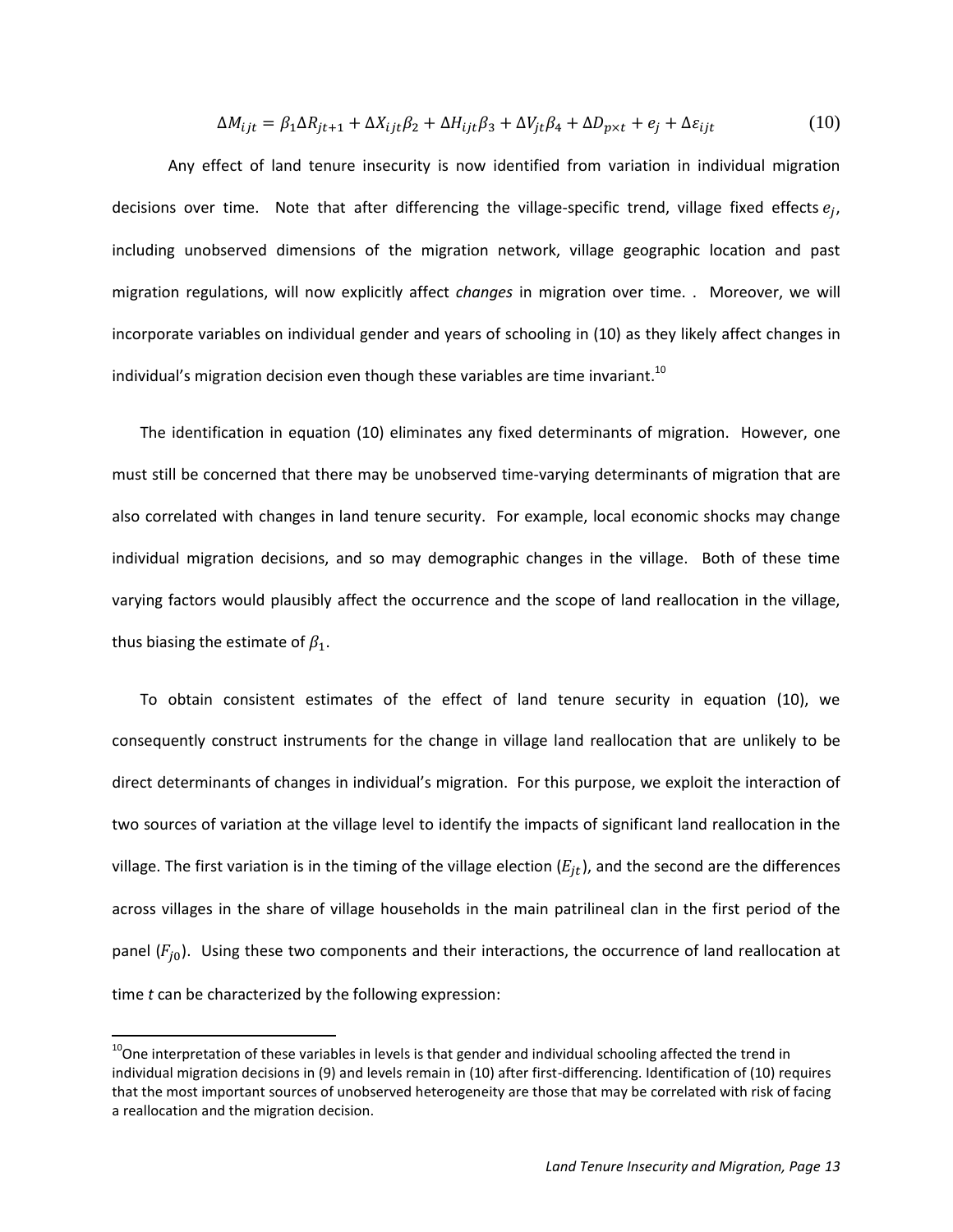$$
R_{jt+1} = G(E_{jt}) + \gamma F_{j0} + F_{j0} \times G(E_{jt})
$$
\n(11)

The rationale for using information on election timing,  $E_{it}$ , to identify the risk of land reallocation is based on the fact that village committees, the primary self-governance organization in rural villages, have legal authority over reallocation of land in the village.<sup>11</sup> The selection procedure of the chair of villager committees, also known as the village head, has undergone multiple reforms since the early 1980s, but by 1998, ten years after the enactment of a provisional law on the election of village committees, the majority of villages across China were electing their village head through popular vote.<sup>12</sup> Previous studies have shown that village elections seem to affect both the frequency and the scale of land reallocations.<sup>13</sup> Our data point to a clear correlation between the timing of village elections and the timing of significant land reallocations in the village. As shown in Figure 2, land reallocations most likely to occur around years of village election. In particular, most of reallocations happen in one year before an election, one year after an election or in the election year.

One important feature of the timing of village elections is that they are largely exogenously determined at the county level, or occasionally at the township level, by the "leading group for village elections."<sup>14</sup> The leading group at the county level is the most important agent in planning, organizing and supervising elections in the villages under its administration, and in some provinces the leading

 $\overline{a}$ 

<sup>&</sup>lt;sup>11</sup> Article 5 of the the Organic Law of Villagers' Committees enacted in 1998 stipulates, "The villagers committee shall, in accordance with the provisions of laws, administer the affairs concerning the land and other property owned collectively by the peasants of the village."

<sup>&</sup>lt;sup>12</sup>The 1987 provisional Organic Law of Villagers' Committee mandated that all villages conduct elections to select village committee members. The provisional law took effect in 1988 and was implemented in a decentralized and experimental manner. By 1993, 22 provinces had formulated procedures of implementing the provisional Organic Law in village elections (CRLSRT, 2000). In 1998 the Organic Law was further amended and formally took effect. Based on the revised Organic Law, provinces updated their procedures of implementations of the law.

<sup>&</sup>lt;sup>13</sup> For example, Brandt, Rozelle and Turner (2004) find that a contested election in the year of land reallocation or the year prior to the land reallocation shortened the duration between two land reallocations, and also reduces the size of the reallocation. Deininger and Jin (2009) show that after the passing of Rural Land Contracting Law in 2003, illegal land reallocation (land reallocation without ratification from villagers' assembly and permission from township and county government) became much less frequent in villages where both their village head and communist party secretary are elected.

 $14$  See the appendix table on related regulations of the four provinces (Anhui, Henan, Jiangsu and Shanxi) on the organizational structure and the timing of village elections.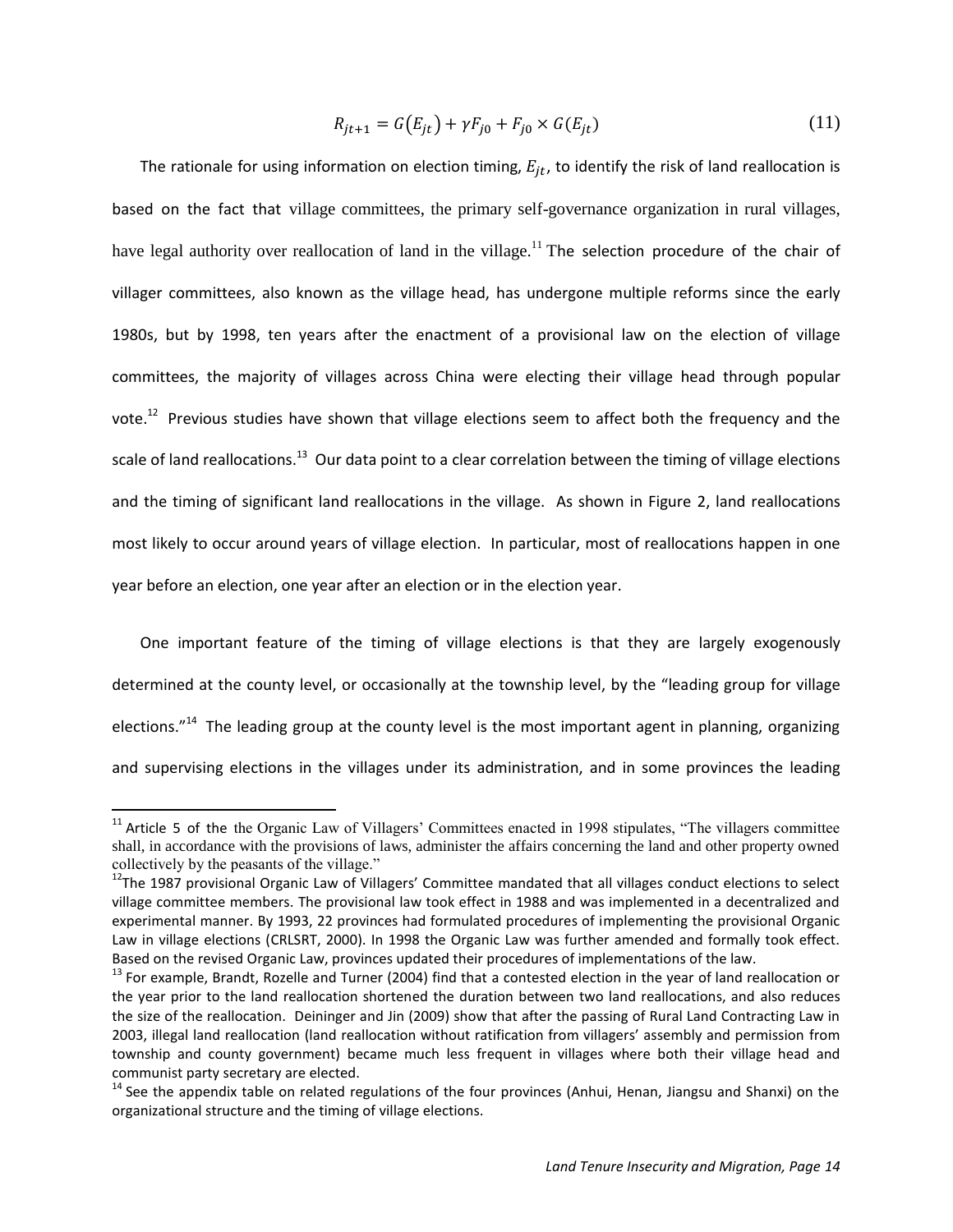group at the township level is charged with the same responsibility (CRLSRT 2000).<sup>15</sup> One of the major responsibilities of the leading groups is to educate villagers about the protocols of elections and encourage voter turnout. For this purpose, they often launch a county wide (or township wide) information campaign before each election. Consequently, the timing of village elections, in terms of election year, is fairly uniform within one county (Zhang et al. 2004), although the timing of election varies within a province (Table 3) and even more so across regions (O'Brien and Li, 2000). $^{16}$ 

Even though election years, specified by county or township leading groups, are generally exogenous to the characteristics of each village, we can't rule out the possibility that some specific village elections may be initiated by endogenous leadership turnover. These happen in the cases in which some conflict between village residents and village leaders becomes serious enough that township or county authorities intervene to schedule a new election. The supplemental village survey used for our analysis helpfully allows us to exclude elections that occurred right after a resignation or dismissal of a village head. The timing of the resulting "regularly scheduled elections" reflects only the stipulation of the county or township election leading groups, but with potential measurement error.

Measurement error in election year timing is inevitable for two reasons. First, the election information is collected retrospectively, thus is prone to recall errors. Second, in many counties elections are scheduled around the Chinese New Year in order to encourage turnouts of migrants who frequently return to home villages to visit families during this time (Tang, 2004). Because some survey respondents use the lunar calendar while others use the western calendar when reporting retrospective information, errors in precise measurement of election year arise and generate seemingly within-county

 $15$  The leading group at the county or township level is composed of multiple county or township officials, often from different agencies such as the bureau of civil affairs, the department of public relations, the bureau of public security etc.

 $16$  The exact date of election can vary across villages within a county because an election committee at the village level has the right to decide on the voting date and location (see the related documents in the appendix table).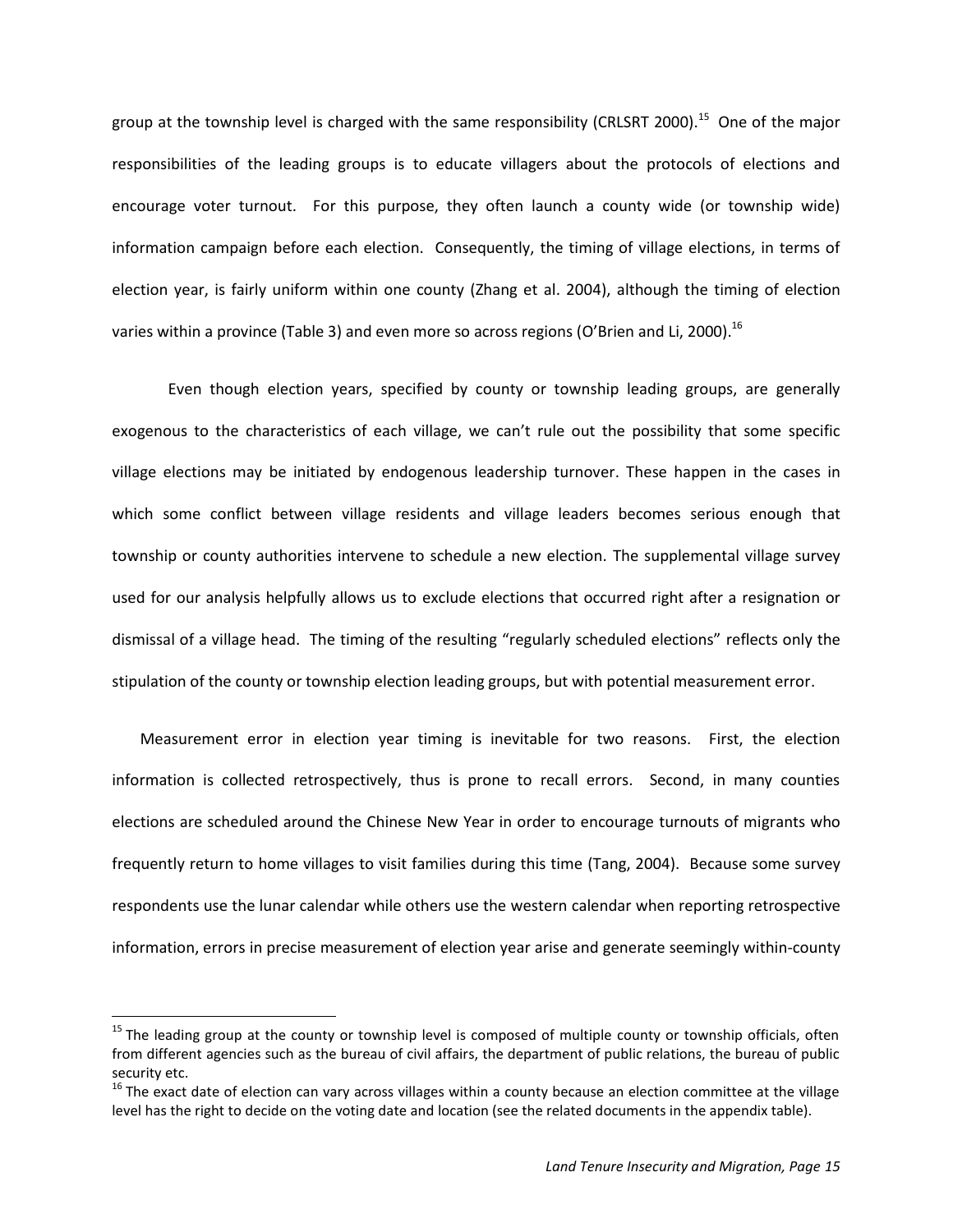variations in the timing of elections (Mu and Zhang, 2010).<sup>18</sup> Measurement error in election timing implies a need for flexibility in specifying how the timing of an election is related to the timing of significant land reallocation. We therefore use four indicator variables-- for whether the observation year is one year before, two years before, one year after or two years after a regularly scheduled election – to predict the timing of a land reallocation:

$$
G(E_{jt}) = G(v_1 OneYearBefore_{jt} + v_2TwoYearBefore_{jt}
$$
  
+  $v_3 OneYearAfter_{jt} + v_4 TwoYearAfter_{jt})$  (12)

The composition of family lineage clans within villages has long been regarded as an important determinant of the informal institutions in rural China. The share of village households in a major patrilineal clan is a convenient proxy for homogeneity of family lineage, and we use value in initial period of the panel  $(F_{i0})$  as the second component of (11). Residents belonging to the same lineage have shared patrilineal descent and maintain close social ties, and therefore family lineage may substitute for formal institutions in solving information and enforcement problems, help to mitigate social conflicts and improve local governance (Xu and Yao, 2009). Tsai (2007) argues that villages with more homogenous family lineage generally enjoy better provision of public goods. In the RCRE data used in this paper, the relationship between homogeneity of family lineage and incidence of village land reallocation is clearly negative – the larger the share of households in the same patrilineal clan in 1995, the less likely it is to have a significant land reallocation during the 1995-2003 period under study (Figure 3).

This negative correlation can possibly be explained by two distinct features from which more homogenous villages differ from less homogenous ones. First, mutual trust between villagers built through common family lineage may facilitate land rental transactions and ease the need for land

 $18$ The Chinese New Year (or Spring Festival) is based on the lunar calendar, and it typically follows the western New Year by as much as two months.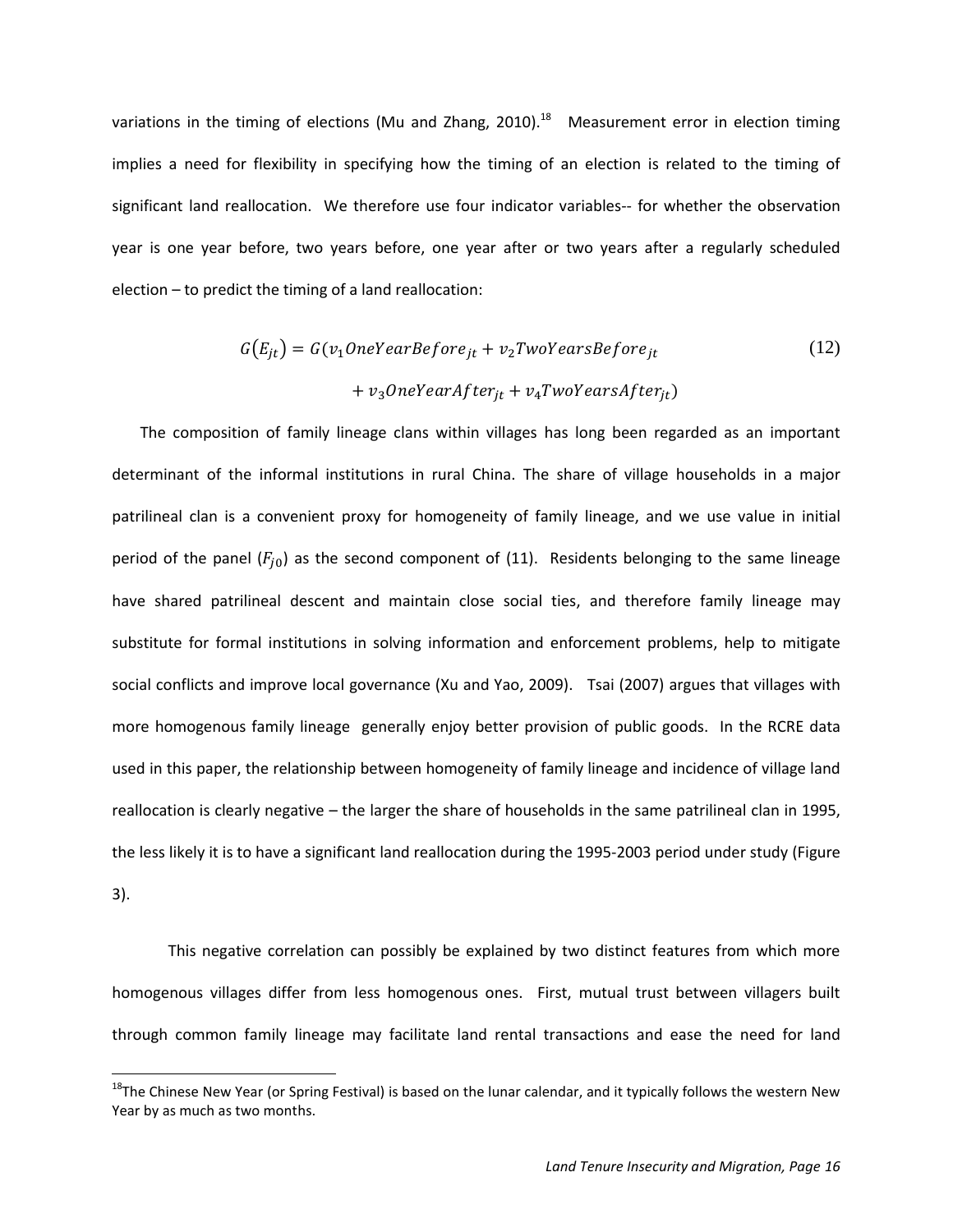reallocation. To provide evidence for this, albeit indirect, we turn to data on measures of conflicts within villages as well as land rental activities. Figure 4 shows that both the numbers of civil disputes and reported criminal acts decrease with the share of households in the largest patrilineal clan.<sup>19</sup> Moreover, disputes over land are far less likely to be the major cause of conflicts among villagers in villages with large family lineage clans, but they are often the most important source of conflict in villages that lack them (Figure 5). The data on the share of households engaged in rental activities confirms that land rental activities are much less frequent in villages without major family lineage clans (Figure 5). With a relatively active land market, villages with large family lineage clans may rely less on reallocation to improve the match between labor and land, therefore on average land reallocation is less frequent in such villages. Second, if village leaders use land reallocation as a rent-seeking tool, then villages with large family lineage may have less reallocation because leaders are better monitored in such villages (Xu and Yao, 2009; Tsai 2007). Consistent with the monitoring argument, we find that the villager representative assembly tends to play a much more important role in the decision-making of villages with large family clans than in those without.<sup>21</sup> In particular as shown in Figure 6, with more households in the largest family lineage clan, villagers' representative assembly are more likely to be authorized to examine village financial records and also more likely to report ever changing the decisions of the party committee or the villagers committee. Information from village elections also suggests other dimensions in which villages with large lineage clans may be more democratic,

 $\overline{\phantom{a}}$ 

 $19$  Xu and Yao (2009) report that there are fewer civil disputes and crime in those villages where a head is elected from the largest family lineage clan.

<sup>&</sup>lt;sup>21</sup>By law, the village assembly supervises the work of the village committee (see article 18 of the 1998 Organic Law of the Villagers Committees) and can be convened with a simple majority participation of the villagers at or above the age of 18 or with the participation of the representatives from at least two-thirds of the households in the village. As a form of direct democracy, the village assembly is an unwieldy governing institution, especially in villages with a large population. In practice, the majority of villages (93% in our sample) adopt a more manageable representative system and use a village representative assembly instead. The real power of village (representative) assembly is questionable, however, given its infrequent meetings and its tendency to be controlled by village cadres (Oi and Rozelle, 2000).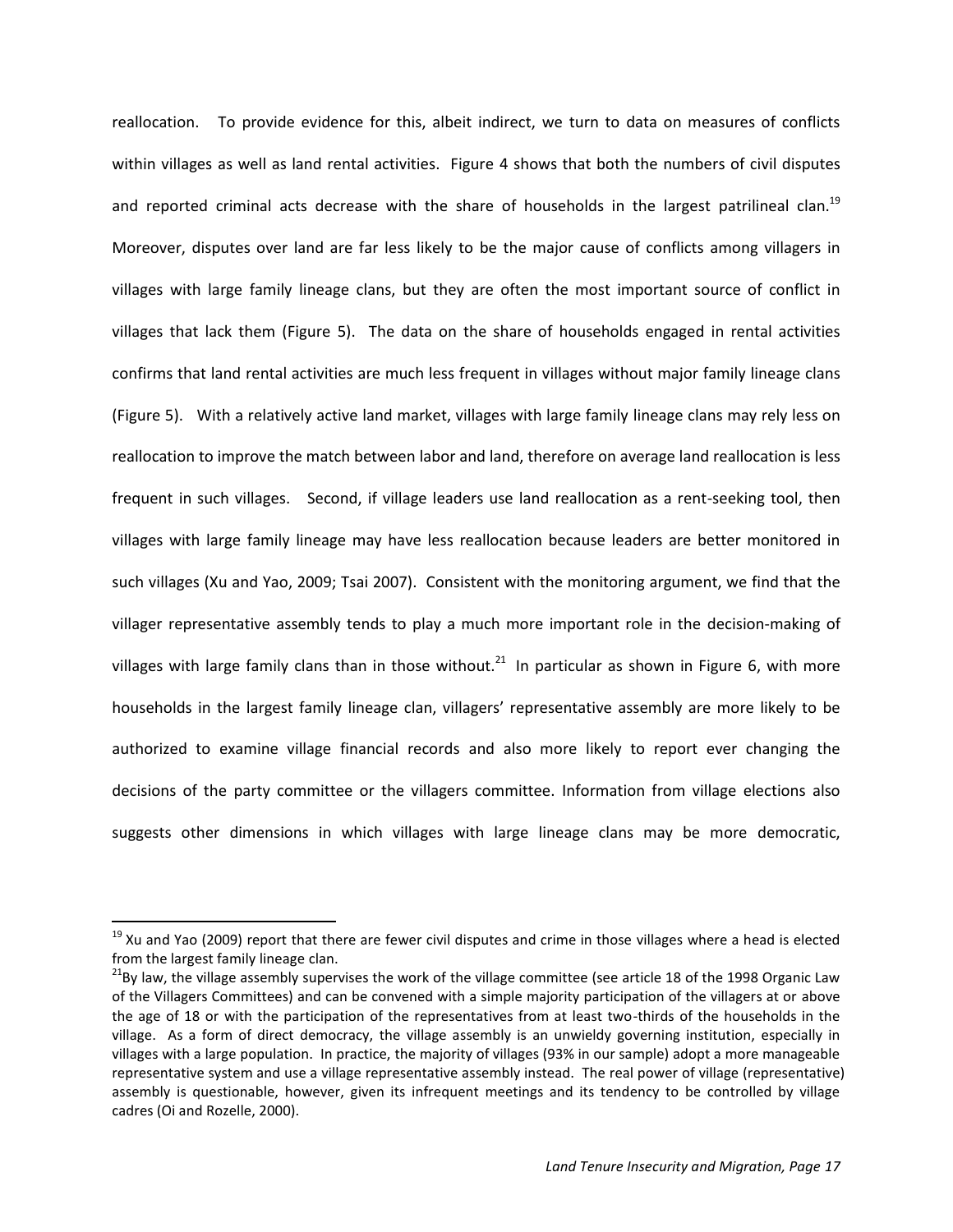specifically, as shown in Figure 7, these villages tend to have more candidates and candidates are more likely to make public speeches during their election campaigns.

If both more rentals and better monitoring occur in villages with larger family lineage clans and contribute to reducing the average incidence of land reallocation, then the relationship of these two timings – the timing of elections and the timing of land reallocations – will likely show different patterns in villages with a large share of residents in a main lineage clan and those without. In Figure 8, we stratify the sample into two groups based on whether 60% or more of the households are in the largest patrilineal clan. More homogenous villages have far less incidence of land reallocation before or during election years, and tend to have reallocations more concentrated in the period one and two years after an election.

Although we have shown that both the timing of election and the composition of family lineage are be correlated with incidence of village reallocation of land, we can't rule out that they may also affect migration decisions. For example, there might be less out migration in the election year or the year before if villagers want to be present for an election campaign and voting.<sup>22</sup> Family lineage may also affect migration, through social network effects, for example, or through improved access to informal credit. To account for these concerns, the election timing dummies  $G(E_{it})$  are included in the main regression, and we control for  $F_{j0}$  through the village fixed effets.

 The effect of uncertainty over land reallocation is identified off the interaction of election timing dummy variables  $G(E_{it})$  and the initial year share of village households in the main patrilineal clan,  $F_{i0}$ . Thus, we exploit differences in patter of timing of land reallocation, relative to election timing (Figure 8), to identify the impact of the risk of facing a reallocation on migration. Given the modifications in

<sup>&</sup>lt;sup>22</sup>There is also heterogeneity across villages in whether an absent village resident may entrust a family member or others to cast a ballot.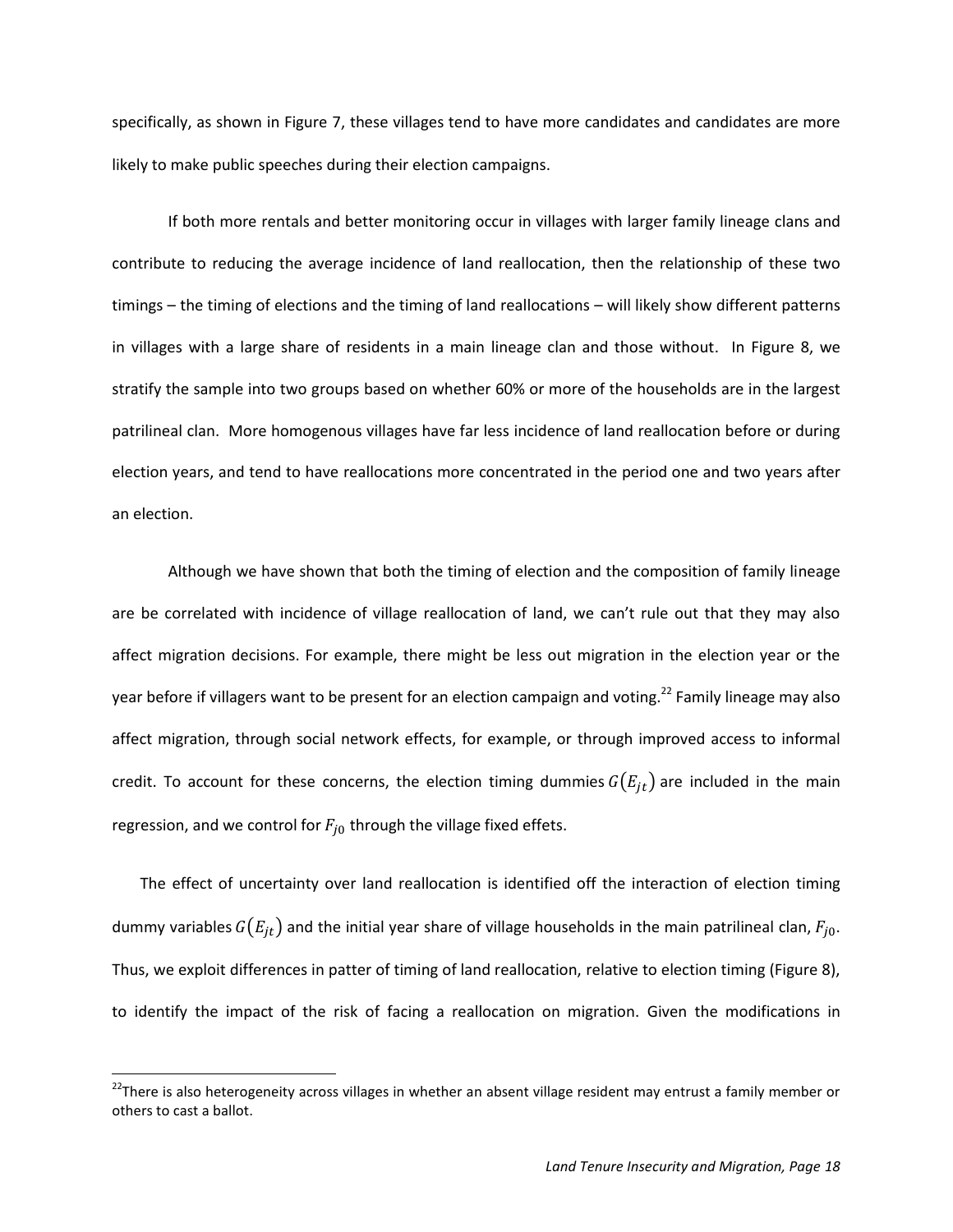equation (12), the instrumental variables hence take the form of four interaction terms: share of village households in the main patrilineal clan interacted with four variables denoting election timing in equation (12). We expect that around election time, villages with fewer households in the main patrilineal clan are less likely to have significant land reallocation than those with more. This approach essentially exploits an institutional complementarity between election and lineage composition in the timing of land reallocation and it assumes that their joint effect is independent of  $\Delta \varepsilon_{ijt}$  in equation (10). We will test this assumption by checking the robustness of the estimations to the inclusion of various sets of variables.

### **4.0 Data and Descriptive Statistics**

l

For our primary analysis, we use household and village surveys conducted in fifty-two villages of four provinces from August to October 2004 in collaboration with the Research Center for Rural Economy (RCRE) at the Ministry of Agriculture. All 3999 households in the 2003 wave of the RCRE panel for these four provinces were enumerated, allowing us to match villages and households from the 2004 supplemental survey with a historical panel of villages and households that RCRE surveyed annually from 1986 to 2003.<sup>23</sup> As our primary focus is on the migration decision, we make use of individual level information on labor allocation decisions of current and past household members from 1995 onward, which was enumerated in the supplemental household survey. The supplementary survey collected retrospective information on the current residence and migration history of all individuals who had been household members at any time since 1995. At the village level, we have information on village family lineage, significant land reallocations since 1991, land use rights, village election, and turnover of village

<sup>&</sup>lt;sup>23</sup>A detailed discussion of a larger nine-province sample from the RCRE panel dataset, including discussions of survey protocol, sampling, attrition, and comparisons with other data sources from rural China, can be found in the data appendix of Benjamin, Brandt and Giles (2005). This paper makes use of village and household data from the four provinces where the authors conducted follow-up household and village surveys, which are Shanxi, Jiangsu, Anhui and Henan.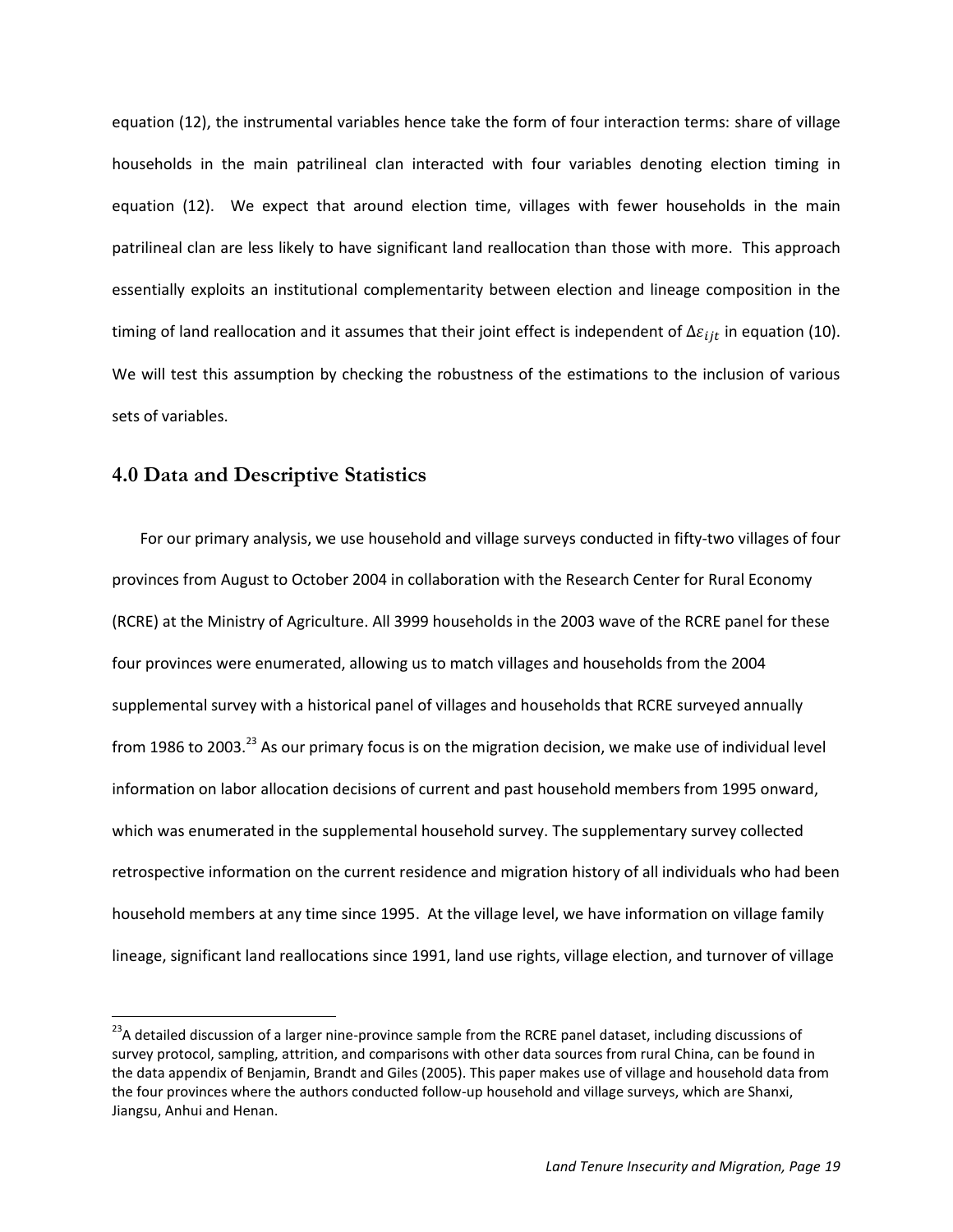leaders. The supplementary data is then matched with the RCRE regular household panel survey data in these four provinces. From the RCRE household panel data, we obtain information on annual household consumption and land holding. The RCRE village panel includes many of the descriptive statics on crime and conflict that we reference in our discussion above.

In the supplemental survey, respondents at the village level identified years in which significant land reallocations were carried out at either the level of the village or within several village small groups. Also enumerated were estimates of the number of households that faced some reallocation. In Table 1, we report summary statististics for instances in which land reallocations were significant enough that more than 10 percent of households in the village experienced reallocation. Such reallocations do not occur with great frequency, as the average annual share of villages experience reallocations was 19 percent in sampled villages, but for some years and provinces over 1995-2003 period, reallocation could be quite significant. For example, more than 80 percent of villages in Jiangsu experienced a large land reallocation in 1998, as did more than 40 percent of villages in Henan during the same year. For Anhui and Shanxi, more land reallocation occurred in 1995 and 1999, respectively. The timing was consistent with the "second-round" of land contracting in the province.<sup>24</sup> Conditional on the occurrence of a village-wide reallocation, households faced considerable risk on average as one-third would be affected. This risk also varies across years and provinces. For example, in 1998 when "second contracting" was carried out in Henan province, 80 percent of households were affected. In 2003, however, only 13 percent of households faced reallocation.

By 2003, all but one village in the sample had had at least one village election. Table 3 provides annual information on share of villages reporting regularly scheduled elections. Two distinct features of

 $\overline{a}$ 

<sup>&</sup>lt;sup>24</sup> The first-round contract period was 15 years, but the starting year differed across provinces. When the firstround contract expired, the second –round contracting entailed new contracts between the village collective and households, normally with longer contract periods. Of course, to degrees that varied across villages, reallocation risk was present regardless of whether or not the end of the contract term had been reached.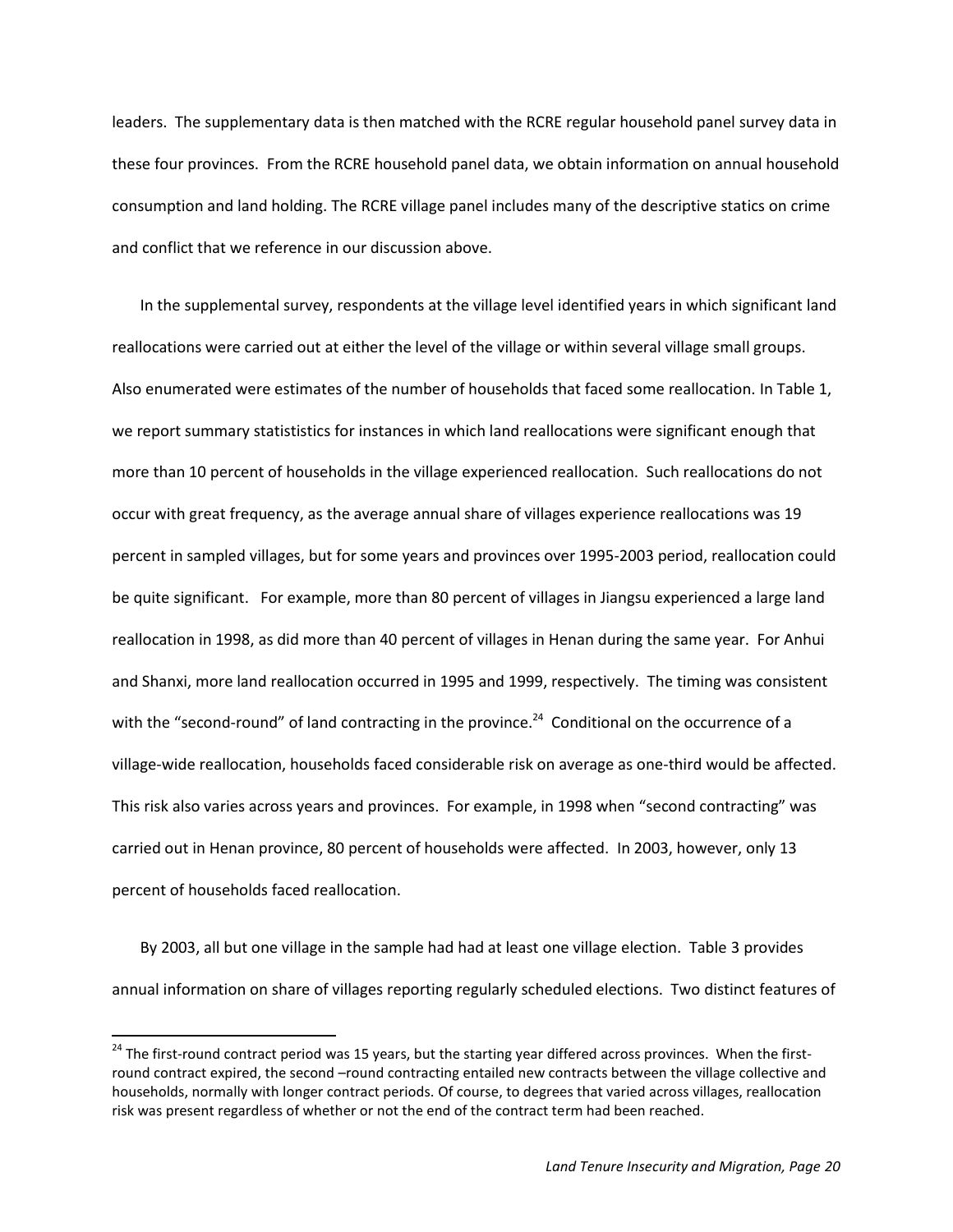elections are important to flag. First, election timing varies within province. If there was no variation, we would expect to find that the entire province would be on the same election cycle. Second, the election cycle varies both within and across provinces. While this may partially reflect recall errors in the reporting, it could also suggest that elections were not that "regular" before the Organic Law was passed in 1998.

With respect to migration, Table 4 and Figure 1 report migration rates ofr the sample of 7000 individuals aged 16 to 50 over the 1995 to 2002 period. On average, 16 percent of the sample had experience working outside of their home county. Consistent with the trends observed in other panel data (e.g., the CHNS), the migration rate tripled from 9 percent in 1995 to 27 percent in 2002. Migration is clearly correlated with age, gender and education level. More specifically, men have higher migration rate than women, and there is no sign that the gender gap is closing over time. The young are more likely to migrate than the old, and so are the more educated.

### **5.0 Results**

Table 1 reports the baseline OLS regression results alongside those from first differenced OLS models. All the variables mentioned above are included as regressors. The coefficient on the land reallocation variable in both regressions is negative, but small in magnitude and not statistically significant. It's worth noting that both gender and age effects are significant but relatively small in magnitude.

Turning to the IV results, using the share of households in the largest lineage group interacted with the four election timing variables, one interaction term is significant in the first stage, and it suggests that villages with a higher share of households in the largest lineage group are less likely to experience a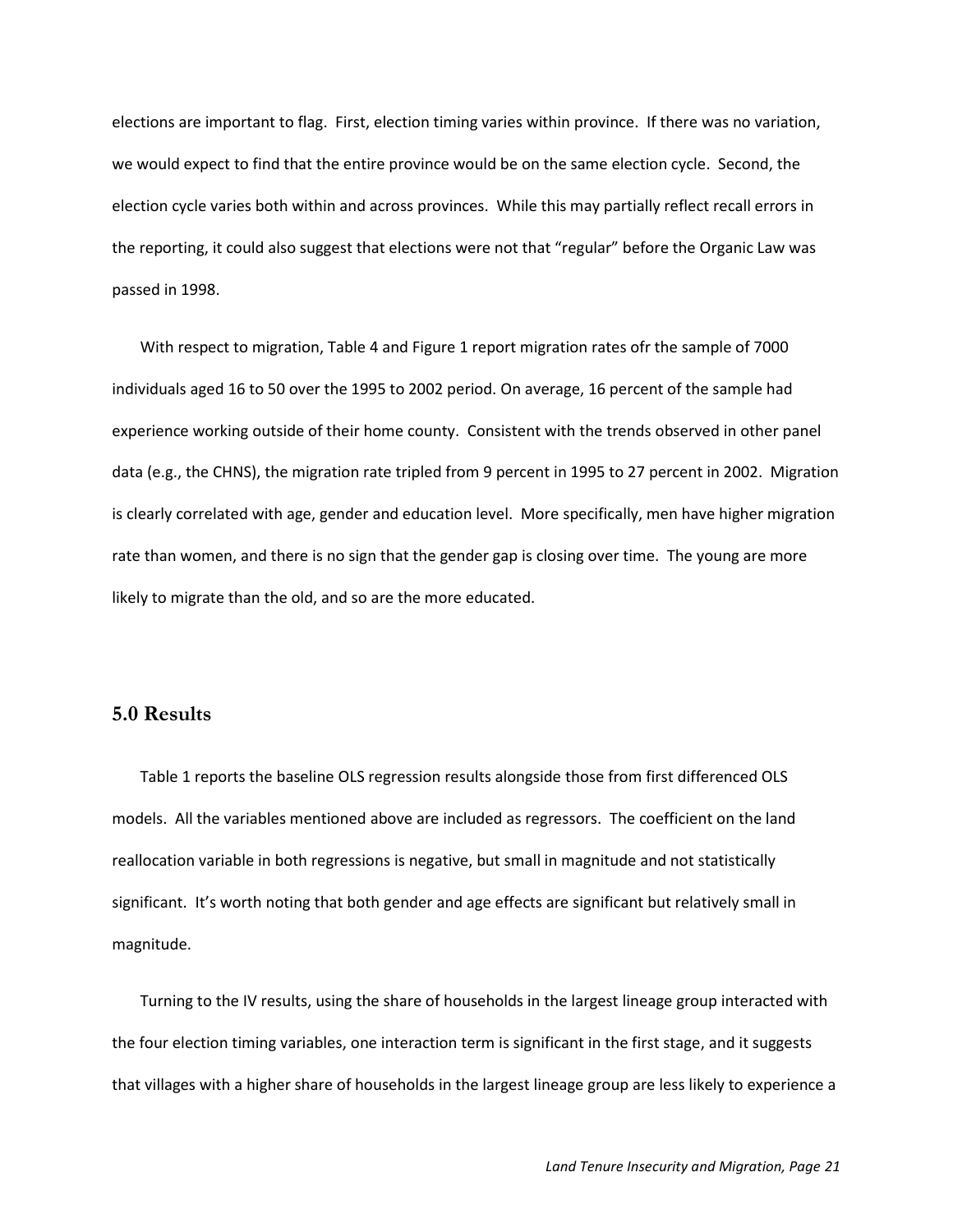land reallocation two years after an election. The Angrist-Pischke F-statistics is less than 3, and with a pvalue 0.04, and this raises concerns that the first-stage is far from sufficiently strong. In the second stage, we obtain a significant coefficient on the future land reallocation variable, suggesting that if the village has a land reallocation in the following year, then farmers will reduce their migration probability by 2.1 percent.

As we are concerned that these estimates suffer from weak instrument bias, we have used a subset of two interaction terms instead of four. We focus on the period that differs most across villages with large shares of the village in patrilineal clans and those without, and use indicators of elections one-year before or two years after an election. We thus use interactions with indicators for an election occurring one year earlier or two years after the current observation. Coefficients on both interaction terms suggest significantly lower probability of reallocation when a larger initial share of the village was from the same patrilineal clan. stage results are more significant, with an Angrist-Pischke F-Statistic of nearly 5, and in the second stage, the coefficient on land reallocation in the next year is now 0.024. Given that average migration rates are 16 percent, a reduction in migration probability of 2.4 percent in the face of future land reallocation suggests an economically significant effect of land tenure risk on migration.

We are also concerned that changes in household characteristics, such as demographic changes may be endogenous. Also household consumption change may be correlated with unobserved shocks that could also affect change in migration. To address these concerns we estimate two different specifications as a robustness check. First, we exclude all the household level variables, including demographic composition, landing holding and consumption. The estimated coefficient on land reallocation remains the same. In the second specification, we instrument for the changes in household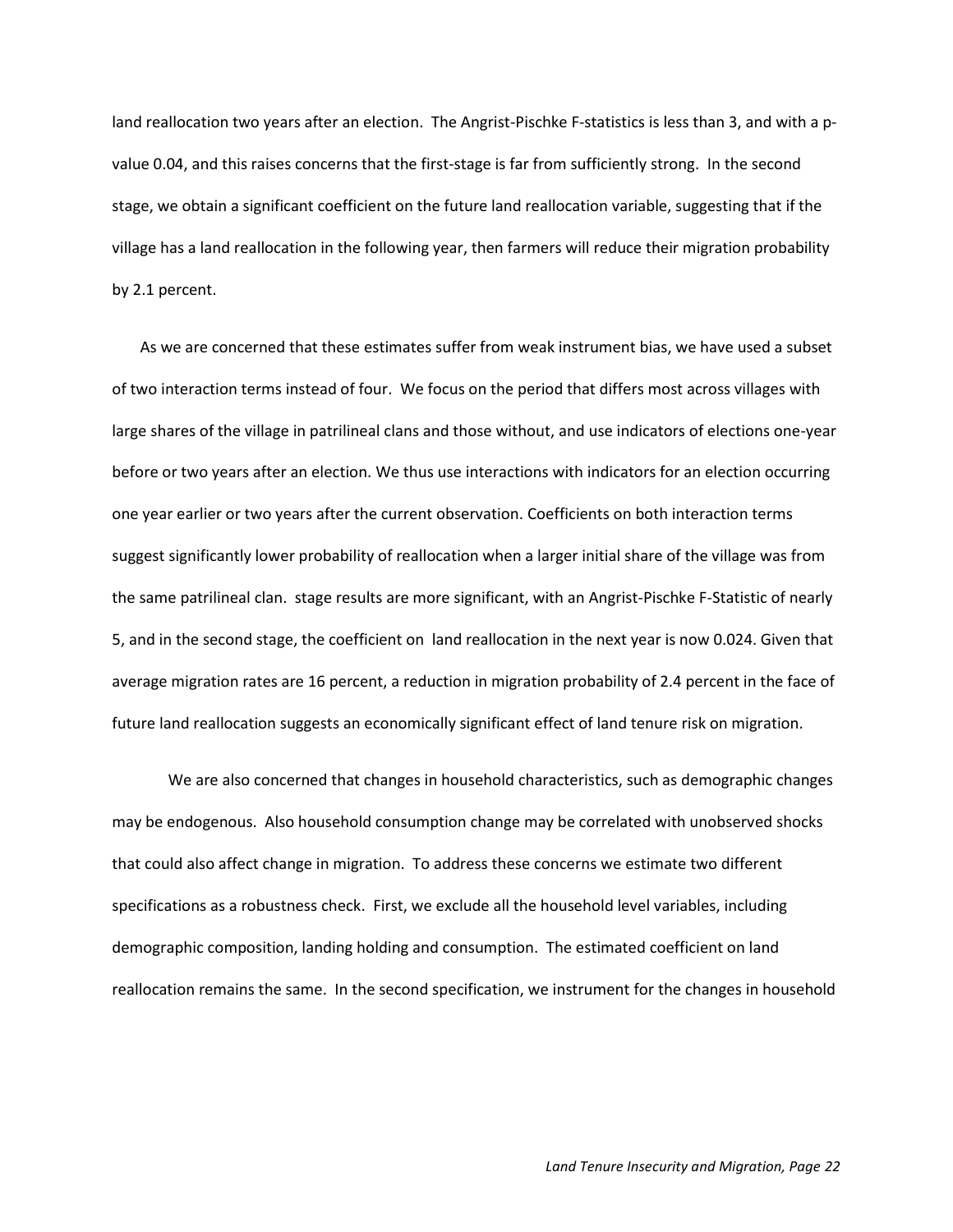characteristics with their t-2 values.<sup>25</sup> The key result remains, that is, with village having land reallocation at t+1, farmers reduce their migration propensity by 2.2 to 2.4 percent

Next, we examine which groups of individuals are particularly affected by land tenure insecurity. First, we stratify the sample by gender, and find there doesn't seem to be a gender difference in the impacts, even though the coefficient for men is more precisely estimated. Second, we stratify the sample into two groups based on age. We find the impact on migration for young farmers is more significant and larger. Third, when stratification is carried out by educational attainment, we find particularly strong evidence that the better educated are affected. As men, young people and the better educated have a higher tendency to work as migrants to begin with, it is not surprising that we find a stronger effect of land tenure insecurity on the migration decisions of these groups.

### **6. Conclusion**

l

Through the early 2000s, farmers in rural China faced a substantial level of risk of losing land in large scale village land reallocations. The timing of land reallocations appears to be strategically decided by village cadres who take into consideration of the timing of village elections, and these decisions are influenced by underlying features of the village political economy associated with the lineage composition of the village. Exploring variation across villages in the share of residents belonging to the largest lineage group (also referred to as a patrilineal clan), we identify the impact of land reallocation risk on the farmer's migration decision. We find that, in expectation of a land reallocation in the following year, farmers reduce their propensity to migrate for work by 2 to 2.5 percent, providing evidence that insecure property rights shaped patterns in the movement of labor out of agriculture. In order to facilitate a structural change of an agriculture-based economy to an industrialized economy,

<sup>&</sup>lt;sup>25</sup>Anderson and Hsiao (1982) suggest that if the two-period lag  $x_{it-2}$  is correlated with  $\Delta x_{it}$  but not  $\Delta \varepsilon_{it}$ , or  $E(x_{it-2} \cdot \Delta x_{it})$ =0, then it will be an appropriate instrument.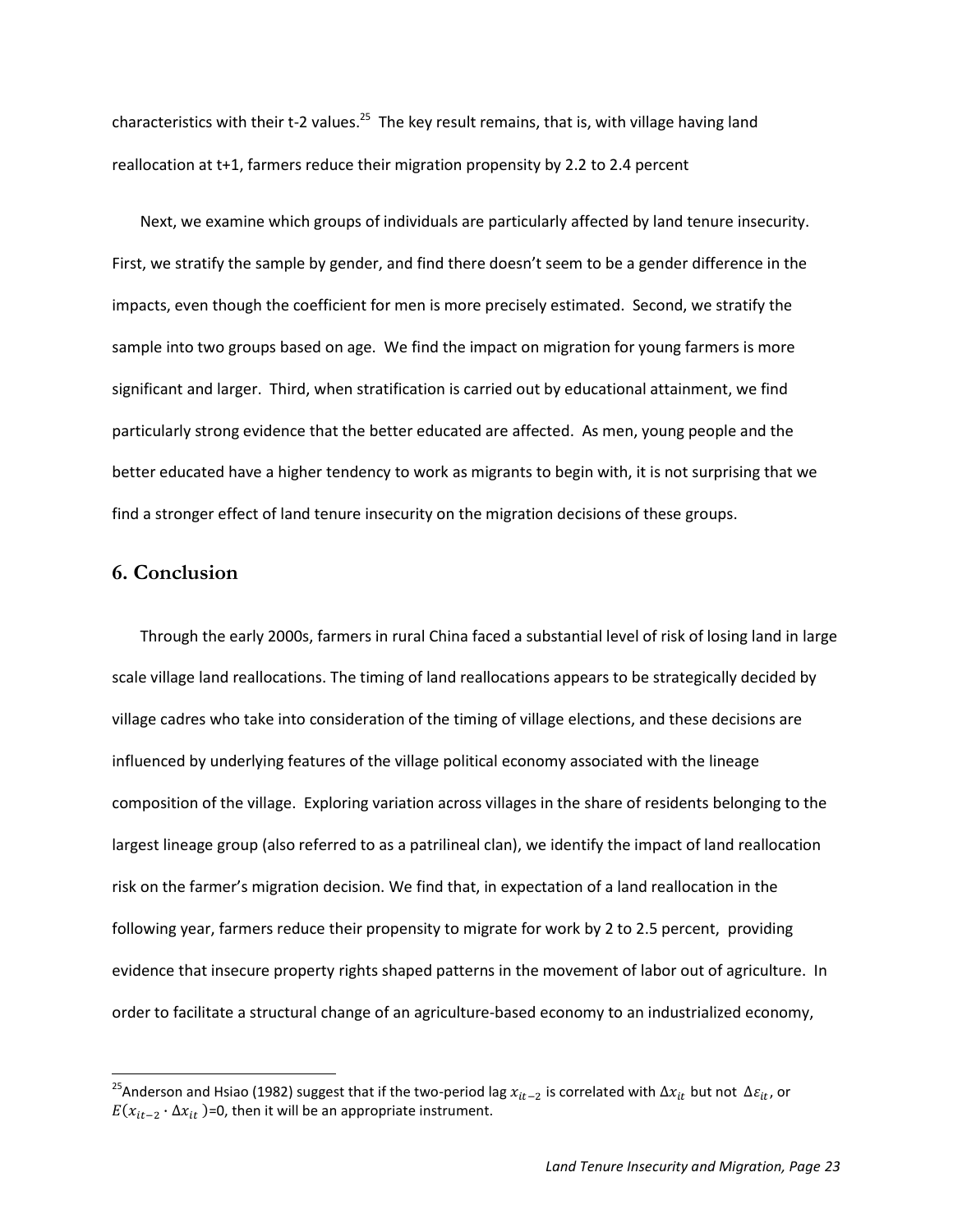strengthening individual property rights over agricultural land seems to be essential. More recently, land tenure insecurity in rural China is reflected in land seizures without proper compensation. More research is needed to examine institution arrangements that may reduce the incidences of such landtaking.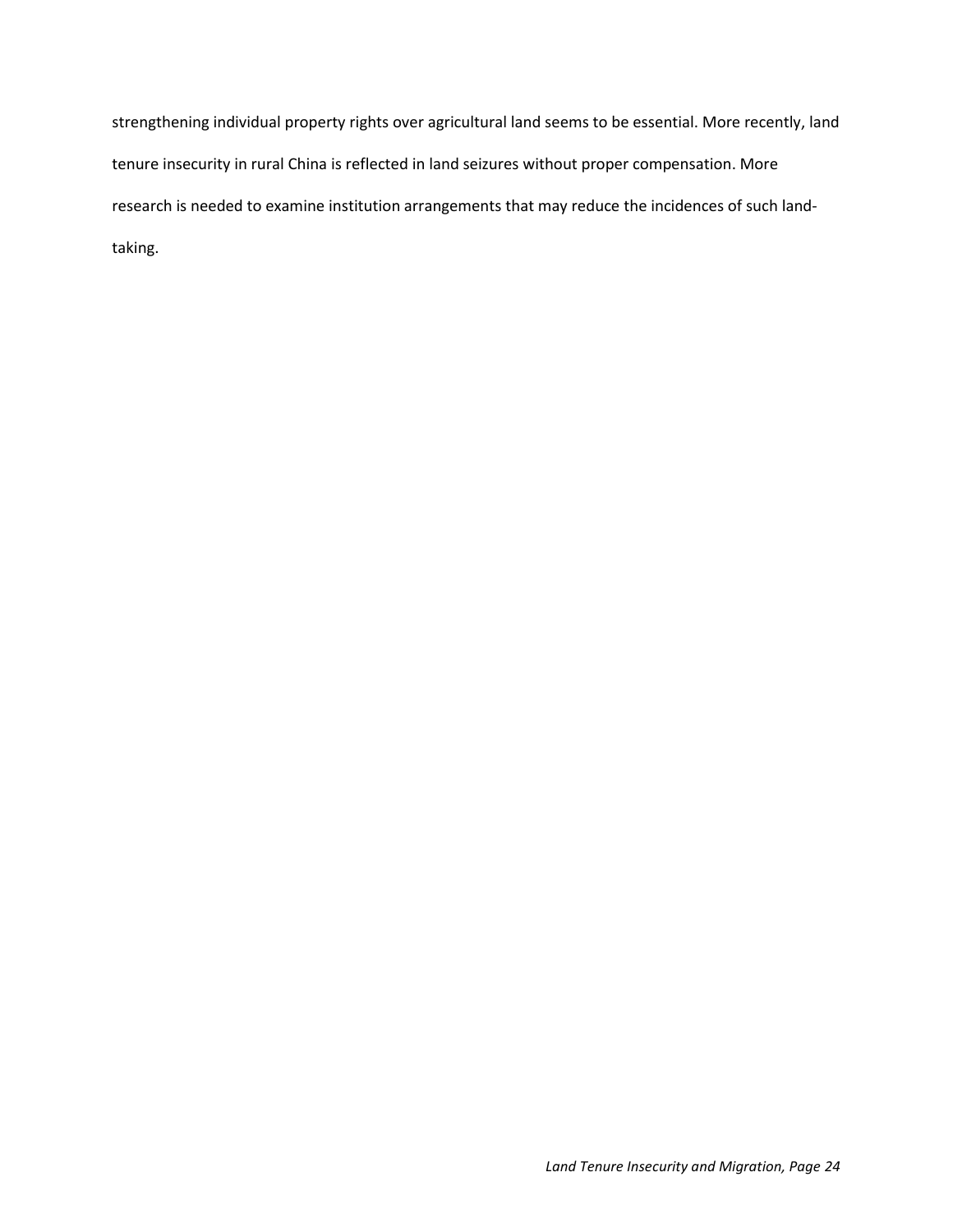## **6 References**

- Acemoglu, Daron, Johnson, Simon, and Robinson, James. 2001. "The Colonial Origins of Comparative Development: An Empirical Investigation." American Economic Review 91(5): 1369-1401.
- Au, Chun-Chung, and Henderson, J. Vernon. 2006. "How Migration Restriction Limit Agglomeration and Productivity in China." Journal of Development Economics, 80: 350-88.
- Bandiera, Oriana. 2007. "Land Tenure, Investment Incentives, and the Choice of Techniques: Evidence from Nicaragua." The World Bank Economic Review, 21(3): 487-508.
- Benjamin, Dwayne, Loren Brandt and John Giles. 2005. "The Evolution of Inequality in Rural China," *Economic Development and Cultural Change*, 53(4) (July 2005): 769-824.
- Brandt, Loren, Rozelle, Scott, and Turner, Matthew. 2004. "Local Government Behavior and Property Right Formation in Rural China." Journal of Institutional and Theoretical Economics, 160(4): 627-49.
- Brasselle, A-S., Gaspart, F., Platteau, J-P. 2002. "Land Tenure Security and Investment Incentives: Puzzling Evidence from Burkina Faso," *Journal of Development Economics*, 67: 373-41.
- Besley, Timothy, and Ghatak, Maitreesh. 2009. "The de Soto Effect." Center for Economic Policy Research Discussion Paper 008.
- Besley, Timothy, and Ghatak, Maitreesh. 2009. "Property Rights and Economic Development." Center for Economic Policy Research Discussion Paper 7234.
- Cai, Fang, Wang, Dewen and Du, Yang. 2002 "Regional Disparity and Economic Growth in China, the Impact of Labor Market Distortions" China Economic Review 13: 197-212.
- CRLSRT (China Rural Local Self-governance Research Team). 2000. Study on China's rural self-governance. [In Chinese]. Beijing: China Agriculture Publishing House.
- de Brauw, Alan, and Mueller, Valerie. "Do Limitations in Land Rights Transferability Influence Low Mobility Rates in Ethiopia?" mimeo.
- de Brauw, Alan, and Giles, John. 2008. "Rural to Urban Migration in China: How Do Migrant-Sending Communities Benefit?" World Bank Policy Research Working Paper 4585.
- Deininger, Klaus, and Jin, Songqing. 2009 "Securing Property Rights in Transition: Lessons from Implementation of China's Rural Land Contracting Law." Journal of Economic Behavior & Organization, vol 70: 22-38.
- de Meza, David, and Gould, J. R. 1992. "The Social Efficiency of Private Decisions to Enforce Property Rights." Journal of Political Economy 100(3):561-80.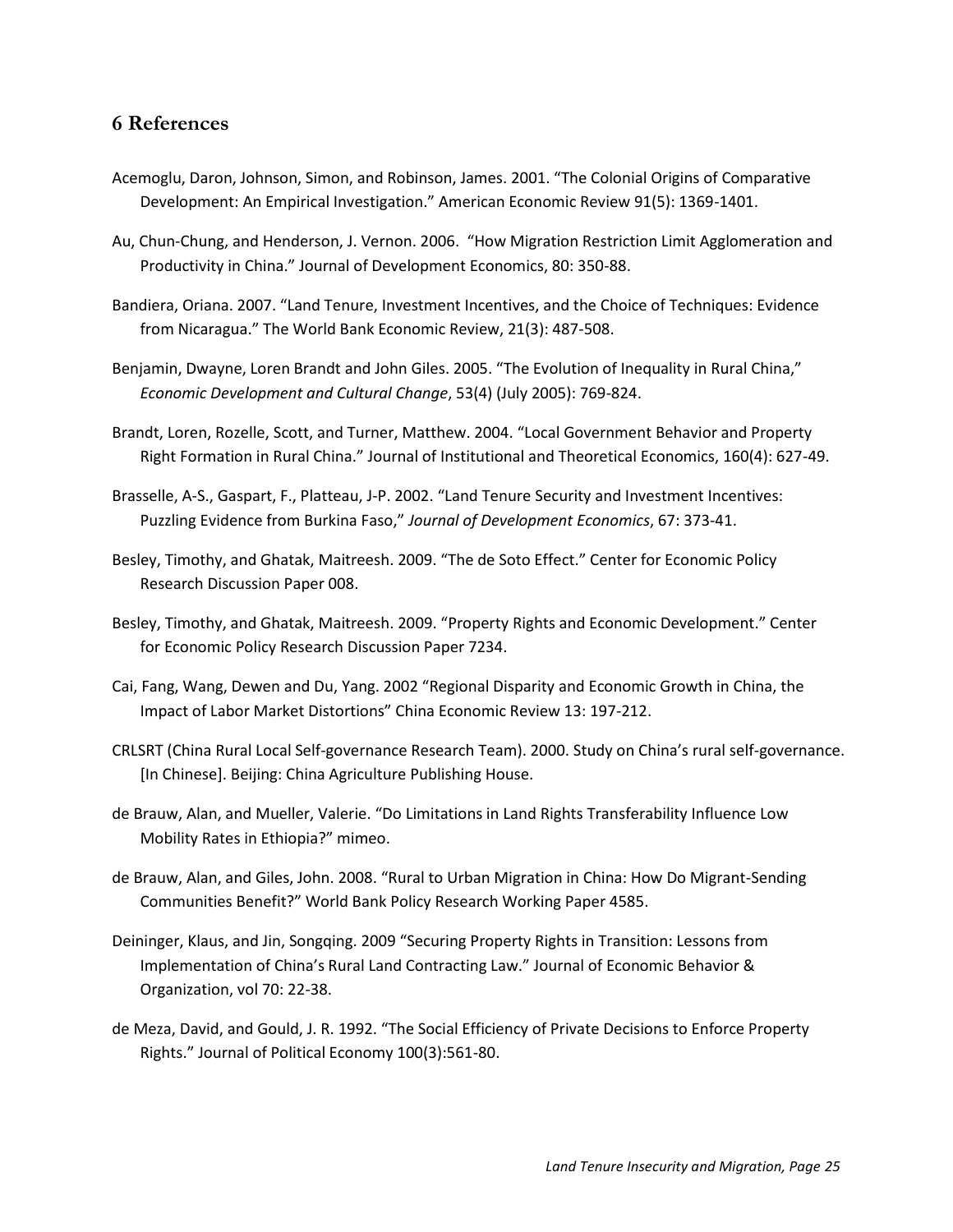- de la Rupelle, Maëlys, Deng, Quheng, Li, Shi, and Vendryes, Thomas. 2009 "Land Rights Insecurity and Temporary Migration in Rural China." IZA Discussion Paper No.4668.
- Deininger, Klaus, and Jin, Songqing. 2009. "Securing Property Rights in Transition: Lessons from Implementation of China's Rural Land Contracting Law." Journal of Economic Behavior and Organization 70(1-2), 22-38.
- Do, Quy-Toan, and Iyer, Lakshmi. 2008. "Land Titling and Rural Transition in Vietnam." Economic Development and Cultural Change 56(3): 531-79.
- Fan, Cindy. 2008. "Migration, Hukou and the City." in Shahid Yusuf and Karen Nabeshima, eds. China Urbanizes: Consequences, Strategies, and Policies Washington, D.C.: The World Bank.
- Feder, Gershon, and Feeny, David. 1991. "Land Tenure and Property Rights: Theory and Implications for Development Policy." The World Bank Economic Review 5(1): 135-53.
- Field, Erica. 2005. "Property Rights and Investment in Urban Slums." Journal of the European Economic Association 3(2-3): 279-90.
- Field, Erica. 2007. "Entitled to Work: Urban Tenure Security and Labor Supply in Peru." Quarterly Journal of Economics 4(122): 1561-1602.
- Galiani, Sebstian and Schargrodsky, Ernesto. 2005 "Property Rights for the Poor: Effects of Land Titling." Universidad Torcuato Di Tella, Business School Working Paper No. 06/2005.
- Giles, John. 2000. "Risk, Shock and Weak Property Rights in the Labor Allocation Decision of Rural Chinese Households," paper presented at 2000 Meetings of the NEUDC at Cornell University, mimeo, Michigan State University.
- Giles, John. 2006. "Is Life More Risky in the Open? Household Risk-Coping and the Opening of China's Labor Markets." Journal of Development Economics 81(1): 25-60.
- Goldstein, Markus, and Udry, Christopher. 2008. "The Profits of Power: Land Rights and Agricultural Investment in Ghana." Journal of Political Economy 116(6): 981-1022.
- Harris, J., Todaro, M., 1970. Migration, unemployment, and development: a two-sector analysis. American Economic Review 60 (1), 126–142.
- Jacoby, Hanan, Li, Guo, and Rozelle, Scott. 2002. "Hazards of Expropriation: Tenure Insecurity and Investment in Rural China." American Economic Review 92(5): 1420-47.
- Katz, Barbara, and Owen, Joel. 2009. "Are Property Rights Enough? Re-evaluating a Big-Bang Claim." Economics of Transition 17(1): 75-96.
- Kuznets, Simon. 1955. "Economic Growth and Income Inequality," American Economic Review, 45(1): 1- 28.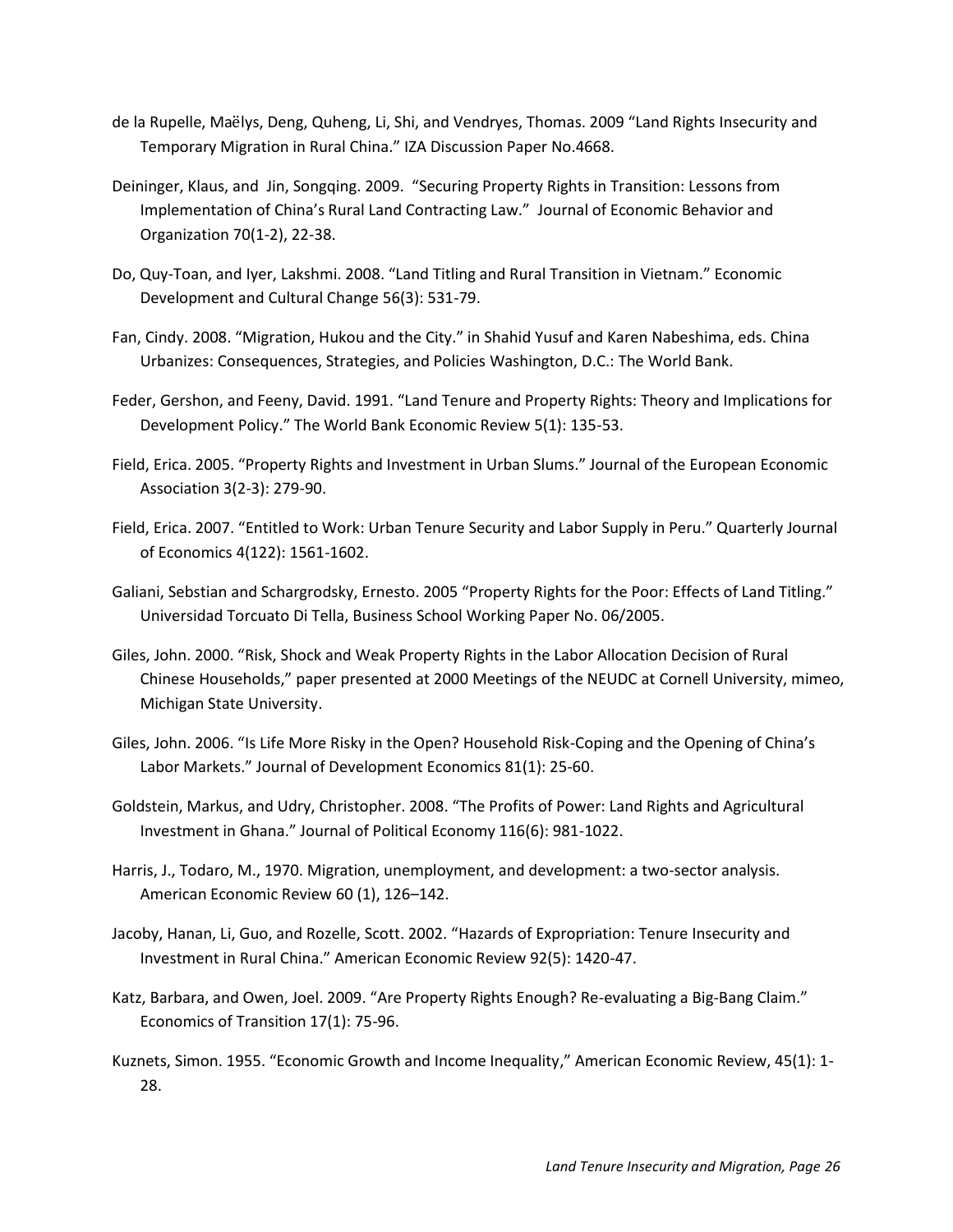- Liu, Zhiqiang 2005. "Institution and inequality: the hukou system in China." Journal of Comparative Economics 33: 133-57.
- Mu, Ren and Zhang, Xiaobo. 2010. "The Role of Elected and Appointed Village Leaders in the Allocation of Public Resources: Evidence from a Low-Income Region in China," Working Paper.
- Mullan, Katrina, Grosejean, Pauline, and Kontoleon, Andreas. 2011. "Land Tenure Arrangement and Rural-Urban Migration in China," World Development 39(1): 123-33.
- Lewis, W. Arthur. 1954. "Development with Unlimited Supplies of Labour," The Manchester School, May 1954, 22: 139-92.
- Lewis, W. Arthur. 1958. "Unlimited Labour: Further Notes," The Manchester School, January 1958, 26:1- 32.
- Lohmar, Bryan. 2000. "The Effects of Land Tenure and Grain Quota Policies on Farm Household Labor Allocation in China," PhD Dissertation, Department of Agriculture and Resource Economics, University of California at Davis.
- North, Douglass. 1990. Institutions, Institutional Change and Economic Performance. Cambridge: Cambridge University Press
- O'Brien, K., Li, L., 2000. "Accommodating ''democracy'' in a one-party state: introducing village elections in China," China Quarterly 162: 465– 89.
- Oi, J., Rozelle, S., 2000. Elections and power: The locus of decision-making in Chinese villages. The China Quarterly 162, 513–539.
- Park, Albert. 2008. "Rural-Urban Inequality in China," in Shahid Yusuf and Karen Nabeshima, eds. China Urbanizes: Consequences, Strategies, and Policies Washington, D.C.: The World Bank.
- Ranis, Gustav and John C. H. Fei. 1961. "A Theory of Economic Development," The American Economic Review, 51(4): 533-565.
- Sánchez, Fabio, López-uribe, María del Pilar, and Fazio, Antonella. 2010. "Land Conflicts, Property Rights, and the Rise of the Export Economy in Colombia, 1850-1925." Journal of Economic History 70(2): 378-399.
- Tang, Ming. 2004. Legal Issues in the Elections of Villagers' Committees [in Chinese] Beijing: The Publishing House of the Chinese Academy of Social Science.
- Tsai, Lily. 2007. "Solidarity Groups, Informal Accountability, and Local Public Goods Provision in Rural China." American Political Science Review 101(2): 355-72.
- Valsecchi, Michele. 2010 "Land Certification and International Migration: Evidence from Mexico." Working Papers in Economics No. 440, University of Gothenburg.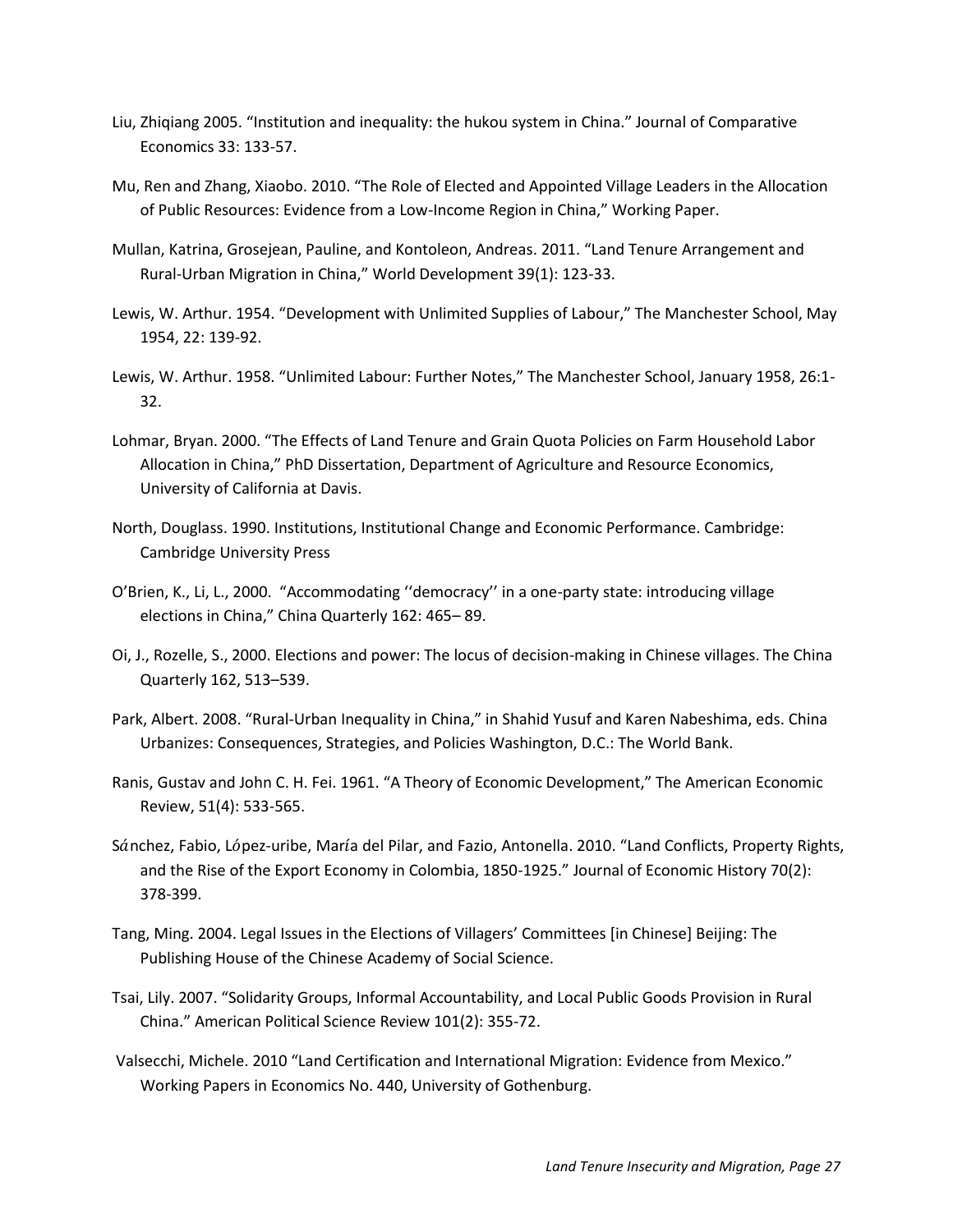- Xu, Yiqing and Yao, Yang. 2009 "Social Networks Enhance Grassroots Democracy: Surname Groups and Public Goods Provision in Rural China." CCER Working paper
- Zhang, X., S. Fan, L. Zhang, and J. Huang. 2004. "Local governance and public goods provision in rural China." Journal of Public Economics 88 (12): 2857–2871.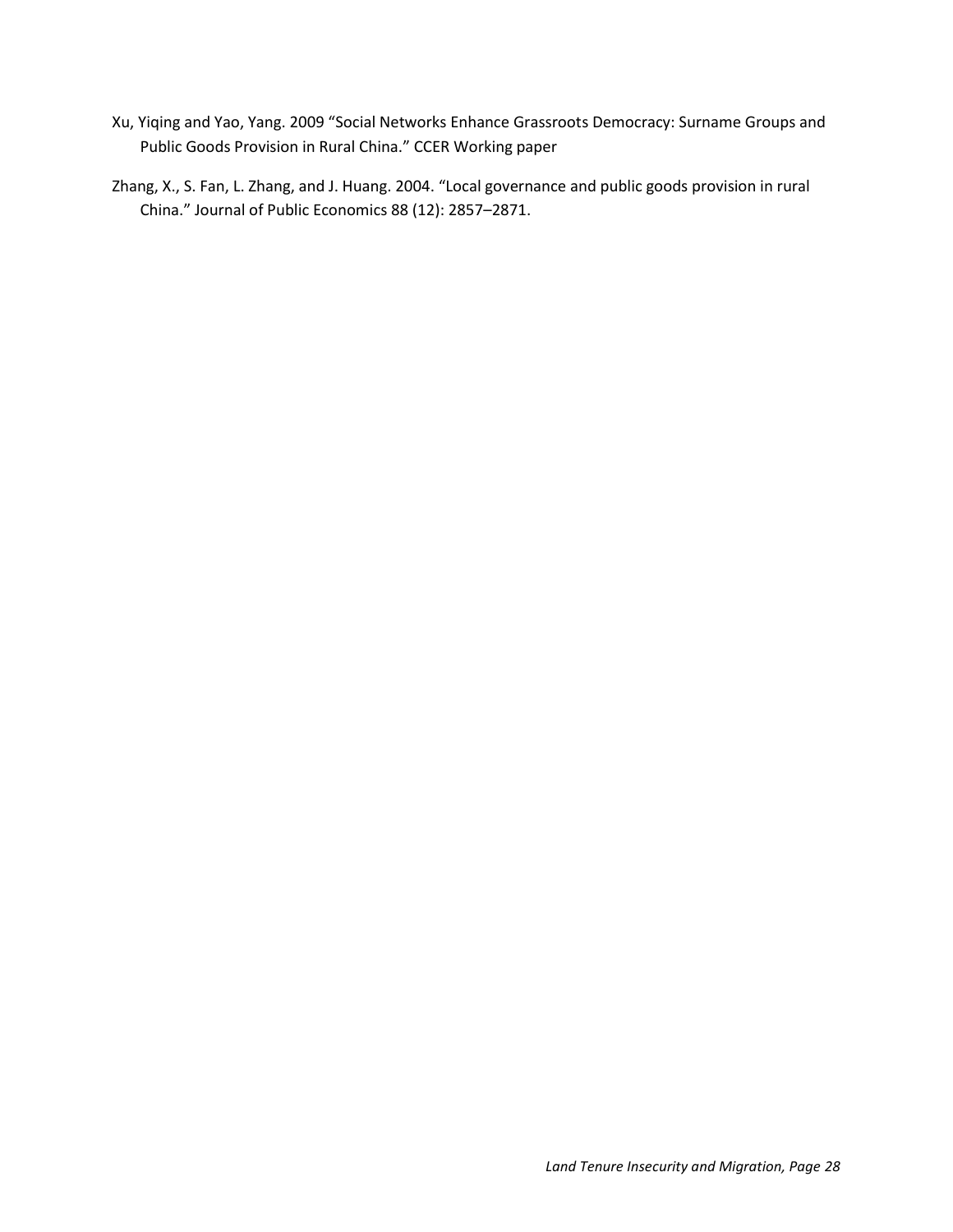|                                                                | All   | 1995                                                                            | 1996  | 1997  | 1998  | 1999  | 2000  | 2001  | 2002  | 2003  |  |  |
|----------------------------------------------------------------|-------|---------------------------------------------------------------------------------|-------|-------|-------|-------|-------|-------|-------|-------|--|--|
| Panel A: Frequencies of significant village land reallocations |       |                                                                                 |       |       |       |       |       |       |       |       |  |  |
| All                                                            | 0.188 | 0.273                                                                           | 0.109 | 0.073 | 0.327 | 0.200 | 0.200 | 0.182 | 0.164 | 0.164 |  |  |
| Anhui                                                          | 0.167 | 0.556                                                                           | 0.222 | 0.000 | 0.056 | 0.167 | 0.222 | 0.111 | 0.056 | 0.111 |  |  |
| Henan                                                          | 0.181 | 0.188                                                                           | 0.000 | 0.063 | 0.438 | 0.188 | 0.250 | 0.250 | 0.125 | 0.125 |  |  |
| Jiangsu                                                        | 0.343 | 0.182                                                                           | 0.182 | 0.273 | 0.818 | 0.273 | 0.182 | 0.364 | 0.545 | 0.273 |  |  |
| Shanxi                                                         | 0.067 | 0.000                                                                           | 0.000 | 0.000 | 0.100 | 0.200 | 0.000 | 0.000 | 0.000 | 0.200 |  |  |
| Number of villages                                             | 55    | 55                                                                              | 55    | 55    | 55    | 55    | 55    | 55    | 55    | 55    |  |  |
|                                                                |       | Panel B: Share of households affected in significant village land reallocations |       |       |       |       |       |       |       |       |  |  |
| All                                                            | 0.321 | 0.557                                                                           | 0.313 | 0.187 | 0.654 | 0.271 | 0.127 | 0.231 | 0.233 | 0.219 |  |  |
| Anhui                                                          | 0.319 | 0.648                                                                           | 0.472 | 0.000 | 0.676 | 0.348 | 0.110 | 0.121 | 0.276 | 0.180 |  |  |
| Henan                                                          | 0.282 | 0.596                                                                           | 0.000 | 0.478 | 0.798 | 0.282 | 0.101 | 0.293 | 0.224 | 0.125 |  |  |
| Jiangsu                                                        | 0.358 | 0.010                                                                           | 0.070 | 0.092 | 0.522 | 0.037 | 0.336 | 0.219 | 0.232 | 0.245 |  |  |
| Shanxi                                                         | 0.349 | 0.000                                                                           | 0.000 | 0.000 | 0.808 | 0.474 | 0.000 | 0.000 | 0.000 | 0.279 |  |  |
| Number of households                                           | 1858  | 799                                                                             | 291   | 273   | 947   | 722   | 796   | 536   | 520   | 581   |  |  |

Table 1. Frequencies of significant land reallocations and share of households affected (1995-2003)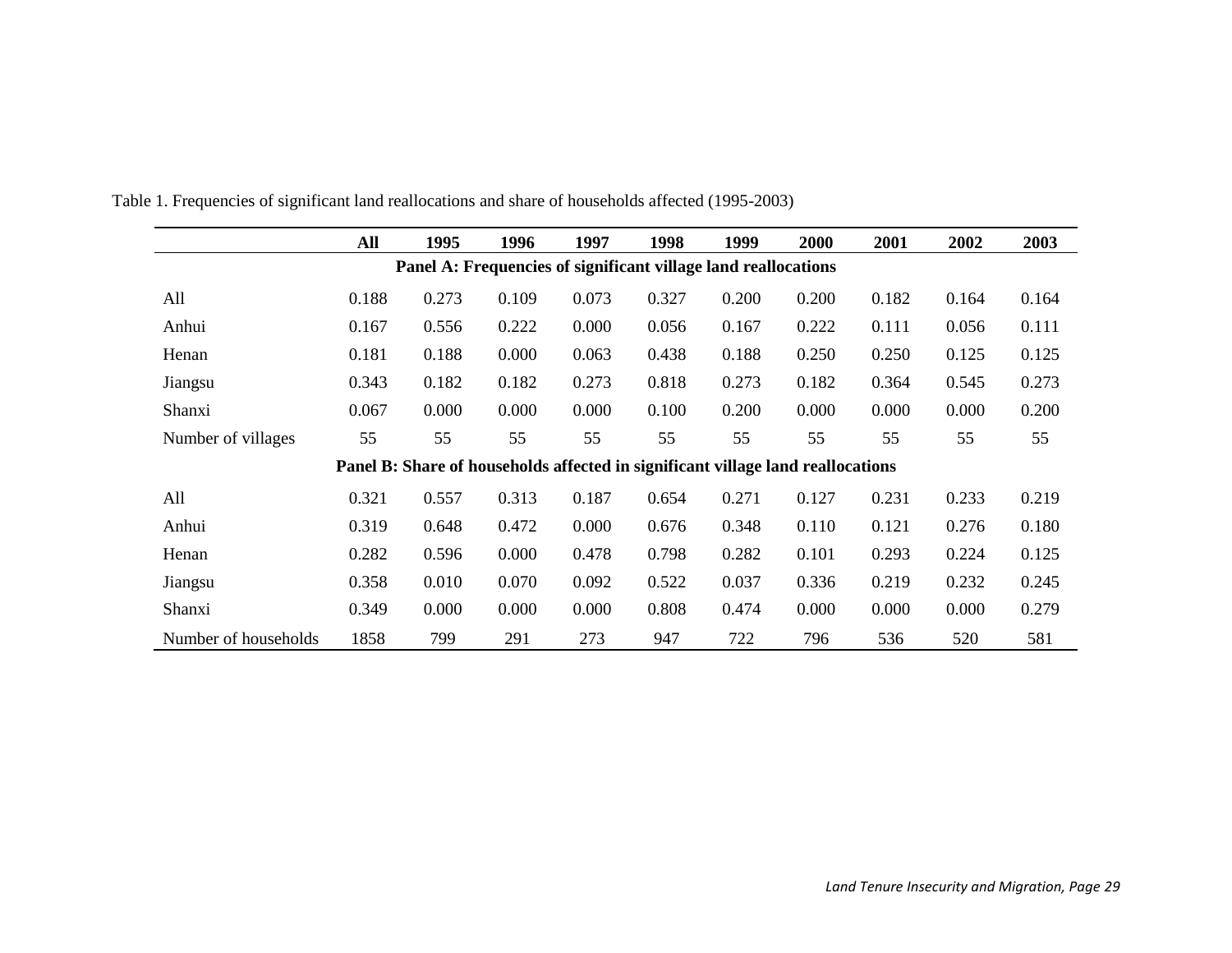# Table 2. Land reallocation and other land rights

|                                                                                                     |                | No Significant Village Land<br>Reallocation during 1995-2003 |                  | Had Significant Village Land<br>Reallocation during 1995-2003 |       |       |  |
|-----------------------------------------------------------------------------------------------------|----------------|--------------------------------------------------------------|------------------|---------------------------------------------------------------|-------|-------|--|
|                                                                                                     | 1993           | 1998                                                         | 2003             | 1993                                                          | 1998  | 2003  |  |
| A household can transfer land to other relatives.                                                   |                |                                                              |                  | 0.860                                                         | 0.932 | 0.953 |  |
| If you transfer land to other relatives, you are more likely to<br>lose land in the reallocation.   | $\overline{0}$ | $\boldsymbol{0}$                                             | $\overline{0}$   | 0.054                                                         | 0.050 | 0.050 |  |
| A household can transfer land to unrelated parties.                                                 | 0.889          | 0.889                                                        | 0.900            | 0.829                                                         | 0.886 | 0.907 |  |
| If you transfer land to unrelated parties, you are more likely to<br>lose land in the reallocation. | $\theta$       | $\boldsymbol{0}$                                             | $\boldsymbol{0}$ | 0.054                                                         | 0.050 | 0.050 |  |
| Number of villages                                                                                  |                | 11                                                           |                  |                                                               | 44    |       |  |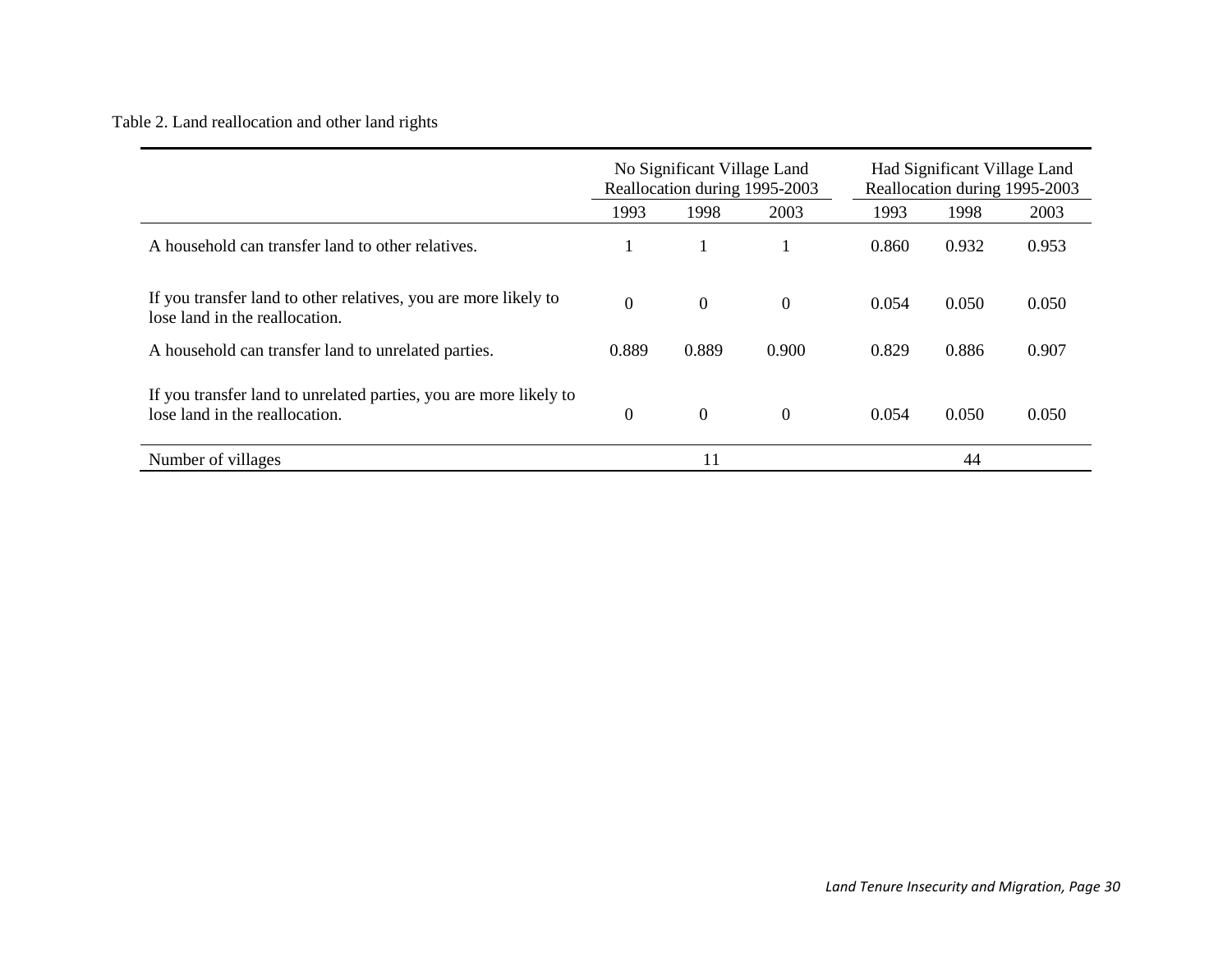|                    | All   | 1995  | 1996  | 1997  | 1998  | 1999           | 2000  | 2001  | 2002  | 2003  |
|--------------------|-------|-------|-------|-------|-------|----------------|-------|-------|-------|-------|
| All                | 0.154 | 0.145 | 0.145 | 0.182 | 0.182 | 0.182          | 0.091 | 0.182 | 0.182 | 0.091 |
| Anhui              | 0.123 | 0.111 | 0.111 | 0.222 | 0.056 | 0.278          | 0.056 | 0.167 | 0.111 | 0     |
| Henan              | 0.139 | 0.125 | 0.125 | 0.125 | 0.125 | 0.25           | 0.063 | 0.125 | 0.25  | 0.063 |
| Jiangsu            | 0.222 | 0.273 | 0.182 | 0.091 | 0.455 | 0.091          | 0.182 | 0.364 | 0.182 | 0.182 |
| Shanxi             | 0.156 | 0.1   | 0.2   | 0.3   | 0.2   | $\overline{0}$ | 0.1   | 0.1   | 0.2   | 0.2   |
| Number of villages | 55    | 55    | 55    | 55    | 55    | 55             | 55    | 55    | 55    | 55    |

Table 3. Share of Villages with a Regularly Scheduled Election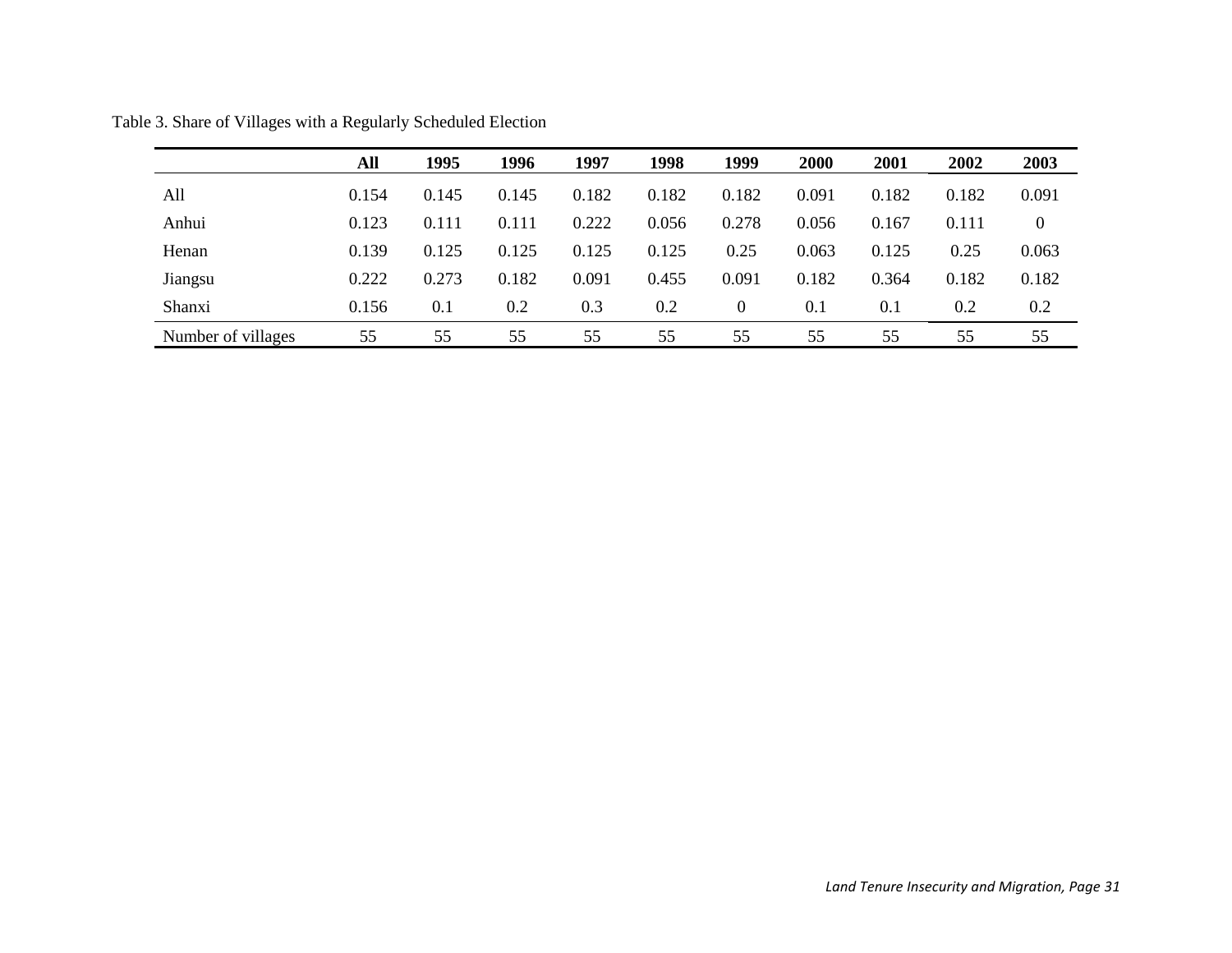**Figure 1 Migration Rates by Age and Gender (1995-2003)**



Source: RCRE Supplemental Household Survey 2004. The supplemental survey conducted in August and September 2004 asked information about the age, gender, education and work and residence location history of all current and former household residents back to the 1995 wave of the matching RCRE Household Survey.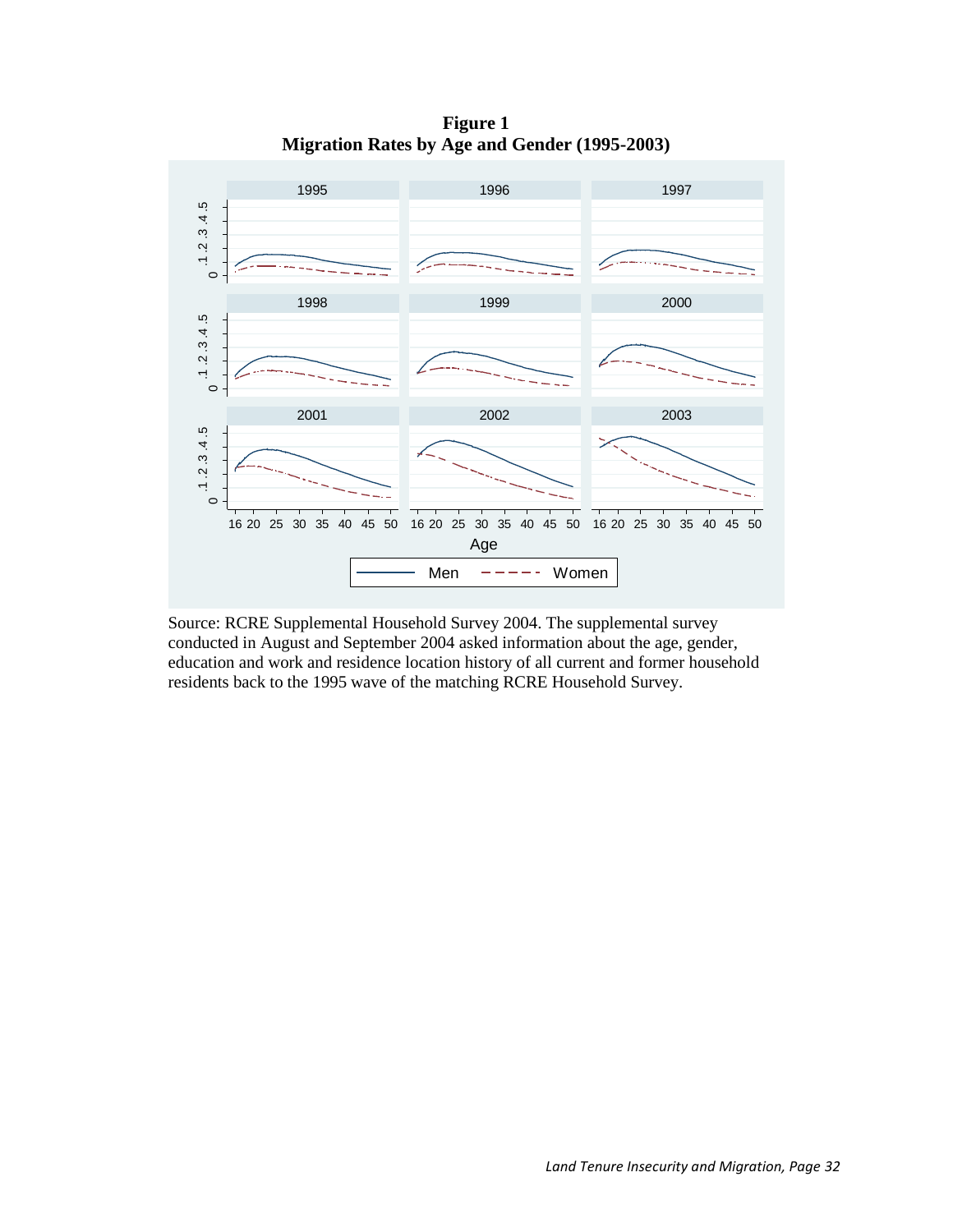

**Election Timing and Timing of Significant Land Reallocations**



Source: RCRE Supplemental Village and Household Surveys (2004). Note that reallocations are considered to be significant if a village-wide reallocation is indicated on the village survey instrument, or if more than ten percent of households in the village indicate facing a reallocation.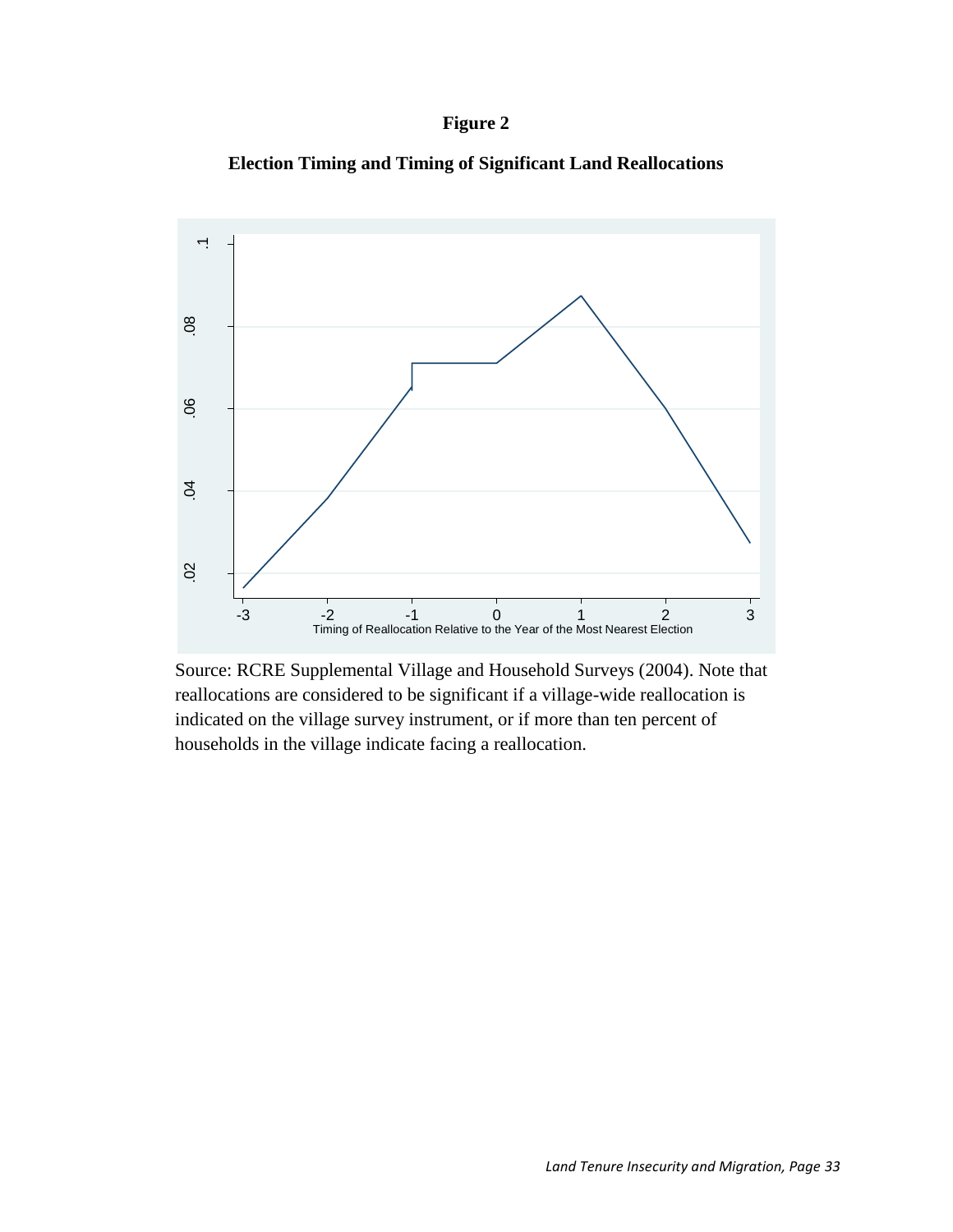**Figure 3 Share of Households in the Largest Lineage Group (1995) and Probablity of Significant Land Reallcoation in the Village (1995-2003)**



Source: RCRE Supplemental Village and Household Surveys (2004). Note: the share of households in the largest family lineage group (patrilineal clan) is measured in 1995, which is the initial year of the analysis sample.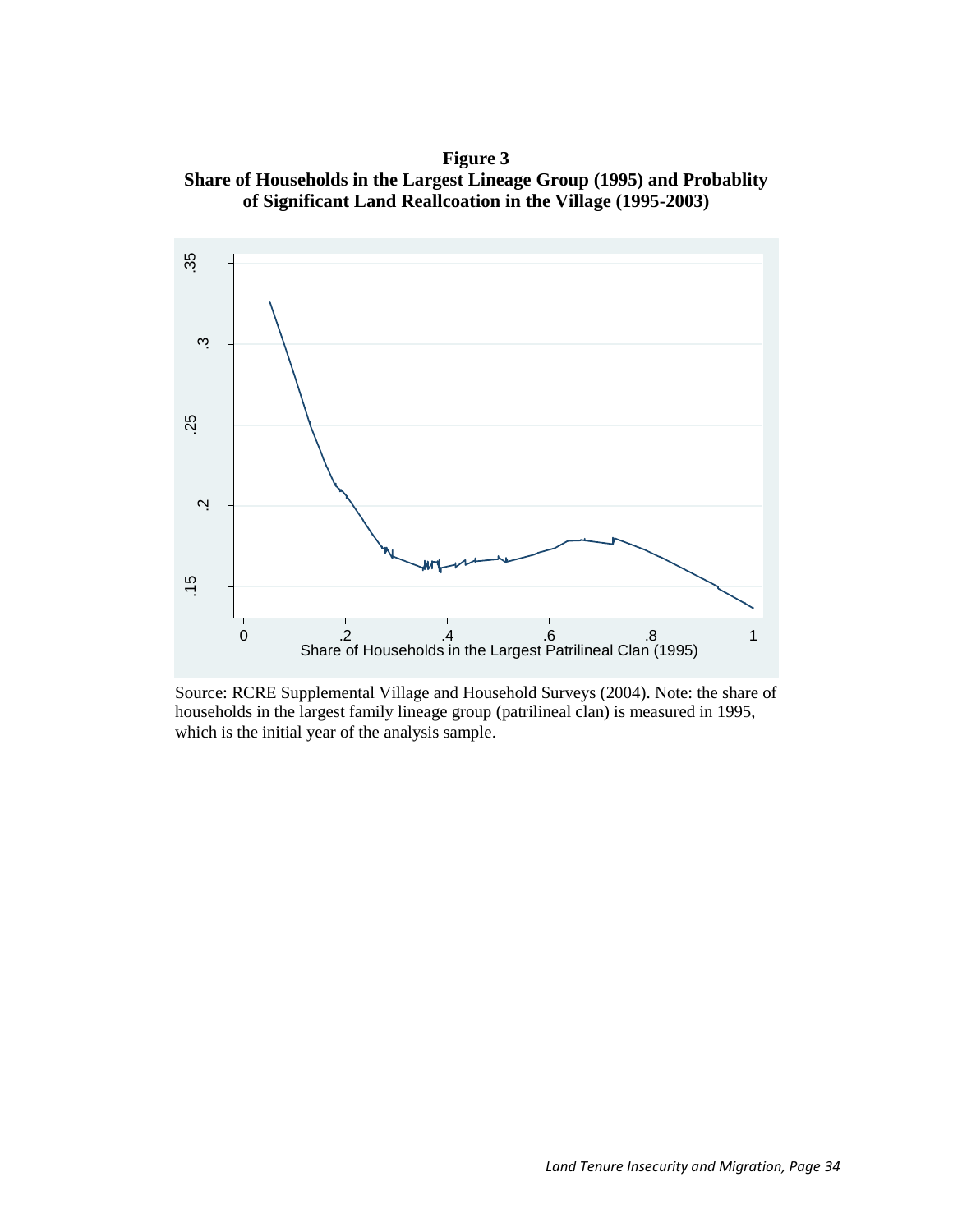**Figure 4 Share of Households in the Largest Lineage Group (1995) and Numbers of Civil Disputes and Criminal Cases in 2003** 



Source: RCRE Supplemental Village Survey (2004).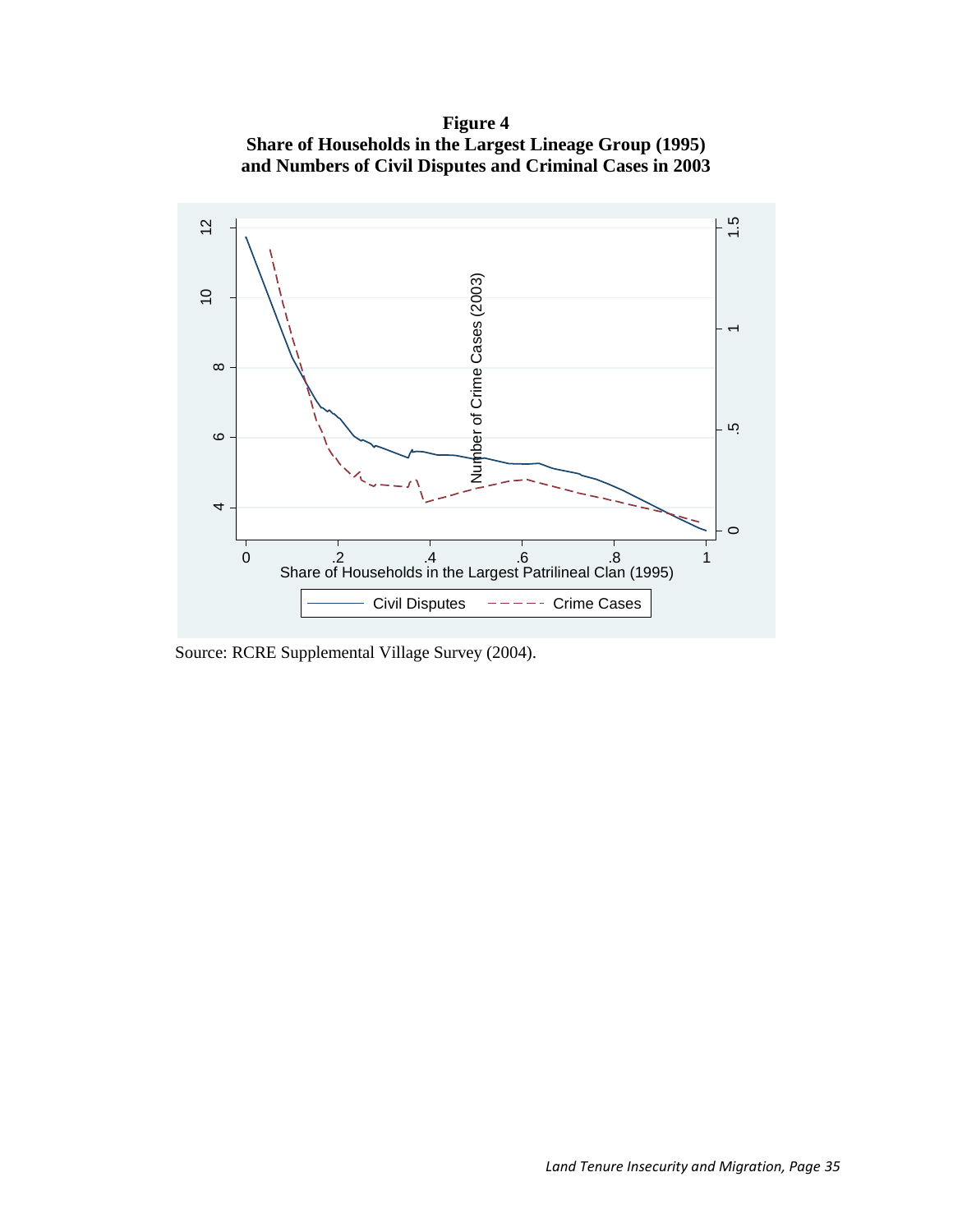# **Figure 5**





Source: RCRE Supplemental Household and Village Surveys (2004).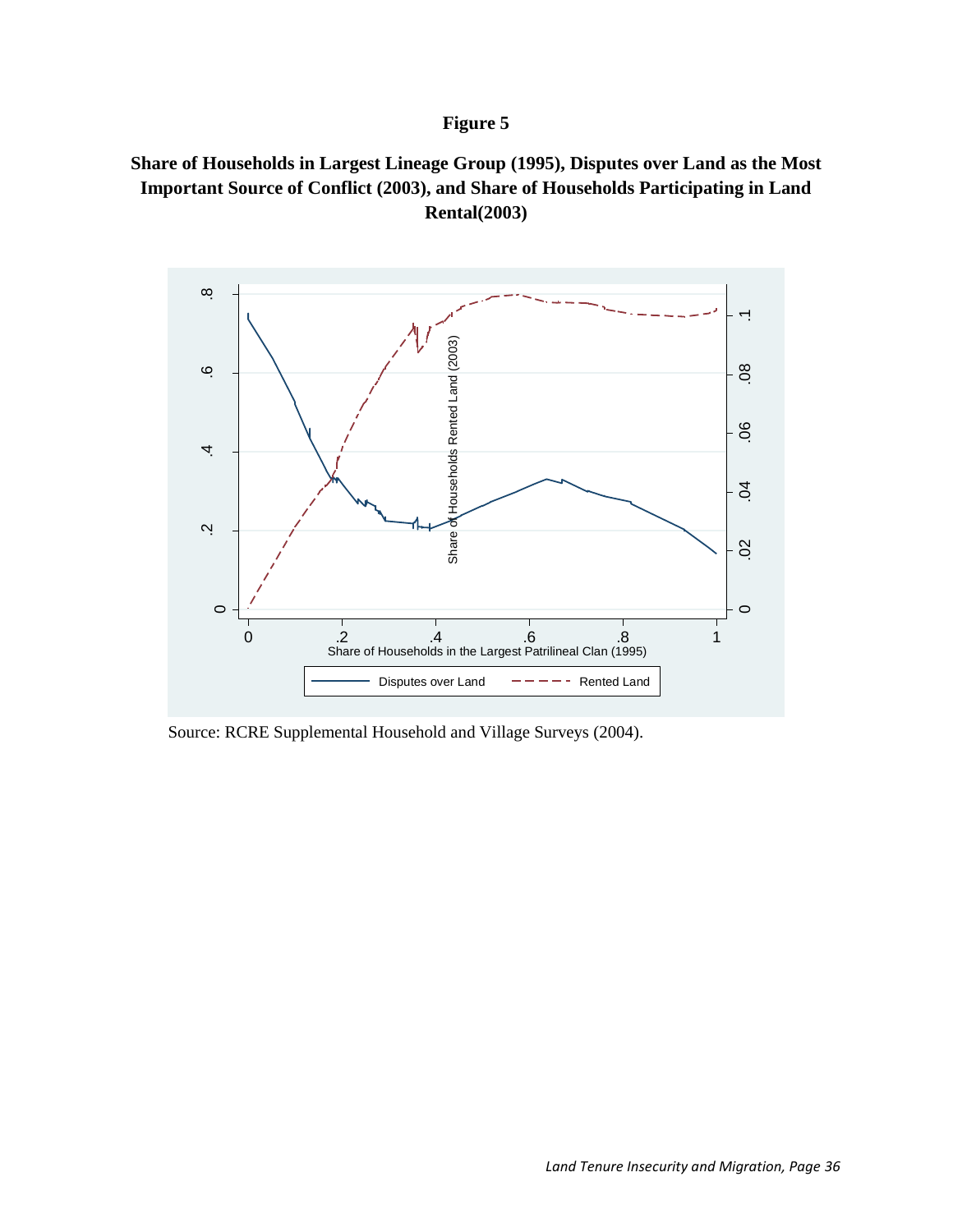



Source: RCRE Supplemental Village Survey (2004)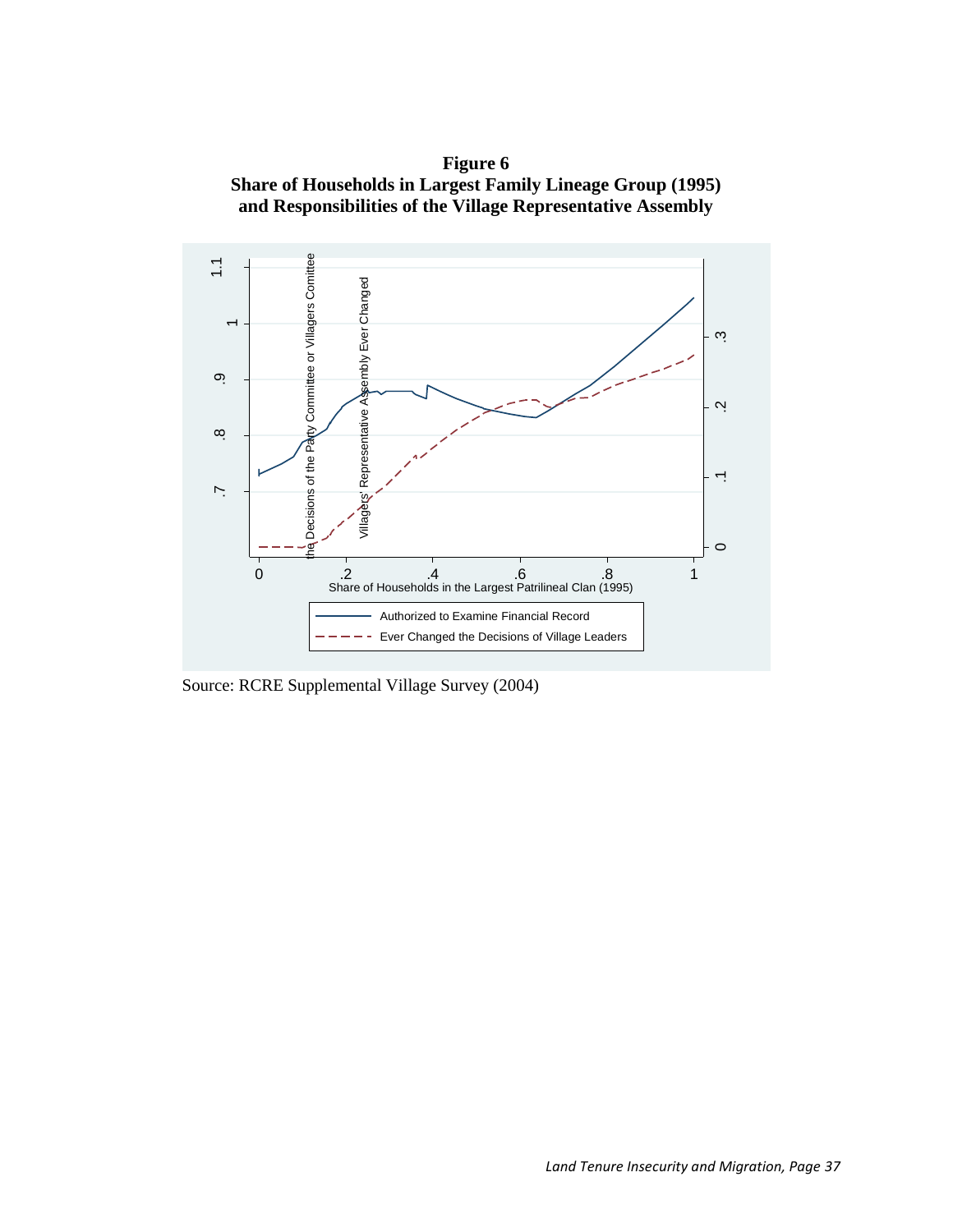**Figure 7 Share of Households in Largest Lineage Group (1995) and Characteristics of the Most Recent Election**



Source: RCRE Supplemental Village Survey (2004)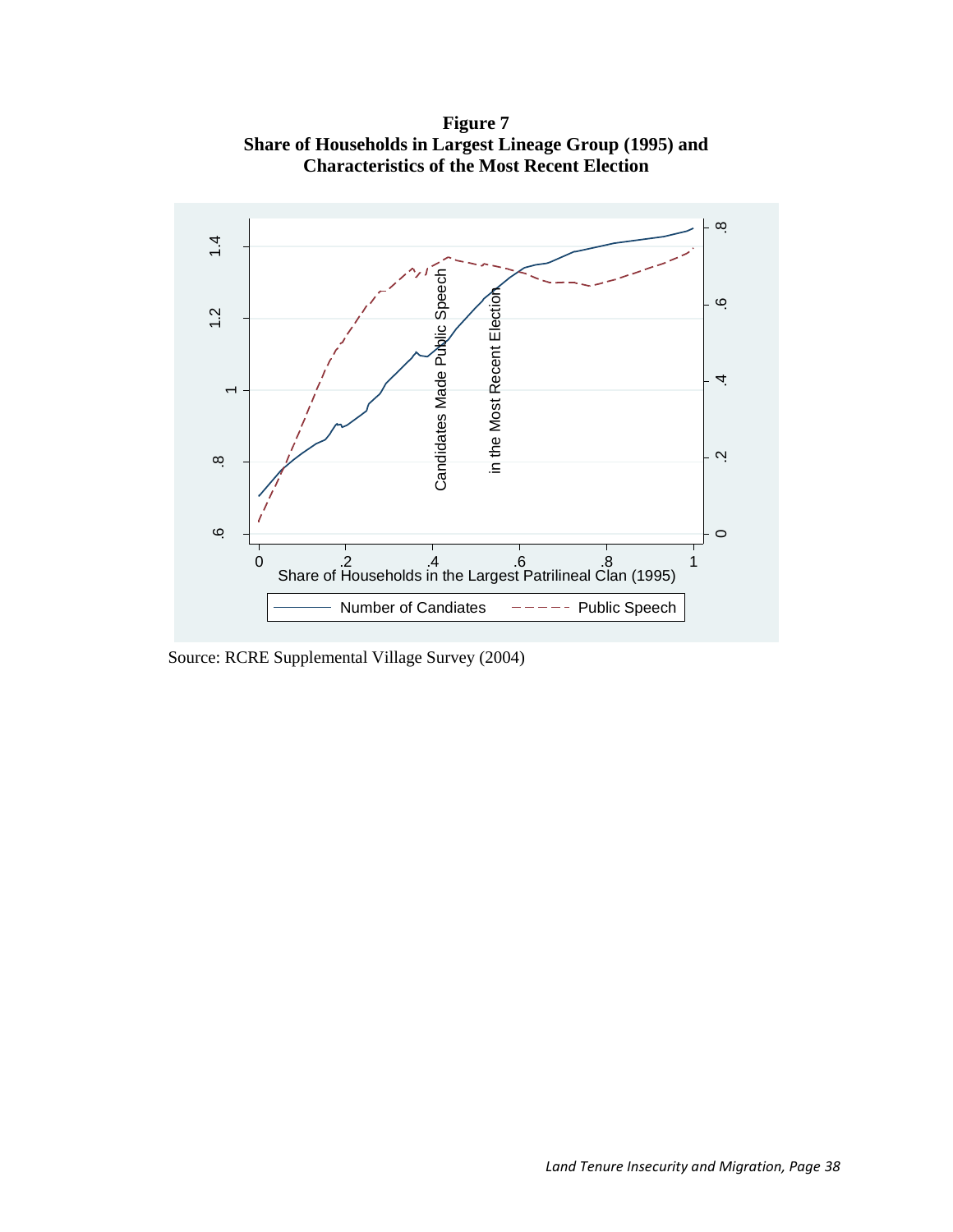**Figure 8 Election Timing and the Timing of Significant Land Reallocations by Share of Households in Largest Lineage Group**



Source: RCRE Supplemental Village and Household Surveys (2004). Note that reallocations are considered to be significant if a village-wide reallocation is indicated on the village survey instrument, or if more than ten percent of households in the village indicate facing a reallocation.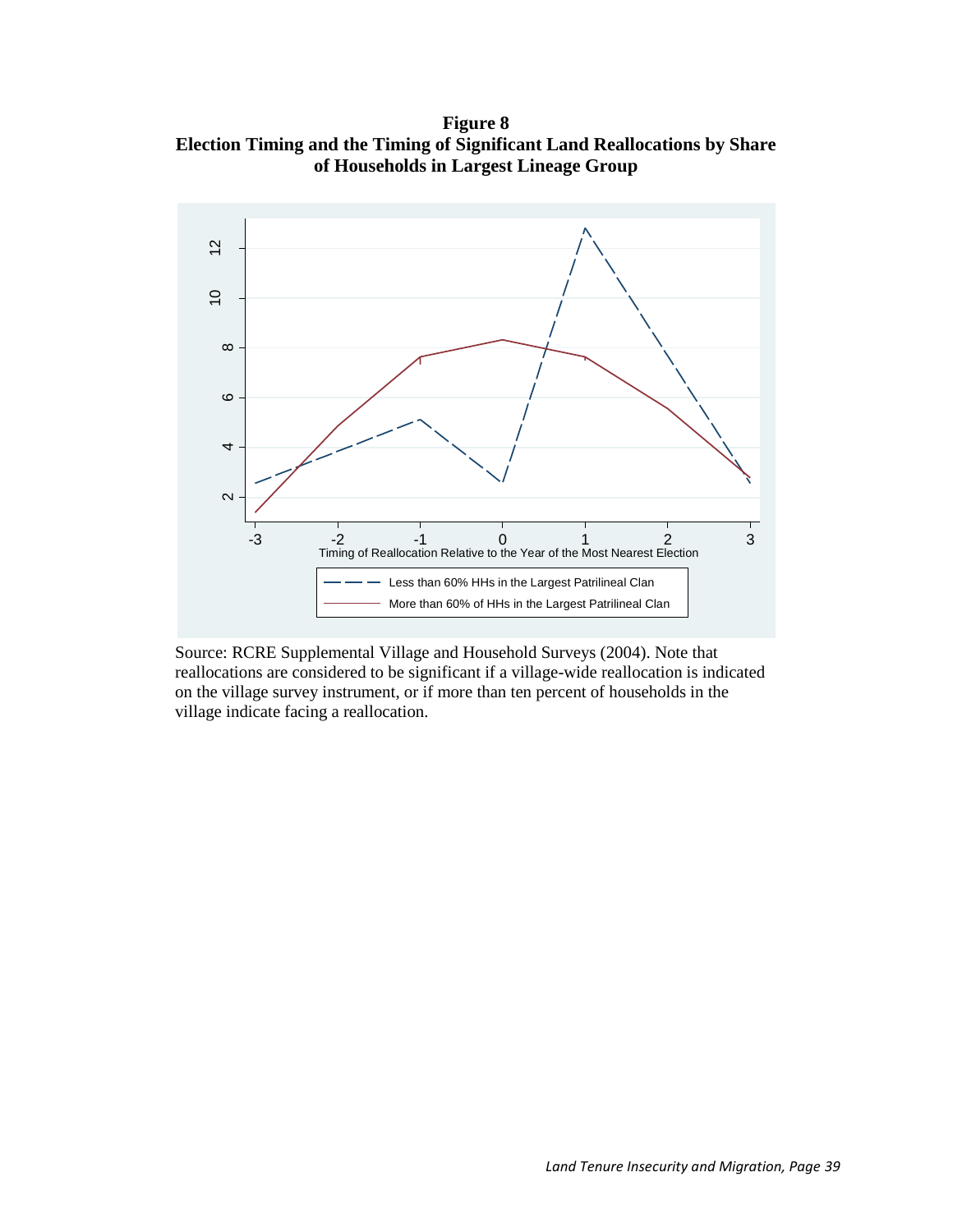|                                                                    | All   | 1995  | 1996  | 1997  | 1998  | 1999  | 2000  | 2001  | 2002  |
|--------------------------------------------------------------------|-------|-------|-------|-------|-------|-------|-------|-------|-------|
|                                                                    |       |       |       |       |       |       |       |       |       |
| All                                                                | 0.158 | 0.088 | 0.098 | 0.110 | 0.144 | 0.155 | 0.182 | 0.219 | 0.265 |
| Men                                                                | 0.204 | 0.121 | 0.134 | 0.146 | 0.188 | 0.202 | 0.232 | 0.28  | 0.332 |
| Women                                                              | 0.110 | 0.052 | 0.06  | 0.072 | 0.097 | 0.106 | 0.132 | 0.159 | 0.197 |
| Age 16-29                                                          | 0.203 | 0.114 | 0.126 | 0.142 | 0.179 | 0.200 | 0.237 | 0.292 | 0.353 |
| Age 30-50                                                          | 0.107 | 0.058 | 0.065 | 0.070 | 0.100 | 0.103 | 0.121 | 0.146 | 0.180 |
| Less than 8 years of schooling                                     | 0.100 | 0.054 | 0.06  | 0.068 | 0.094 | 0.100 | 0.116 | 0.144 | 0.180 |
| Eight or more years of schooling                                   | 0.200 | 0.118 | 0.129 | 0.142 | 0.181 | 0.193 | 0.229 | 0.268 | 0.319 |
| A member of the largest patrilineal clan in village                | 0.159 | 0.085 | 0.105 | 0.116 | 0.140 | 0.173 | 0.172 | 0.208 | 0.263 |
| Not a member of the largest patrilineal clan in village            | 0.157 | 0.089 | 0.096 | 0.108 | 0.145 | 0.148 | 0.186 | 0.223 | 0.266 |
| With young women (age $19-24$ ) or men (age $21-26$ ) in household | 0.163 | 0.105 | 0.108 | 0.115 | 0.155 | 0.16  | 0.184 | 0.214 | 0.261 |
| Without young women or men in household                            | 0.153 | 0.075 | 0.091 | 0.105 | 0.134 | 0.15  | 0.181 | 0.223 | 0.268 |
| Obs.                                                               | 56342 | 6705  | 7138  | 7395  | 6650  | 7444  | 7072  | 6843  | 7095  |

Table 4. Share of Laborers (Age 16-50) who Migrated for Work Outside the Home County (1995-2002)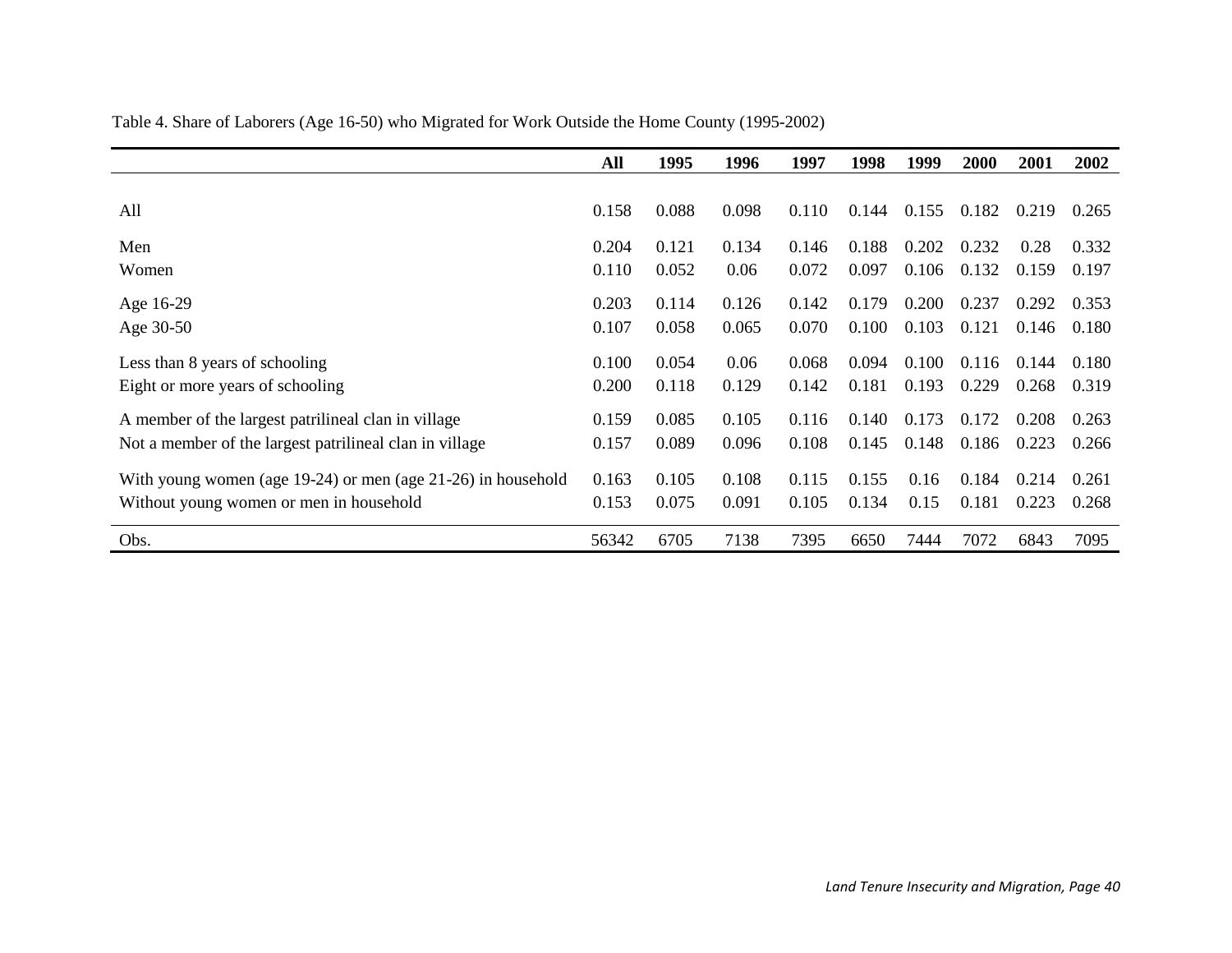|                                                             | <b>OLS</b>   | <b>FD</b>   |
|-------------------------------------------------------------|--------------|-------------|
| Land Reallocation in the Village                            | $-0.004$     | $-0.004$    |
|                                                             | (0.007)      | (0.002)     |
| Male×(Time Trend)                                           | $0.000***$   | $0.013***$  |
|                                                             | (0.000)      | (0.002)     |
| Age×(Time Trend)                                            | $0.000***$   | $-0.009***$ |
|                                                             | (0.000)      | (0.001)     |
| Age-sq×(Time Trend)                                         | $-0.000$ *** | $0.000***$  |
|                                                             | (0.000)      | (0.000)     |
| <b>Years of Schooling</b>                                   | $0.014***$   |             |
|                                                             | (0.003)      |             |
| <b>Father Alive</b>                                         | $0.033***$   | $0.013***$  |
|                                                             | (0.010)      | (0.002)     |
| Mother Alive                                                | 0.001        | $-0.009***$ |
|                                                             | (0.010)      | (0.001)     |
| Number of Siblings                                          | $-0.010***$  | $0.000***$  |
|                                                             | (0.002)      | (0.000)     |
| Land per Capita (log)                                       | $-0.012$     | 0.001       |
|                                                             | (0.009)      | (0.006)     |
| Consumption per Capita (log)                                | $-0.006$     | $-0.001$    |
|                                                             | (0.008)      | (0.007)     |
| Working-Age Females (age 16-60) as Share of Household Size  | $0.070***$   | $-0.002$    |
|                                                             | (0.014)      | (0.004)     |
| Working-Age Males (age 16-60) as Share of Household Size    | $0.036**$    | 0.001       |
|                                                             | (0.014)      | (0.003)     |
| Number of Young Women (19-24)                               | 0.006        | 0.002       |
|                                                             | (0.005)      | (0.003)     |
| Number of Young Men (21-26)                                 | $-0.001$     | $-0.016*$   |
|                                                             | (0.006)      | (0.008)     |
| Village Population (log)                                    | 0.010        | $-0.022***$ |
|                                                             | (0.021)      | (0.007)     |
| Village Per Capita Income (log)                             | $-0.043***$  | 0.001       |
|                                                             | (0.017)      | (0.002)     |
| Village Land Per Capita (log)                               | 0.013        | 0.001       |
|                                                             | (0.011)      | (0.002)     |
| Number of Village Cadres                                    | $-0.007*$    | $0.049***$  |
|                                                             | (0.003)      | (0.018)     |
| Share of Village Cadres with High School Education or Above | $-0.042$     | $-0.004$    |
|                                                             | (0.037)      | (0.006)     |
| Village Land Gini Index                                     | $-0.055$     | $-0.001$    |
|                                                             | (0.112)      | (0.008)     |

Table 5. Village Land Reallocation and Migration: Results from Ordinary Least Square and First-Differenced Models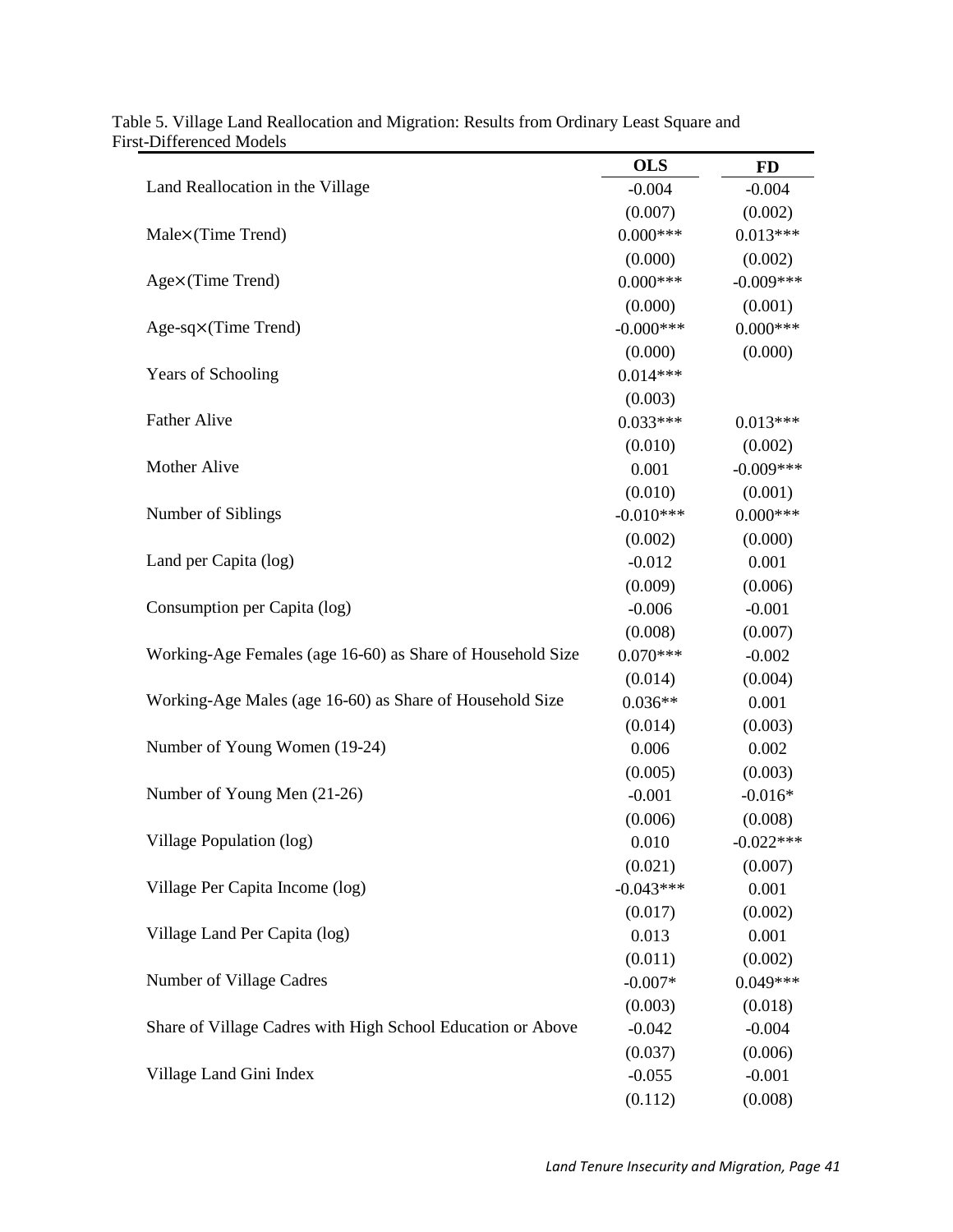| One Year Before Regularly Scheduled Election  | 0.002        | $0.001*$   |
|-----------------------------------------------|--------------|------------|
|                                               | (0.007)      | (0.001)    |
| Two Years Before Regularly Scheduled Election | 0.007        | 0.015      |
|                                               | (0.008)      | (0.015)    |
| One Year After Regularly Scheduled Election   | $0.025***$   | 0.017      |
|                                               | (0.008)      | (0.031)    |
| Two Years after Regularly Scheduled Election  | $0.027***$   | 0.001      |
|                                               | (0.008)      | (0.002)    |
| Time Trend                                    | $-0.000$ *** |            |
|                                               | (0.000)      |            |
| Constant                                      | $0.301**$    | $0.182***$ |
|                                               | (0.153)      | (0.019)    |
| Village Fixed Effects×(Time Trend)            | <b>Yes</b>   | <b>Yes</b> |
| Province specific year effects                | <b>Yes</b>   | Yes        |
| Number of observations                        | 56,342       | 44,576     |
| Adjusted R2                                   | 0.139        | 0.017      |

Note: Village clustered robust standard errors in parentheses. \*\*\* p<0.01, \*\* p<0.05, \* p<0.1. Village fixed effects, interactions of province and year effects are included but not reported.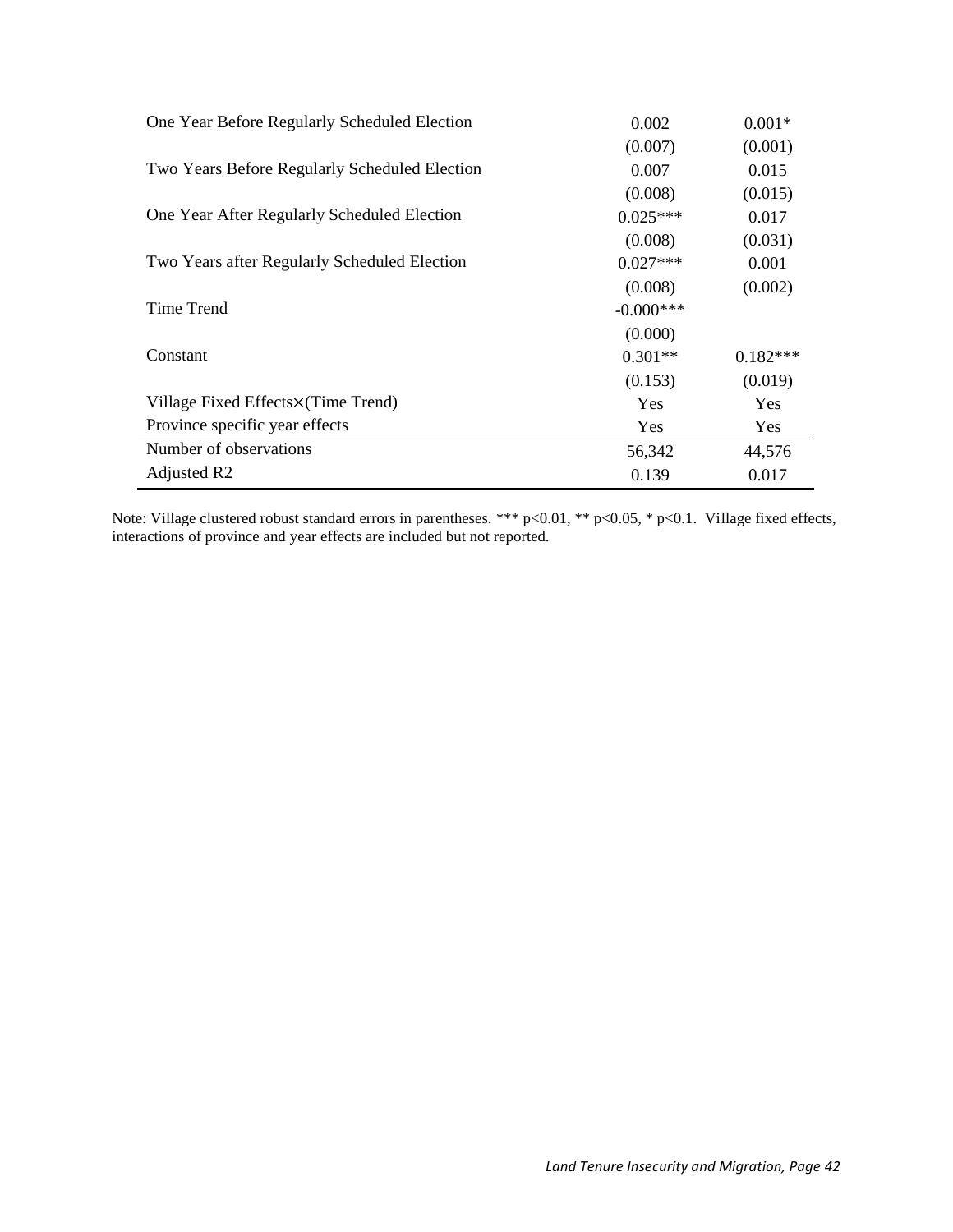|                                                   | IV1                |             |                    | IV <sub>2</sub> |
|---------------------------------------------------|--------------------|-------------|--------------------|-----------------|
|                                                   |                    | Second      |                    | Second          |
|                                                   | <b>First Stage</b> | Stage       | <b>First Stage</b> | <b>Stage</b>    |
| $\Delta$ Village Wide Land Reallocation (t+1)     |                    | $-0.021**$  |                    | $-0.024**$      |
|                                                   |                    | (0.009)     |                    | (0.010)         |
| Male                                              | $-0.001$           | $0.013***$  | $-0.001$           | $0.013***$      |
|                                                   | (0.001)            | (0.002)     | (0.001)            | (0.002)         |
| Age                                               | 0.001              | $-0.009***$ | 0.003              | $-0.009***$     |
|                                                   | (0.002)            | (0.001)     | (0.002)            | (0.001)         |
| Age-sq                                            | $-0.000$           | $0.000***$  | $-0.000$           | $0.000***$      |
|                                                   | (0.000)            | (0.000)     | (0.000)            | (0.000)         |
| ∆Father Alive                                     | 0.014              | 0.001       | 0.014              | 0.001           |
|                                                   | (0.016)            | (0.005)     | (0.016)            | (0.005)         |
| ∆Mother Alive                                     | 0.025              | $-0.001$    | 0.026              | $-0.001$        |
|                                                   | (0.023)            | (0.007)     | (0.026)            | (0.007)         |
| ∆Number of Siblings                               | 0.003              | $-0.003$    | 0.004              | $-0.003$        |
|                                                   | (0.016)            | (0.004)     | (0.016)            | (0.004)         |
| ALand per Capita (log)                            | $-0.012$           | 0.001       | $-0.013$           | 0.001           |
|                                                   | (0.023)            | (0.003)     | (0.023)            | (0.003)         |
| $\Delta$ Consumption per capita (log)             | 0.012              | 0.003       | 0.012              | 0.003           |
|                                                   | (0.022)            | (0.003)     | (0.022)            | (0.003)         |
| $\Delta$ Working-Age Females (age 16-60) as Share | $-0.027$           | $-0.017**$  | $-0.031$           | $-0.017**$      |
| of Household Size                                 | (0.033)            | (0.008)     | (0.032)            | (0.008)         |
| ∆ Working-Age Males (age 16-60) as Share of       | $-0.001$           | $-0.021***$ | 0.002              | $-0.021***$     |
| Household Size                                    | (0.027)            | (0.007)     | (0.028)            | (0.007)         |
| ∆Number of Young Women (19-24)                    | 0.004              | 0.001       | 0.003              | 0.001           |
|                                                   | (0.009)            | (0.002)     | (0.010)            | (0.002)         |
| $\Delta$ Number of Young Men (21-26)              | $-0.005$           | 0.001       | $-0.004$           | 0.001           |
|                                                   | (0.012)            | (0.002)     | (0.013)            | (0.002)         |
| <b>AVillage Population (log)</b>                  | 0.029              | $0.043***$  | 0.036              | $0.043***$      |
|                                                   | (0.206)            | (0.016)     | (0.208)            | (0.017)         |
| $\Delta$ Village Per Capita Income (log)          | $-0.253**$         | $-0.006$    | $-0.264**$         | $-0.007$        |
|                                                   | (0.104)            | (0.006)     | (0.105)            | (0.006)         |
| ∆Village Land Per Capita (log)                    | $0.617***$         | 0.010       | $0.605***$         | 0.011           |
|                                                   | (0.216)            | (0.008)     | (0.207)            | (0.008)         |
| ∆Number of Village Cadres                         | $-0.028$           | 0.001       | $-0.030$           | 0.001           |
|                                                   | (0.021)            | (0.001)     | (0.021)            | (0.001)         |
| ∆Share of Village Cadres with High School         | $-0.020$           | 0.017       | $-0.008$           | 0.017           |
| <b>Education or Above</b>                         | (0.345)            | (0.014)     | (0.333)            | (0.014)         |
| <b>AVillage Land Gini Index</b>                   | 0.172              | 0.026       | 0.173              | 0.027           |
|                                                   | (0.718)            | (0.030)     | (0.729)            | (0.030)         |

Table 6. Village Land Reallocation and Migration: Instrumental Variables Estimates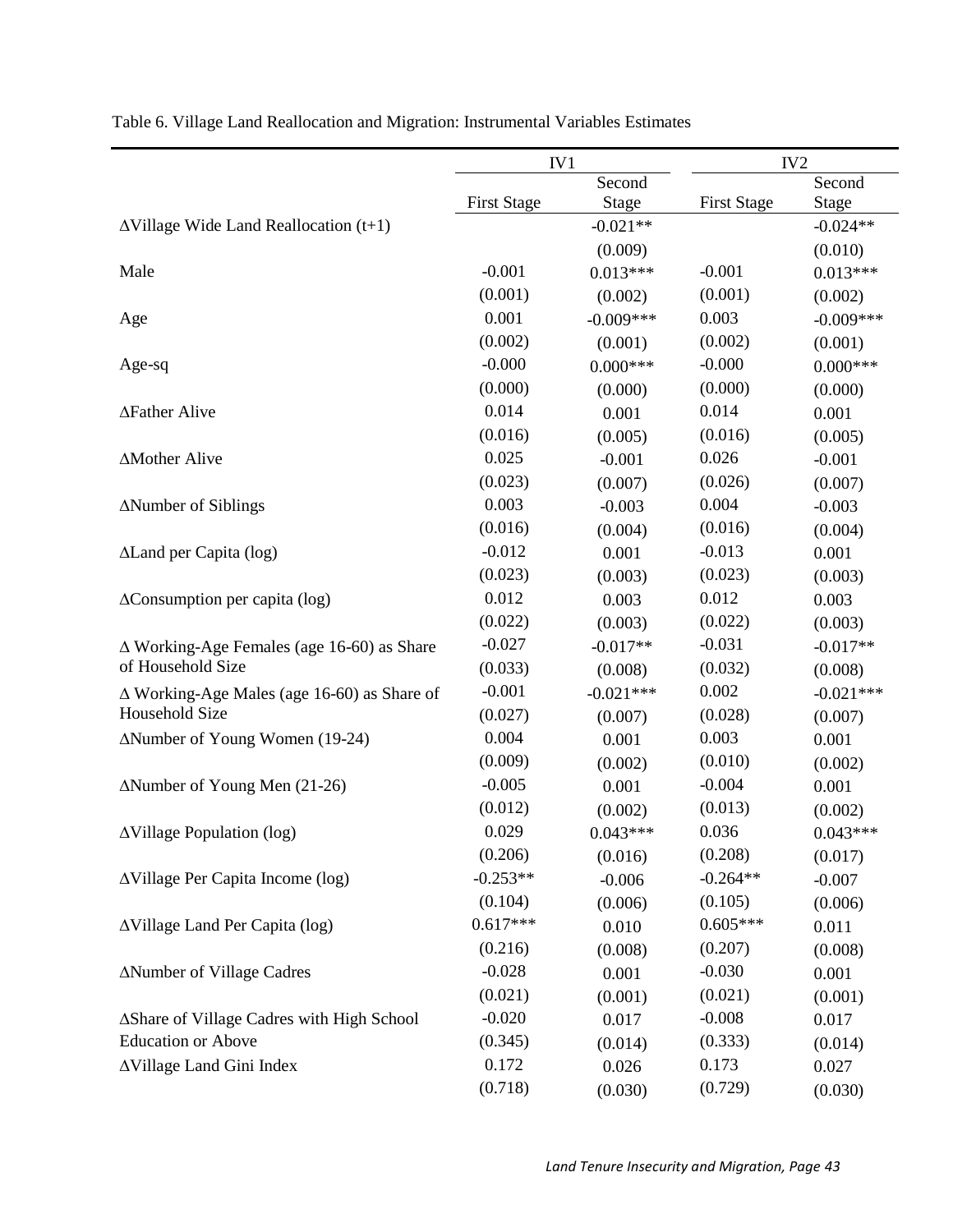| ∆One Year Before Regularly Scheduled                     | $-0.147**$  | $-0.004$ | $-0.134**$  | $-0.004$ |  |
|----------------------------------------------------------|-------------|----------|-------------|----------|--|
| Election                                                 | (0.063)     | (0.003)  | (0.063)     | (0.003)  |  |
| <b>ATwo Years Before Regularly Scheduled</b>             | $-0.157$    | 0.001    | $-0.110$    | 0.000    |  |
| Election                                                 | (0.108)     | (0.003)  | (0.075)     | (0.003)  |  |
| ∆One Year After Regularly Scheduled Election             | $-0.124$    | 0.003    | $-0.049$    | 0.003    |  |
|                                                          | (0.119)     | (0.003)  | (0.071)     | (0.003)  |  |
| <b>ATwo Years After Regularly Scheduled</b>              | 0.003       | 0.003    | 0.043       | 0.003    |  |
| Election                                                 | (0.078)     | (0.003)  | (0.079)     | (0.003)  |  |
| Share of Households in Largest Patrilineal Clan $\times$ | 0.190       |          |             |          |  |
| Two Years Before Regularly Scheduled Election            | (0.217)     |          |             |          |  |
| Share of Households in Largest Patrilineal Clan $\times$ | $-0.341$    |          | $-0.303*$   |          |  |
| One Year Before Regularly Scheduled Election             | (0.216)     |          | (0.183)     |          |  |
| Share of Households in Largest Patrilineal Clan ×        | 0.267       |          |             |          |  |
| One Year After Regularly Scheduled Election              | (0.255)     |          |             |          |  |
| Share of Households in the Largest Patrilineal Clan      | $-0.768***$ |          | $-0.754***$ |          |  |
| $\times$ Two Years after Regularly Scheduled Election    | (0.277)     |          | (0.264)     |          |  |
| Observations                                             | 44576       |          |             | 44576    |  |
| <b>F-test on Excluded Instruments</b>                    | 2.726       |          |             | 4.763    |  |
| Prob > F                                                 | 0.0386      |          |             | 0.0124   |  |
| Angrist-Pischke Multivariate F-test                      | 2.726       |          |             | 4.763    |  |
| Prob > F                                                 | 0.0386      |          |             | 0.0124   |  |
| Under identification: Kleibergen-Paap rk LM              | 6.688       |          |             | 6.494    |  |
| Statistic                                                |             |          |             |          |  |
| $Chi-sq(2)$ P-val                                        | 0.153       |          |             | 0.0389   |  |
| Over-Identification: Hansen J-Statistic                  | 0.991       |          |             | 0.116    |  |
| $Chi-sq(1)$ P-val                                        | 0.803       |          | 0.734       |          |  |
| Weak Identification: Cragg-Donald Wald F-                | 463.7       |          |             | 803.3    |  |
| statistic                                                |             |          |             |          |  |

Note: Village clustered robust standard errors in parentheses. \*\*\*  $p<0.01$ , \*\*  $p<0.05$ , \*  $p<0.1$ . Village fixed effects, interactions of province and year effects are included but not reported.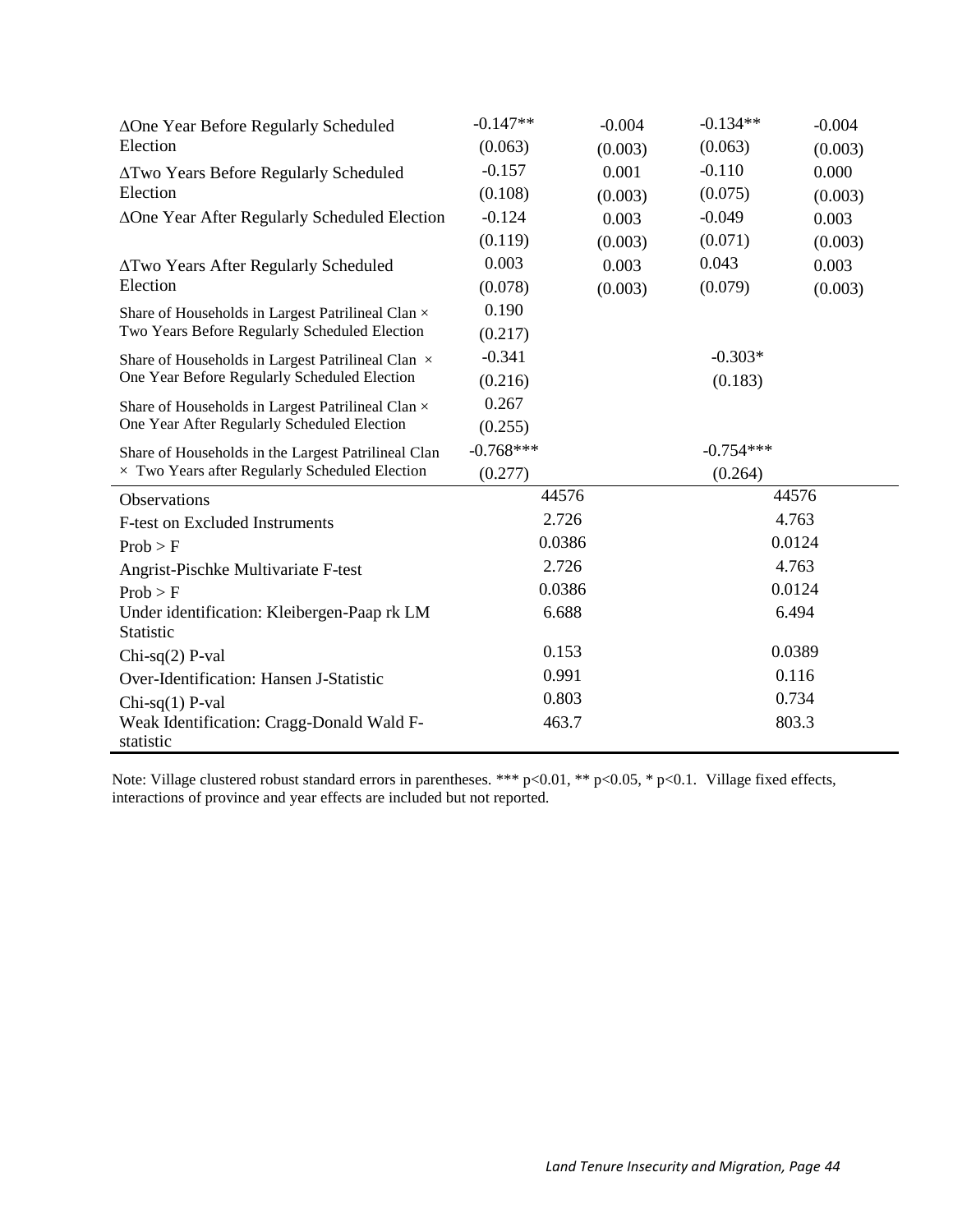|                                                                     | (1)         | (2)         |
|---------------------------------------------------------------------|-------------|-------------|
| $\Delta$ Land Reallocation in the Village (t+1)                     | $-0.024**$  | $-0.022***$ |
|                                                                     | (0.010)     | (0.008)     |
| Male                                                                | $0.013***$  | $0.017***$  |
|                                                                     | (0.002)     | (0.003)     |
| Age                                                                 | $-0.009***$ | $-0.010***$ |
|                                                                     | (0.001)     | (0.001)     |
| Age-sq                                                              | $0.000***$  | $0.000***$  |
|                                                                     | (0.000)     | (0.000)     |
| $\Delta$ Father Alive                                               |             | 0.061       |
|                                                                     |             | (0.071)     |
| $\Delta$ Mother Alive                                               |             | 0.049       |
|                                                                     |             | (0.085)     |
| $\Delta$ Number of Siblings                                         |             | 0.131       |
|                                                                     |             | (0.103)     |
| $\Delta$ Land per Capita (log)                                      |             | $-0.043$    |
|                                                                     |             | (0.029)     |
| $\Delta$ Consumption per Capita (log)                               |             | 0.024       |
|                                                                     |             | (0.025)     |
| ∆ Working-Age Females (age 16-60) as a Share of Household Size      |             | $0.267***$  |
|                                                                     |             | (0.072)     |
| $\Delta$ Working-Age Males (age 16-60) as a Share of Household Size |             | $0.133**$   |
|                                                                     |             | (0.056)     |
| $\Delta$ Number of Young Women (19-24)                              |             | 0.004       |
|                                                                     |             | (0.008)     |
| $\Delta$ Number of Young Men (21-26)                                |             | 0.011       |
|                                                                     |             | (0.014)     |
| $\Delta$ Village Population (log)                                   | $0.043**$   | $0.038*$    |
|                                                                     | (0.017)     | (0.020)     |
| ∆ Village Per Capita Income (log)                                   | $-0.007$    | $-0.007$    |
|                                                                     | (0.006)     | (0.007)     |
| $\Delta$ Village Land Per Capita (log)                              | 0.011       | 0.004       |
|                                                                     | (0.008)     | (0.009)     |
| ∆ Number of Village Cadres                                          | 0.001       | 0.001       |
|                                                                     | (0.001)     | (0.001)     |
| ∆ Share of Village Cadres with High School Education or Above       | 0.016       | $0.033*$    |
|                                                                     | (0.014)     | (0.019)     |
| ∆ Village Land Gini Index                                           | 0.028       | 0.057       |
|                                                                     | (0.031)     | (0.040)     |
| ∆ One Year Before Regularly Scheduled Election                      | $-0.004$    | $-0.008*$   |
|                                                                     | (0.003)     | (0.004)     |

Table 7. Robustness Checks with Different Specifications on the Household Demographic Variables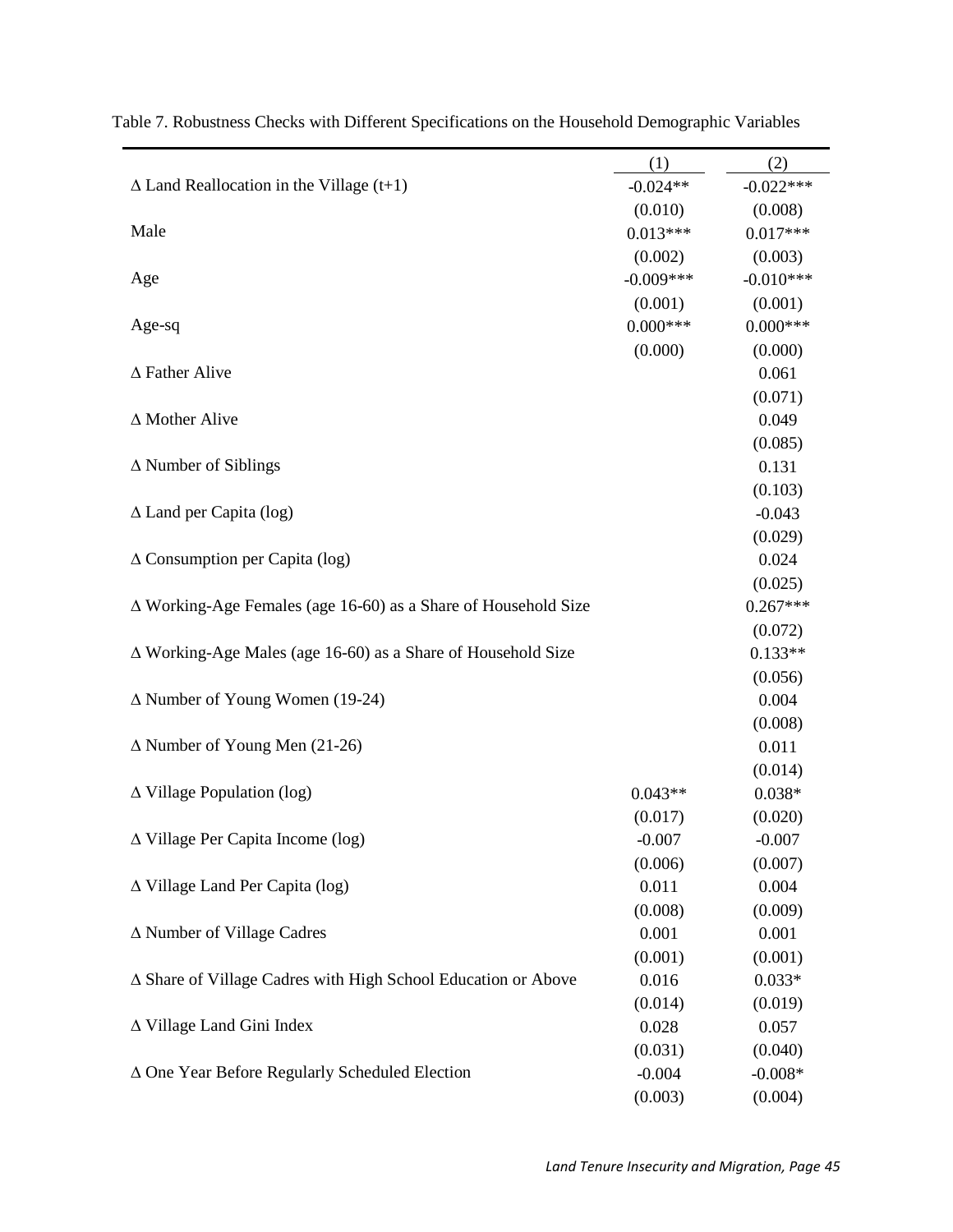| $\Delta$ Two Years Before Regularly Scheduled Election | 0.000   | $-0.004$   |
|--------------------------------------------------------|---------|------------|
|                                                        | (0.003) | (0.004)    |
| $\Delta$ One Year After Regularly Scheduled Election   | 0.003   | $-0.001$   |
|                                                        | (0.003) | (0.004)    |
| $\Delta$ Two Years After Regularly Scheduled Election  | 0.003   | 0.002      |
|                                                        | (0.003) | (0.003)    |
| <b>Observations</b>                                    | 44576   | 35284      |
| Angrist-Pischke Multivariate F-test                    | 4.748   | 5.846      |
| Prob > F                                               | 0.0126  | 0.00503    |
| Under-Identification: Kleibergen-Paap rk LM Statistic  | 6.488   | 24.35      |
| $Chi-sq(2)$ P-val                                      | 0.0390  | $5.15e-06$ |
| Over-Identification: Hansen J-statistic                | 0.0883  | 0.734      |
| $Chi-sq(1)$ P-val                                      | 0.766   | 0.392      |
| Weak Identification: Cragg-Donald Wald F statistic     | 804.6   | 10.94      |

Note: Village clustered robust standard errors in parentheses. \*\*\*  $p<0.01$ , \*\*  $p<0.05$ , \*  $p<0.1$ . Village fixed effects, interactions of province and year effects are included but not reported. Instrument variables for land reallocation in the village are share of households in the largest patrilineal clan in the village in 1995 interacted with one year before regularly scheduled village election; and share of households in the largest patrilineal clan interacted with two years after regularly scheduled village election. The household demographic variables valued at t-2 are used as instruments for changes in the corresponding variables in column (2).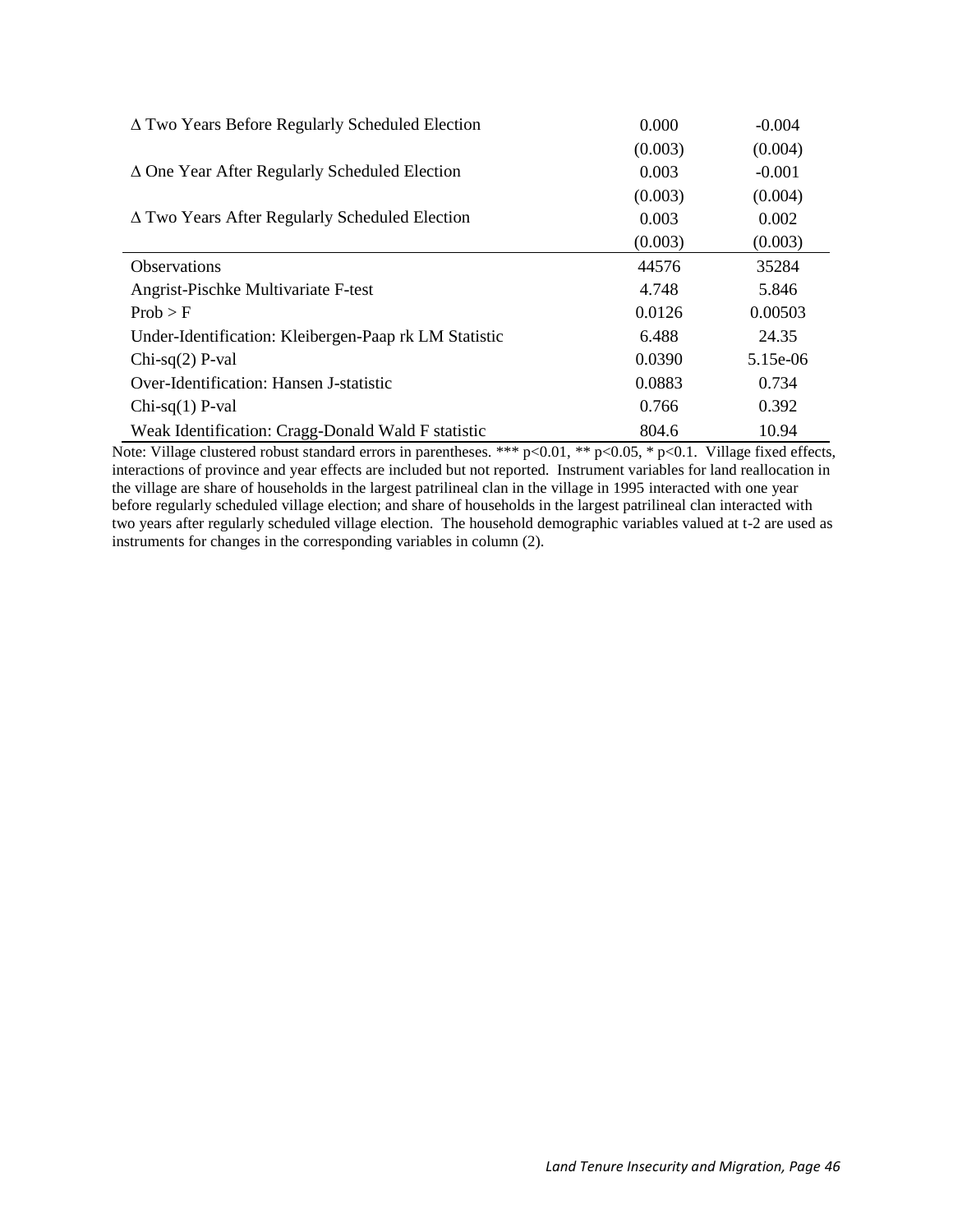|                                                              | (1)         | (2)      | (3)        |
|--------------------------------------------------------------|-------------|----------|------------|
| $\Delta$ Land Reallocation in the Village (t+1)              | $-0.022***$ |          | $-0.030**$ |
|                                                              | (0.008)     |          | (0.012)    |
| $\Delta$ Household Land Reallocated (t+1)                    |             | 0.005    | 0.022      |
|                                                              |             | (0.021)  | (0.036)    |
| Observations                                                 | 35284       | 35284    | 35284      |
| F-test on Excluded Instruments for Village Land Reallocation | 1.955       |          | 5.36       |
| Prob > F                                                     | 0.0520      |          | 0.000      |
| Angrist-Pischke Multivariate F-test for Village Land         |             |          |            |
| Reallocation                                                 | 5.846       |          | 2.16       |
| Prob > F                                                     | 0.00503     |          | 0.010      |
| F test on Excluded Instruments for Household Land            |             |          |            |
| Reallocation                                                 |             | 3.52     | 3.46       |
| Prob > F                                                     |             | 0.001    | 0.0006     |
| Angrist-Pischke Multivariate F-test for Household Land       |             |          |            |
| Reallocation                                                 |             | 12.02    | 2.76       |
| Prob > F                                                     |             | 0.000    | 0.0511     |
| Under Identification: Kleibergen-Paap rk LM-statistic        | 24.35       | 24.48    | 5.673      |
| Chi-sq $(2)$ P-val                                           | 5.15e-06    | 4.83e-06 | 0.129      |
| Over-Identification: Hansen J-Statistic                      | 0.734       | 0.0720   | 1.471      |
| Chi-sq $(1)$ P-val                                           | 0.392       | 0.789    | 0.479      |
| Weak Identification: Cragg-Donald Wald F-Statistic           | 10.94       | 10.45    | 8.654      |

Table 8. Robustness Checks Including Household Land Reallocation

Note: Village clustered robust standard errors in parentheses. \*\*\* p<0.01, \*\* p<0.05, \* p<0.1. Village fixed effects, interactions of province and year effects, household demographic variables and village characteristics are included but not reported. Instrument variables for land reallocation in the village are share of households in the largest patrilineal clan in the village in 1995 interacted with one year before regularly scheduled village election; and the share of households in the largest patrilineal clan interacted with two years after regularly scheduled village election. Instrument variables for household land reallocation are whether the household belongs to the largest patrlineal clan interacted with the two instrument variables for village land reallocation. The household demographic variables valued at t-2 are used as instrument variables for the changes in the corresponding variables.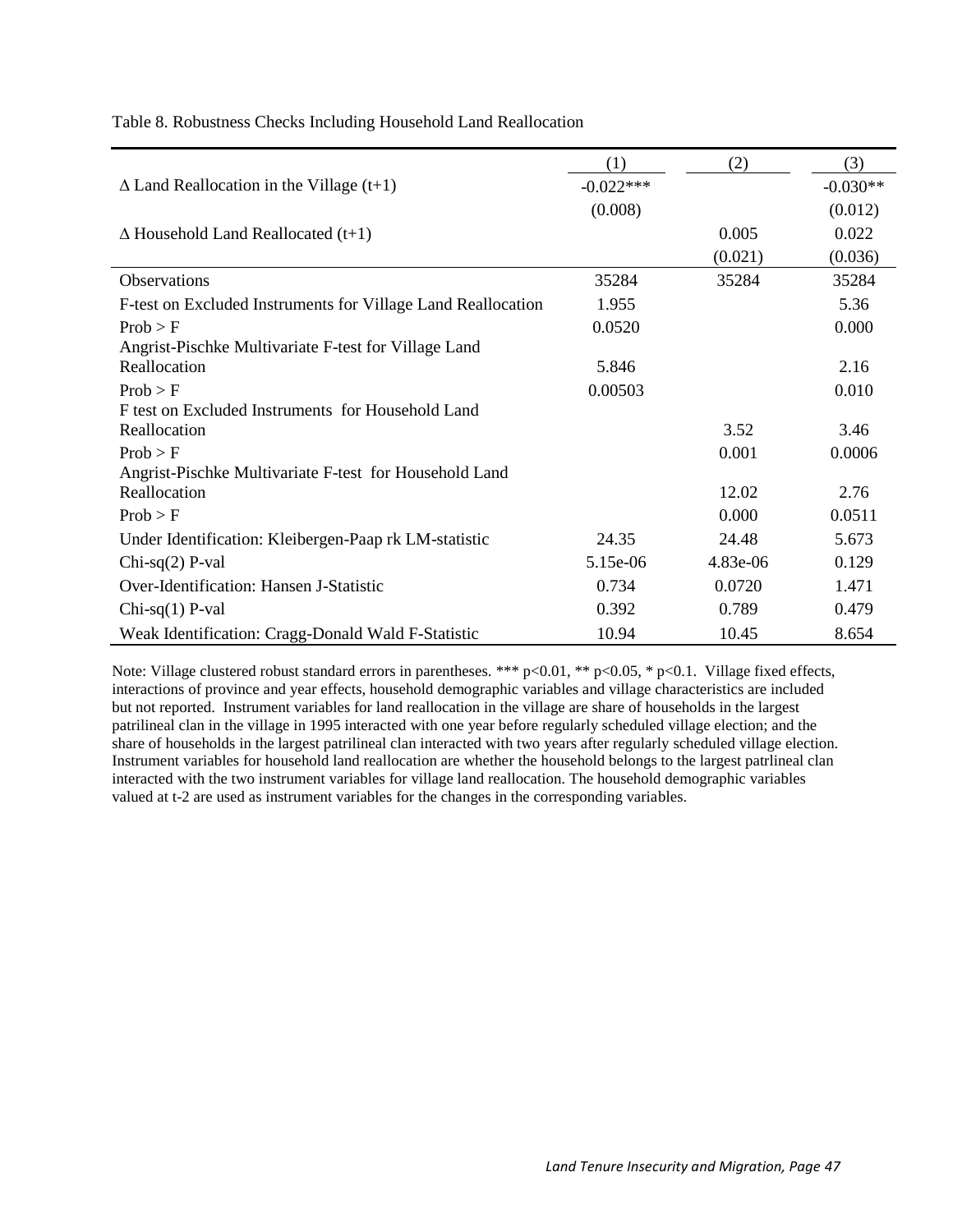|                                                    | Gender    |          | Age Group  |                          | Education                            |                                     |
|----------------------------------------------------|-----------|----------|------------|--------------------------|--------------------------------------|-------------------------------------|
|                                                    | Men       | Women    | Age 16-30  | Age $30$<br>and<br>older | Years of<br>schooling<br>$:$ $<$ $8$ | Years of<br>schooling:<br>8 or more |
| $\Delta$ Land Reallocation in the Village (t+1)    | $-0.027*$ | $-0.015$ | $-0.032**$ | $-0.014$                 | 0.004                                | $-0.036***$                         |
|                                                    | (0.015)   | (0.010)  | (0.015)    | (0.010)                  | (0.013)                              | (0.010)                             |
| <b>Observations</b>                                | 17884     | 17400    | 17607      | 17677                    | 15155                                | 20129                               |
| Angrist-Pischke Multivariate F-test                | 6.136     | 5.520    | 6.090      | 5.311                    | 4.117                                | 6.093                               |
| Prob > F                                           | 0.0040    | 0.00659  | 0.0387     | 0.255                    | 0.0217                               | 0.0818                              |
| Under Identification: Kleibergen-Paap rk LM        |           |          |            |                          |                                      |                                     |
| <b>Statistic</b>                                   | 7.788     | 29.63    | 14.91      | 11.86                    | 20.01                                | 20.64                               |
| Chi-sq $(2)$ P-val                                 | 0.0204    | 0.000    | 0.001      | 0.0026                   | $4.51e-05$                           | 3.30e-05                            |
| Over Identification: Hansen J-Statistic            | 1.110     | 0.179    | 0.650      | 1.217                    | 1.379                                | 0.0747                              |
| $Chi-sq(1)$ P-val                                  | 0.292     | 0.673    | 0.420      | 0.270                    | 0.240                                | 0.785                               |
| Weak Identification: Cragg-Donald Wald F-Statistic | 1.848     | 8.881    | 7.113      | 5.163                    | 9.305                                | 2.785                               |

Table 9. Heterogeneity in the Impacts of Land Tenure on Migration (1)

Note: Village clustered robust standard errors in parentheses. \*\*\* p<0.01, \*\* p<0.05, \* p<0.1. Village fixed effects, interactions of province and year effects, household demographic variables and village characteristics are included but not reported. Instrument variables for land reallocation in the village are share of households in the largest patrilineal clan in the village in 1995 interacted with one year before regularly scheduled village election; and the share of households in the largest patrilineal clan interacted with two years after regularly scheduled village election. The household demographic variables valued at t-2 are used as instrument variables for the changes in the corresponding variables.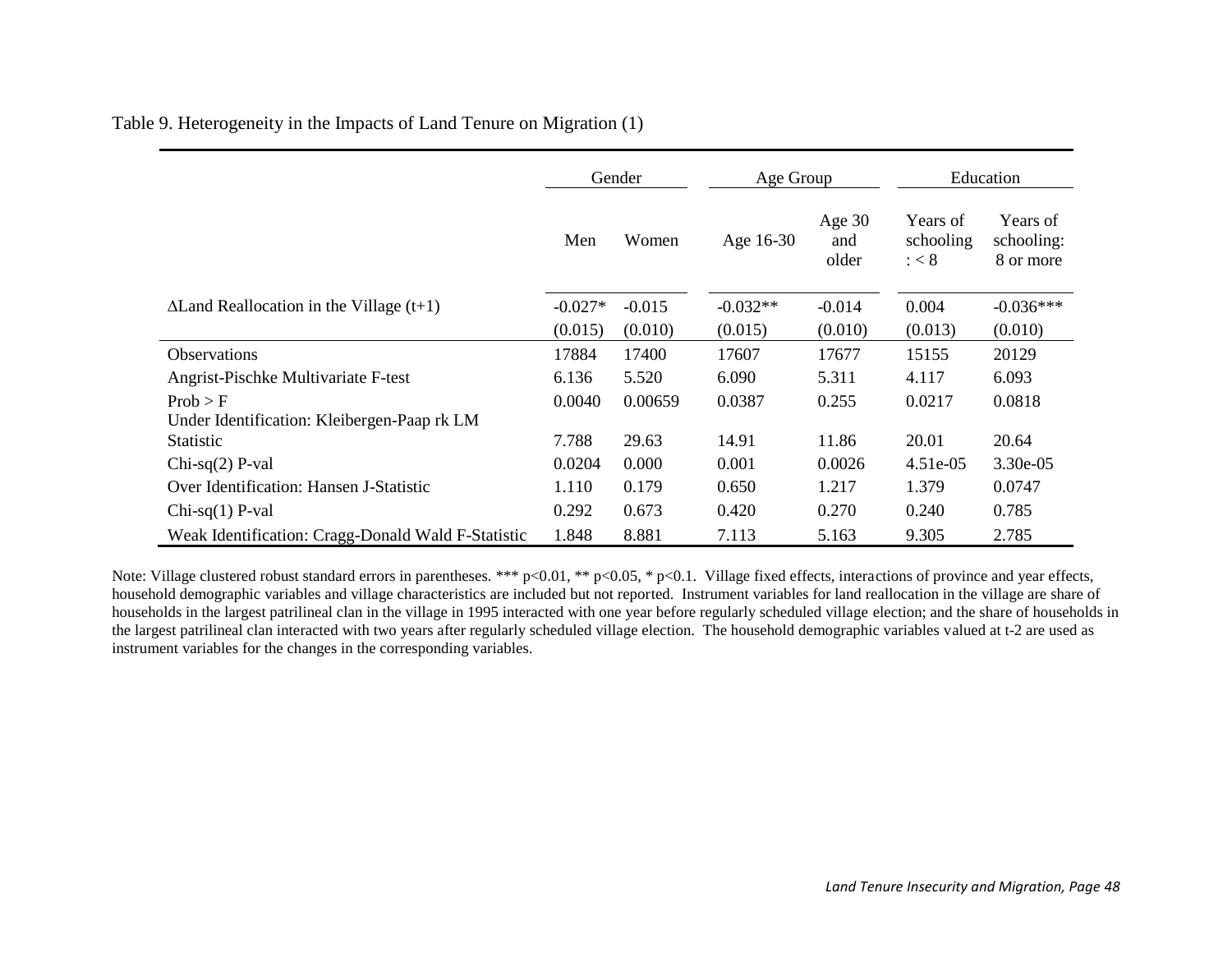Table 10. Heterogeneity in the Impacts of Land Tenure on Migration (2)

|                                                    | <b>Risk of Land Reallocation 1</b>                                   |                                                                          | Risk of Land Reallocation 2                  |                                                    |
|----------------------------------------------------|----------------------------------------------------------------------|--------------------------------------------------------------------------|----------------------------------------------|----------------------------------------------------|
|                                                    | Household with<br>young men (age 21-<br>26) or women (age<br>$19-24$ | Household without<br>young men (age 21-<br>26) and women (age<br>$19-24$ | Member of the<br>largest<br>patrilineal clan | Not a member<br>of the largest<br>patrilineal clan |
| $\Delta$ Land Reallocation in the Village (t+1)    | $-0.021$                                                             | $-0.024**$                                                               | $-0.054$                                     | $-0.026*$                                          |
|                                                    | (0.018)                                                              | (0.010)                                                                  | (0.045)                                      | (0.014)                                            |
| Observations                                       | 16211                                                                | 19073                                                                    | 9565                                         | 25719                                              |
| F-Test on Excluded Instruments                     | 2.851                                                                | 2.033                                                                    | 1.169                                        | 1.222                                              |
| Prob > F                                           | 0.0127                                                               | 0.0428                                                                   | 0.335                                        | 0.00764                                            |
| Angrist-Pischke Multivariate F-Test                | 4.739                                                                | 6.497                                                                    | 0.994                                        | 5.342                                              |
| Prob > F                                           | 0.00515                                                              | 0.00296                                                                  | 0.378                                        | 0.296                                              |
| Under-Identification: Kleibergen-Paap rk LM        |                                                                      |                                                                          |                                              |                                                    |
| <b>Statistic</b>                                   | 18.14                                                                | 13.20                                                                    | 17.36                                        | 21.86                                              |
| $Chi-sq(2)$ P-val                                  | 0.000115                                                             | 0.00136                                                                  | 0.000170                                     | 1.79e-05                                           |
| Over-Identification: Hansen J statistic            | 0.555                                                                | 0.415                                                                    | 0.827                                        | 0.218                                              |
| $Chi-sq(1)$ P-val                                  | 0.456                                                                | 0.519                                                                    | 0.363                                        | 0.641                                              |
| Weak-Identification: Cragg-Donald Wald F-Statistic | 5.515                                                                | 3.505                                                                    | 3.567                                        | 7.236                                              |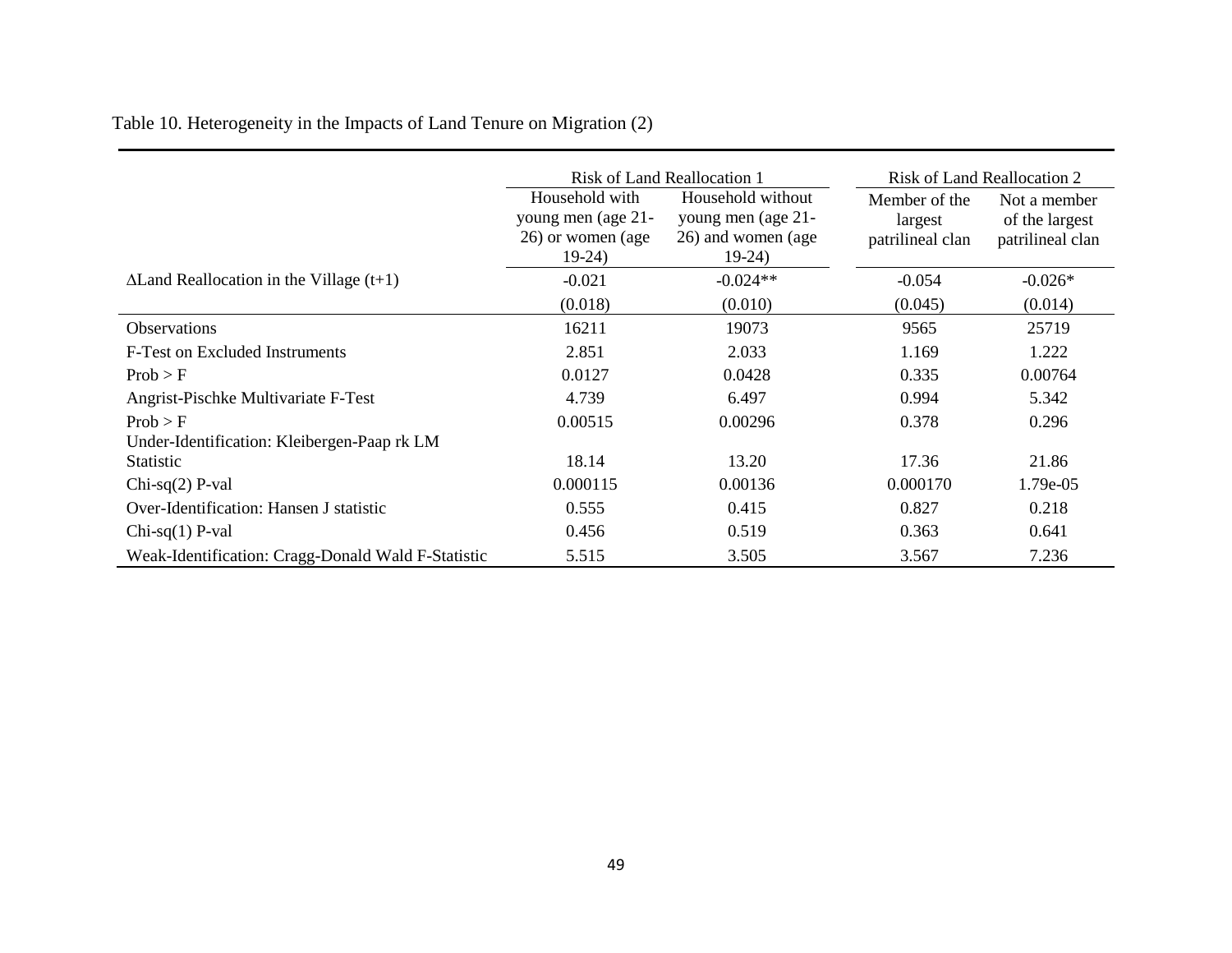| <b>Document Name</b>                                                                                                                                                                                                                                                                              | The Organization Structure of Village Election                                                                                                                                                                                                                                                                                                                                   |                                                                                                                                                                                                                                                                                                                                                                                    |  |  |
|---------------------------------------------------------------------------------------------------------------------------------------------------------------------------------------------------------------------------------------------------------------------------------------------------|----------------------------------------------------------------------------------------------------------------------------------------------------------------------------------------------------------------------------------------------------------------------------------------------------------------------------------------------------------------------------------|------------------------------------------------------------------------------------------------------------------------------------------------------------------------------------------------------------------------------------------------------------------------------------------------------------------------------------------------------------------------------------|--|--|
|                                                                                                                                                                                                                                                                                                   | Leading Group for Village Elections                                                                                                                                                                                                                                                                                                                                              | Villagers' Election Committee                                                                                                                                                                                                                                                                                                                                                      |  |  |
| "Procedures of Anhui Province on the<br>Elections of Villagers' Committee"<br>(January 27, 1999) (This document replaces<br>the 1992 "Regulations of Anhui Province on<br>the Implementation of the (Temporary)<br>Organic Law of Villagers' Committee of<br>People's Republic of China")         | Article 7. Counties, townships, ethnic<br>minority townships should establish a<br>leading group to supervise elections in their<br>administrative district Leading groups<br>are charged with the task of planning village<br>elections. They are also responsible for<br>implementing the working plan and<br>organizing elections.                                            | Article 8. Each village shall establish a<br>villagers' election committee.<br>Article 9.2 Villagers' election committee<br>shall determine and announce the exact<br>time, date and place of the election.                                                                                                                                                                        |  |  |
| "Temporary Procedures of Henan Province<br>on the Elections of Villagers' Committee"<br>(March 22, 1998) (This document replaces<br>the 1992 "Regulations of Henan Province<br>on the Implementation of the (Temporary)<br>Organic Law of Villagers' Committee of<br>People's Republic of China") | Article 5. County and township<br>governments are responsible for organizing<br>village elections. The leading groups (of<br>village elections) in various governments<br>shall be hosted in the bureau of civil affairs.<br>The bureau of civil affairs is responsible for<br>the overall work of village elections.                                                            | Article 6. Each village shall establish a<br>villagers' election<br>committeeVillagers' election<br>committee is in charge of voter<br>registration, checking voter eligibility,<br>announcing names of voters, organizing<br>the recommendation of candidates,<br>deciding and announcing the exact date<br>of voting, organization of vote, and<br>announcing the voting result. |  |  |
| "Procedures of Jiangsu Province on the<br>Elections of Villagers' Committee" (August<br>26, 2000) (This document replaces the 1992<br>"Some Regulations on the Elections of<br>Villagers' Committee")                                                                                             | Article 6. During the time of villagers'<br>committee election, the government of city,<br>county and township shall establish a<br>leading group The leading group shall<br>plan, organize and guide the elections of<br>villagers' committeesThe leading<br>group at the county level or above shall<br>have a branch in the bureau of civil affairs<br>at the township level. | Article 9. Villagers' election committee<br>(in each village) shallannounce the<br>exact date, place and method of election.                                                                                                                                                                                                                                                       |  |  |
| Procedures of Shanxi Province in the<br>Implementation of Organic Law of<br>Villagers' Committee of the People's<br>Republic of China (September 26, 1999)<br>(This document replaces the 1991)                                                                                                   | Article 5. The offices of civil affairs in the<br>county or above-county governments are in<br>charge of implementing the Organic Law of<br>Villagers' Committee and this regulatory<br>document.                                                                                                                                                                                | Article 16. The main responsibilities of<br>village election committee<br>include: determining and<br>announcing the exact time and date of<br>election                                                                                                                                                                                                                            |  |  |

Appendix: Regulations Related to the Organizational Structure and the Timing of Village Election: Anhui, Henan, Jiangsu, and Shanxi

*Land Tenure Insecurity and Migration, Page 50*